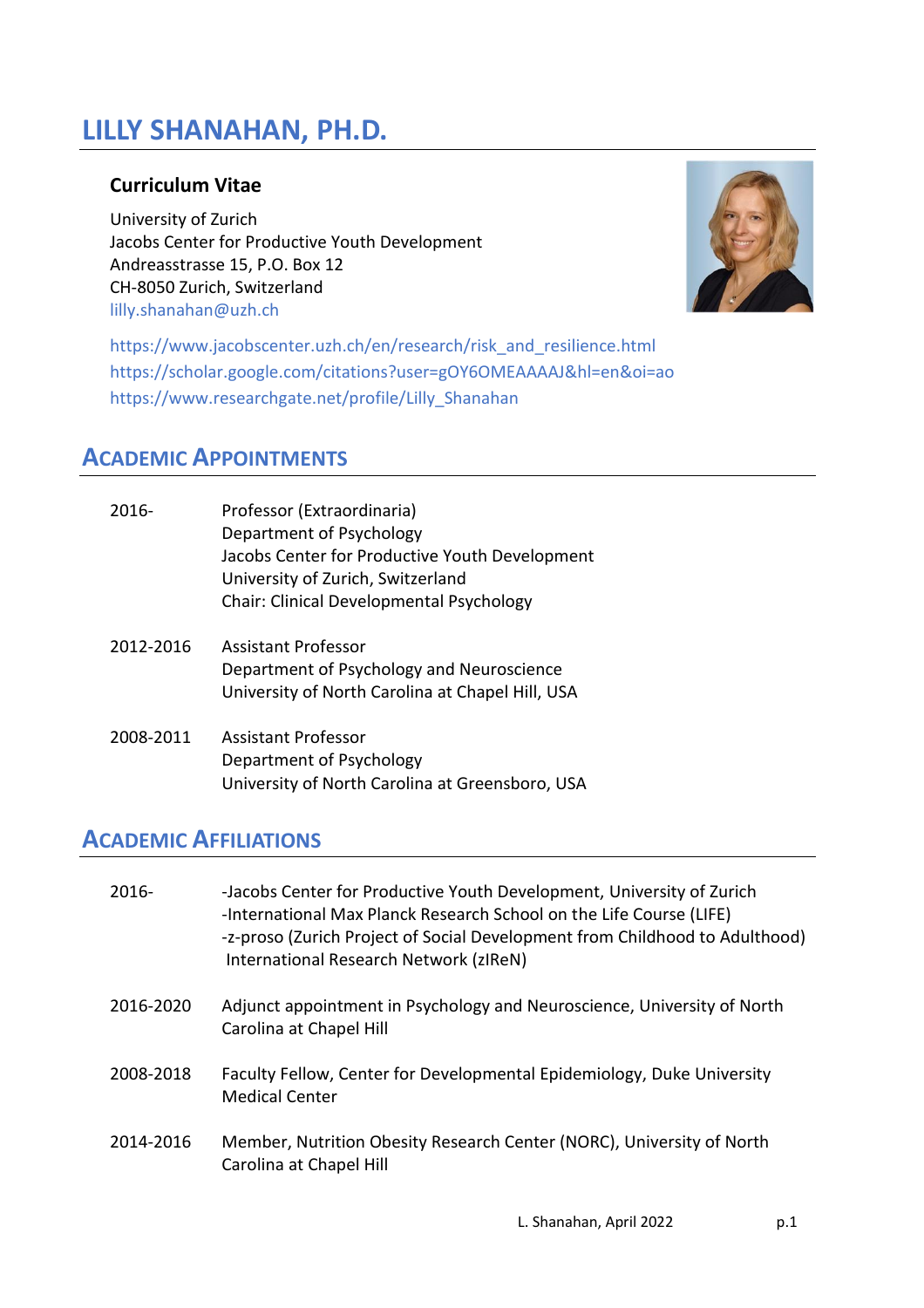2008-2016 Faculty Fellow, Center for Developmental Science, University of North Carolina at Chapel Hill

## **EDUCATION AND TRAINING**

| 2004-2007 | NICHD Post-Doctoral Fellow, Carolina Consortium on Human Development,<br>University of North Carolina at Chapel Hill;<br>Center for Developmental Epidemiology<br>Duke University Medical Center, USA |
|-----------|-------------------------------------------------------------------------------------------------------------------------------------------------------------------------------------------------------|
| 2002-2004 | Ph.D., Human Development and Family Studies, Minor in Statistics<br>The Pennsylvania State University, USA                                                                                            |
| 2000-2002 | M.S., Human Development and Family Studies<br>The Pennsylvania State University, USA                                                                                                                  |
| 1999-2000 | Diplom Program in Psychology, Friedrich-Schiller-Universität Jena, Germany                                                                                                                            |
| 1998-1999 | Exchange Scholar<br>Psychology, Université Paul Valéry, Montpellier, France<br>Human Development and Family Studies, The Pennsylvania State University                                                |
| 1996-1998 | Vordiplom (B.S.), Psychology, Friedrich-Schiller-Universität Jena, Germany                                                                                                                            |

## **RESEARCH INTERESTS**

- Risk and resilience from childhood to young adulthood
- Development of stress-related disease (depression, anxiety, cardiovascular, immune)
- Integrating models of psychosocial and biological risk
- Substance use from adolescence through young adulthood
- Sex differences in development

## **RESEARCH GRANTS**

2021-24 SNF (Swiss National Foundation) Ribeaud (PI) *Zurich Project on the Social Development from Childhood to Adulthood: Phase VI; Grant #10FI14\_198052 / 1 SNF Swiss National Research Infrastructure grant* Role: Co-Principal Investigator CHF 1,000,000 total direct costs awarded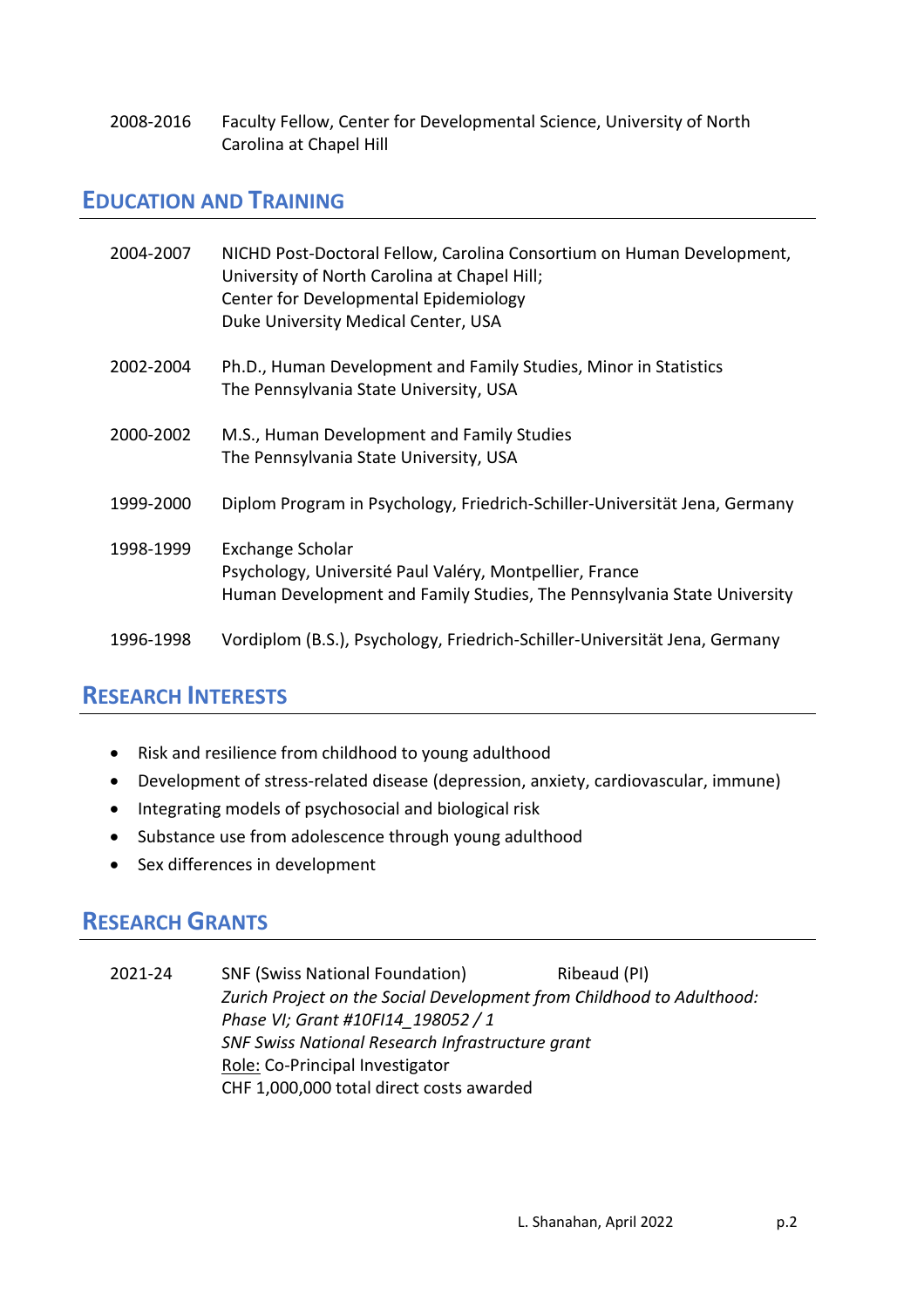| 2021-23 | HRB (Health Research Board, Ireland)<br>Growing up in a Pandemic: Trajectories of mental health from childhood to<br>early adulthood in the context of COVID-19<br>Role: Research Collaborator                                                                                                  | MacMillan (PI)          |
|---------|-------------------------------------------------------------------------------------------------------------------------------------------------------------------------------------------------------------------------------------------------------------------------------------------------|-------------------------|
| 2021-26 | NIA R01AG072459<br>The Great Smoky Mountains Study of Rural Aging<br>Role: Consultant                                                                                                                                                                                                           | Copeland (PI)           |
| 2020-24 | <b>SNF (Swiss National Foundation)</b><br>Substance Use and Stress in Young Adulthood; Grant #10531C_189008<br>Role: Principal Investigator<br>CHF 468,351 total direct costs awarded                                                                                                           | Shanahan (PI)           |
| 2018-22 | NIMH R01MH117559<br>Diseases of Despair in Young Adulthood: Risk, Resilience, and Prevention<br>Role: Co-Investigator/Consultant<br>\$1,813,264 total direct and indirect costs awarded                                                                                                         | Copeland (PI)           |
| 2018-23 | H2020 Research and Innovation Program<br>European Horizon<br><b>Dynamic Modeling of Resilience (DynaMORE)</b><br>Role: Co-Investigator of University of Zurich subcontract (Kleim, PI):<br>Development of Ecological Momentary Interventions for Resilience<br>€6,069,015 across 12 sites       | Kalisch (PI)            |
| 2016-21 | Canadian Institutes of Health Research<br>Multimorbidity in Children and Youth Across the LIFEcourse (MY LIFE) Study<br>Role: Co-Investigator<br>\$1,238,491 awarded                                                                                                                            | Ferro (PI)              |
| 2014-20 | NICHD R01HD078346<br>Pathways from Childhood Self-Regulation to Cardiovascular Risk in<br>Adolescence<br>Role: Principal Investigator<br>PI through 6/2016, subsequently consultant due to relocation to UZH and<br>Wideman (PI 2016-20)<br>\$3,626,007 total direct and indirect costs awarded | Shanahan (PI 2014-2016) |
| 2014-18 | NIDA R01DA036523<br>Early Substance Use in Rural American Indian and White/Anglo Youth<br>Role: Principal Investigator<br>PI through 6/2016, subsequently consultant due to relocation to UZH and<br>Copeland (PI 2016-18)<br>\$691,531 total direct and indirect costs awarded                 | Shanahan (PI 2014-2016) |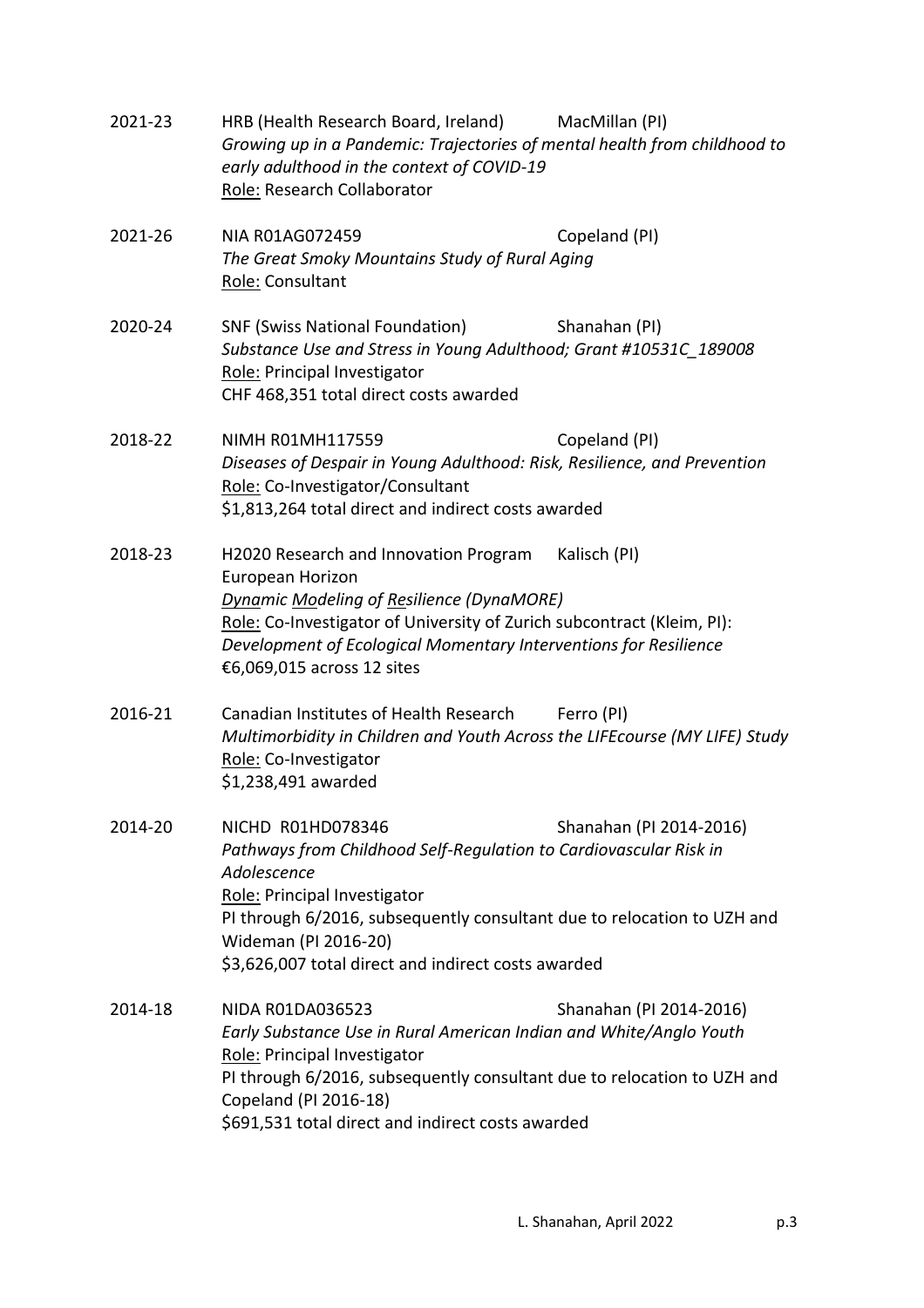| 2011-14   | <b>NIMH R03MH094605</b><br>Activity<br>Role: Principal Investigator<br>\$145,750 total direct and indirect costs awarded                                                                                | Shanahan (PI)<br>Pathways to Anxiety Disorders: Adversity, Immune Function, and HPA-Axis    |  |
|-----------|---------------------------------------------------------------------------------------------------------------------------------------------------------------------------------------------------------|---------------------------------------------------------------------------------------------|--|
| 2010-15   | <b>NIMH RO1MH058144</b><br>Developmental Trajectories of Early Behavior Problems, Phase III<br>UNC-CH<br>\$2,527,546 total direct and indirect costs awarded                                            | Calkins (PI)<br>Role: Co-Investigator to 2012, subsequently consultant due to relocation to |  |
| 2009/10   | <b>New Faculty Grant</b><br>Siblings' Shared and Nonshared Experiences of Psychosocial Risk<br>University of North Carolina at Greensboro<br>Role: Principal Investigator<br>\$5,000 total direct costs | Shanahan (PI)                                                                               |  |
| 2009      | Summer Excellence Grant<br>Siblings' Shared and Nonshared Experiences of Psychosocial Risk<br>University of North Carolina at Greensboro<br>Role: Principal Investigator<br>\$5,000 total direct costs  | Shanahan (PI)                                                                               |  |
| 2009-2016 | NICHD T32HD007376<br>Human Development: Interdisciplinary Research Training Grant<br><b>Role: Training Faculty Member</b>                                                                               | Cox, Hussong, Ornstein, Shanahan, M. (PIs)                                                  |  |
|           | <b>Mentored Grants for Trainees</b>                                                                                                                                                                     |                                                                                             |  |
| 2022-26   | SNF Doc.CH doctoral fellowship                                                                                                                                                                          |                                                                                             |  |
|           | Recipient: Michelle Loher<br>Primary Supervisor: Lilly Shanahan                                                                                                                                         |                                                                                             |  |
|           |                                                                                                                                                                                                         | Prevalence of and Pathways to Non-Medical Use of Prescription Medications                   |  |
|           | Among Adolescents and Young Adults in Urban Switzerland<br>CHF 233,009                                                                                                                                  |                                                                                             |  |
| 2022      | Scottish Funding Council, Saltire Emerging Researcher Programme                                                                                                                                         |                                                                                             |  |
|           | European Exchanges; Scottish Graduate School of Social Science<br>Recipient: Samuel Henry from University of Edinburgh                                                                                  |                                                                                             |  |
|           | Primary Supervisors: Aja Murray, Denis Ribeaud & Lilly Shanahan                                                                                                                                         |                                                                                             |  |
| 2021      |                                                                                                                                                                                                         | University of Zurich Graduate School Start-up stipend ("Anschubstipendium")                 |  |
|           | Recipient: Michelle Loher<br>Primary Supervisor: Lilly Shanahan                                                                                                                                         |                                                                                             |  |
|           |                                                                                                                                                                                                         | Prevalence of and Pathways to Non-Medical Use of Prescription Medications                   |  |
|           | Among Adolescents and Young Adults in Urban Switzerland<br>CHF 20,000                                                                                                                                   |                                                                                             |  |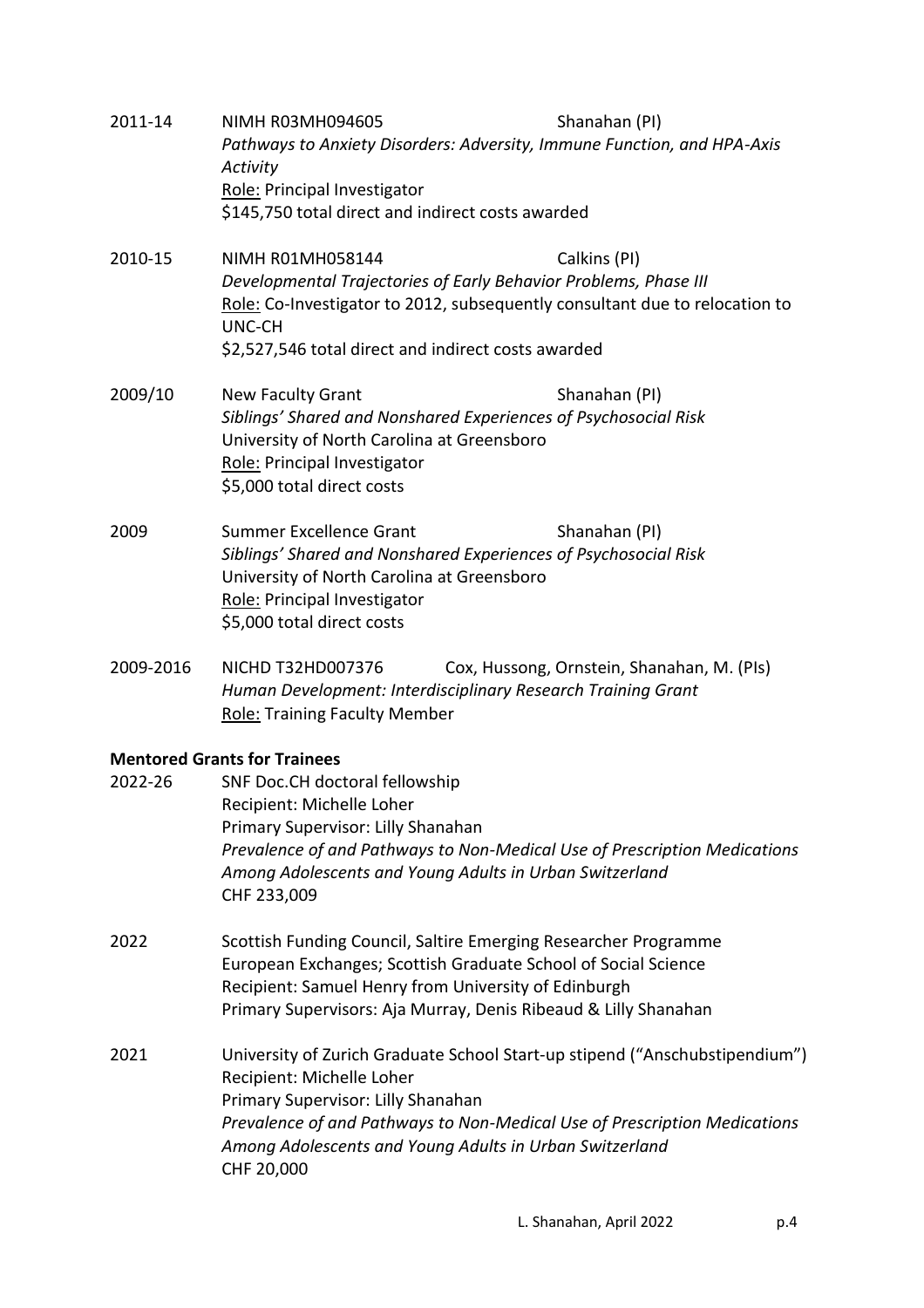## **BIBLIOGRAPHY**

**Publications** (see also: [https://scholar.google.com/citations?user=gOY6OMEAAAAJ&hl=en\)](https://scholar.google.com/citations?user=gOY6OMEAAAAJ&hl=en) '\*' = student, post-baccalaureate, post-doctoral or early career collaborator at time of manuscript preparation. 5-year impact factor of journal during year of publication when available. Otherwise, latest available impact factor.

- 102. **Shanahan, L.**, Steinhoff\*, A., Bechtiger\*, L., Murray, A., Nivette, A., Hepp, U., Ribeaud, D., & Eisner, M. (2022). Emotional distress in young adults during the COVID-19 pandemic: Evidence of risk and resilience from a longitudinal cohort study. *Psychological Medicine, 52,* 824-833*.* · 7.7 IF
	- *Among the 10 most-read papers in Psychological Medicine (data retrieved April 2022).*
	- **•** Ranked 2<sup>nd</sup> most-cited paper that was published in Psychological Medicine since *2019 (data retrieved April 2022).*
- 101. Steinhoff\*, A., Bechtiger\*, L., Ribeaud, D., Eisner, M., & **Shanahan, L.** (2022). Self-, other-, and dual harm: A prospective-longitudinal study of childhood risk factors and early adult correlates. *Psychological Medicine.* · 7.7 IF
- 100. Copeland, W. E., Tong, G., Gifford, E. J., Easter, M. M., **Shanahan, L.**, Swartz, M. S., & Swanson, J. W. (2022). Adult criminal outcomes of juvenile justice involvement. *Psychological Medicine.* · 7.7 IF
- 99. Copeland, W. E., Hill\*, S. N., Costello, E. J., & **Shanahan, L.** (2022). Adult psychiatric, substance use, and functional outcomes of different definitions of early cannabis use. *Journal of the American Academy of Child and Adolescent Psychiatry*, 61, 533-543*.* · 8.8 IF
	- *Featured in editorial: "Early cannabis exposure definitions that correspond with high cumulative lifetime dose during adolescence are the strongest predictors of adverse health outcomes" by Christopher J. Hammond.*
- 98. Garcia Nuñez, D., Raible-Destan\*, N., Hepp, U., Kupferschmid, S., Ribeaud, D., Steinhoff\*, A., **Shanahan, L.**, Eisner, M., & Stulz, N. (2022). Suicidal ideation and selfinjury in LGB youth: A longitudinal study from urban Switzerland. *BMC Child and Adolescent Psychiatry and Mental Health.* · 3.7 IF
- 97. Ribeaud, D., Murray, A., **Shanahan, L.**, Shanahan, M., & Eisner, M. (2022). Cohort profile: The Zurich Project on the Social Development from Childhood to Adulthood (z-proso). *Journal of Developmental and Life-Course Criminology.* · IF not available
- 96. Copeland, W. E., **Shanahan, L.**, McGinnis\*, E. W., Aberg, K. A., & van den Oord, E. J. C. G. (2022). Early adversities accelerate epigenetic aging into adulthood: A 10-year, within-subject analysis. *Journal of Child Psychology and Psychiatry.* · 8.9 IF
- 95. Steinhoff\*, A., Bechtiger\*, L., Ribeaud, D., Eisner, M., Quednow, B. B., & **Shanahan, L.**  (2022). Polysubstance use in early adulthood: Patterns and developmental precursors in an urban cohort. *Frontiers in Behavioral Neuroscience.* · 3.6 IF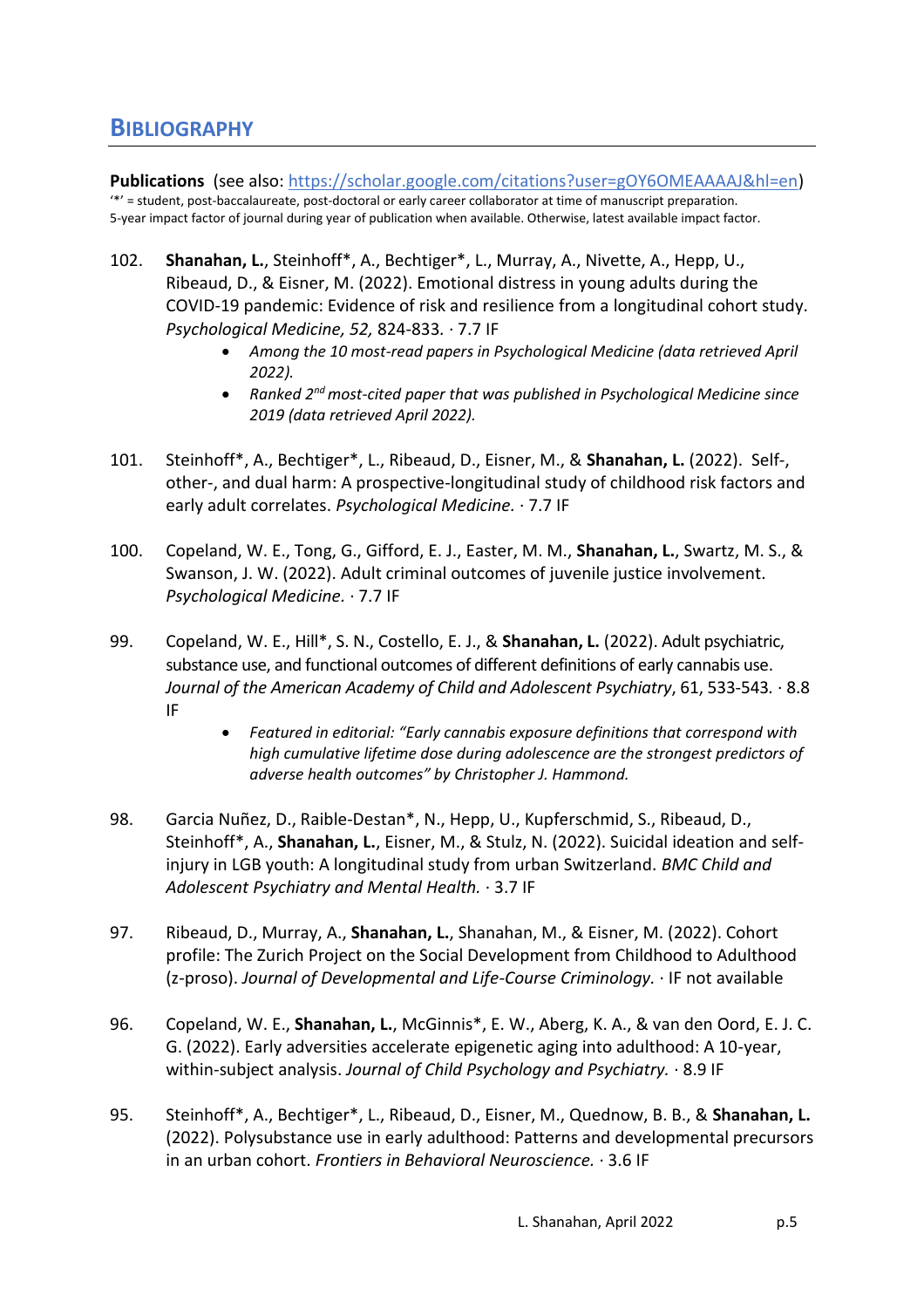- 94. Ferro, M., Qureshi\*, S., Van Lieshout, R., Lipman, E., Georgiades, K., Gorter, J. W., Timmons, B., & **Shanahan, L.** (2022). Prevalence and correlates of physical-mental multimorbidity in children. *The Canadian Journal of Psychiatry.* · 6.0 IF
- 93. Copeland, W. E., Tong, G., & **Shanahan, L.** (2022). Do "real world" childhood services use reduce risk for adult psychiatric disorders? *Journal of the American Academy of Child and Adolescent Psychiatry.* · 8.8 IF
	- *Featured in editorial: "The enigma of "real world" mental health care" by William Narrow.*
- 92. Quednow, B. B., Steinhoff\*, A., Bechtiger\*, L., Ribeaud, D., Eisner, M., & **Shanahan, L.** (2021). High prevalence and early onsets: Legal and illegal substance use in an urban cohort of young adults in Switzerland. *European Addiction Research.* · 2.7 IF
- 91. Dollar, J., Perry, N., Calkins, S. D., **Shanahan, L.**, Keane, S. P., Shriver, L., Wideman, L. (2022). Longitudinal associations between specific types of emotional reactivity and psychological, physical health, and school adjustment. *Development and Psychopathology.* · 4.2 IF
- 90. Bechtiger\*, L., Steinhoff\*, A., Dollar, J., Halliday\*, S. E., Calkins, S., Keane, S. P., & **Shanahan, L.** (2021). Pathways from maternal depressive symptoms to children's academic performance in adolescence: A 13-year prospective-longitudinal study. *Child Development*. · 4.9 IF
- 89. **Shanahan, L.**, Steinhoff\*, A., Bechtiger\*, L., Copeland, W. E., Ribeaud, D., Eisner, M., & Quednow, B. B. (2021). Frequent teenage cannabis use: Prevalence and links with young adult psychopathology and functional well-being in an urban cohort. *Drug and Alcohol Dependence,* 228, 109063*.* · 4.5 IF
- 88. McGinnis\*, E., Copeland, W. E., **Shanahan, L.**, & Egger, H. L. (2021). Parental perception of mental health needs in young children. *Child and Adolescent Mental Health*. · 2.2 IF
- 87. Ferro, M., Qureshi\*, S., Gorter, J. W., **Shanahan, L.**, Otto, C., & Ravens-Sieberer. (2021). Health-related quality of life in children with and without physical-mental multimorbidity. *Quality of Life Research, 30,* 3449-3461*.* · 4.5 IF
- 86. Steinhoff\*, A., Bechtiger\*, L., Ribeaud, D., Murray, A. L., Hepp, U., Eisner, M., & **Shanahan, L.** (2021). Self-injury and domestic violence in young adults during the COVID-19 pandemic: Trajectories, precursors, and correlates. *Journal of Research on Adolescence, 31,* 560-575*.* · 1.9 IF
- 85. Dollar, J. M., Perry\*, N. B., **Shanahan, L.**, Calkins, S. D., Keane, S. P., Shriver, L., & Wideman, L. (2021). Emerging self-regulatory skills in childhood predict cardiometabolic risk in adolescence. *Comprehensive Psychoneuroendocrinology, 7,*  1000070*.* · IF not available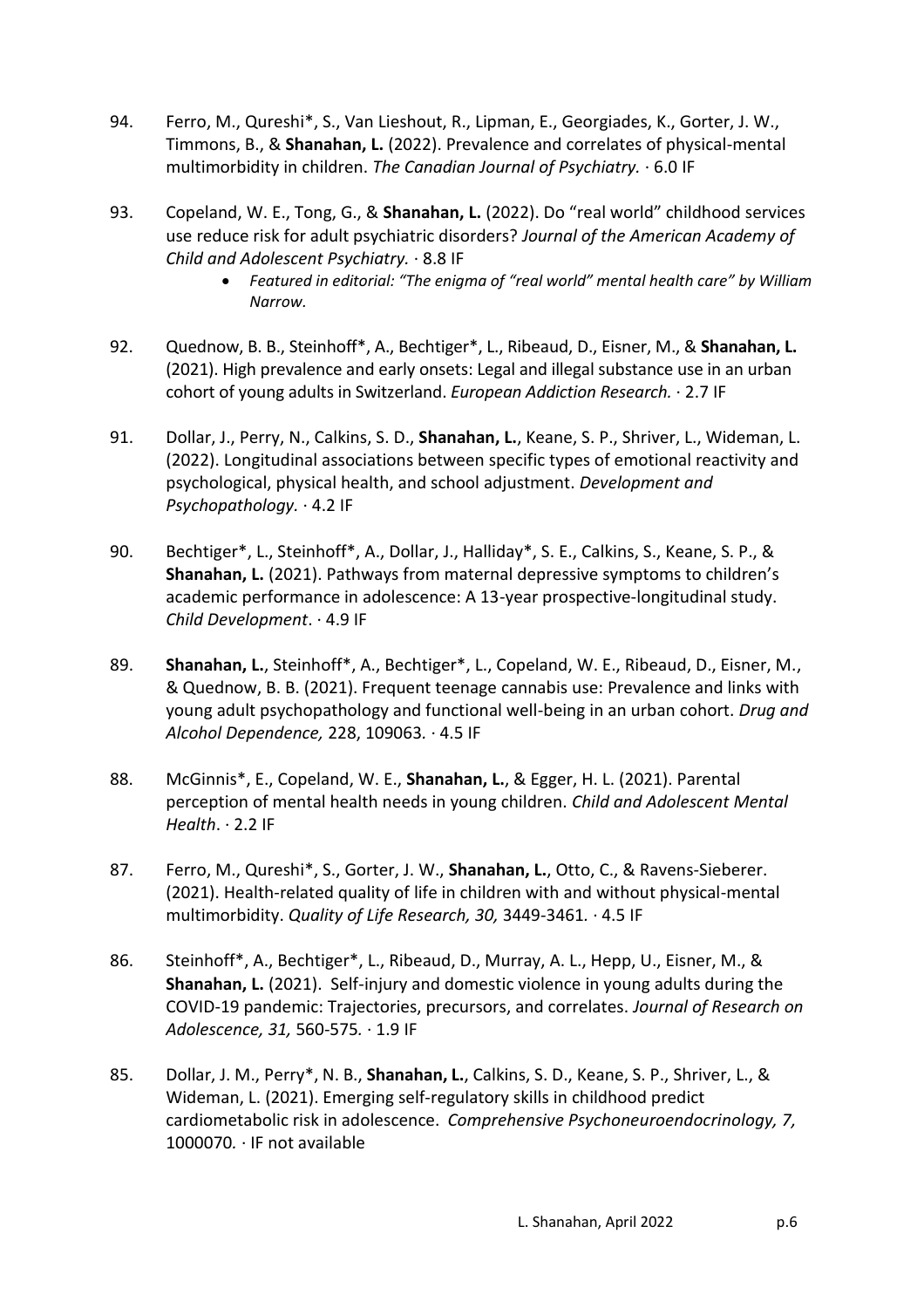- 84. Copeland, W. E., Tong, G., Gifford, E. J., Easter, M. M., **Shanahan, L.**, Swartz, M. S., & Swanson, J. W. (2021). Childhood gun access, adult suicidality and crime. *Pediatrics, 148,*  e2020042291*.* · 5.4 IF
	- *Featured in editorial/solicited commentary: "This very much our lane: Firearm exposure and adult outcomes" by Asad Bandealy, Monika K. Goyal, & Danielle G. Dooley.*
- 83. Xerxa, Y., Rescorla, L. A., **Shanahan, L.**, Tiemeier, H., & Copeland, E. (2021). Childhood loneliness as specific risk factor of adult psychiatric disorders. *Psychological Medicine.*  · 5.8 IF
- 82. Raible-Destan\*, N., Stulz, N., Hepp, R., Eisner, M. Steinhoff, A., **Shanahan, L.**, Sell, A., & Kupferschmid, S. (2021). Self-rated physical attractiveness and its relation to psychological well-being across adolescence. *European Journal of Developmental Psychology.* · 2.1 IF
- 81. Eisner, M., Averdijk, M., Kaiser, D., Murray, A. L., Nivette, A., **Shanahan, L.**, van Gelder, J., & Ribeaud, D. (2021). The association of polyvictimization with violent ideations in late adolescence and young adulthood: A longitudinal study. *Aggressive Behavior*, *47,* 472-482*.* · 2.2 IF
- 80. Leos-Toro\*, C., Ribeaud, D., Bechtiger\*, L., Steinhoff\*, A., Nivette, A., Murray, A. L., Hepp, U., Quednow, B. B., Eisner, M., & **Shanahan, L.** (2021). Attitudes toward COVID-19 vaccination among young adults in Zurich, Switzerland, September 2020. *International Journal of Public Health.* · 3.4 IF
- 79. Ferro, M., Lipman, E., Van Lieshout, R., Timmons, B., **Shanahan, L.**, Gorter, J. W., Georgiades, K., & Boyle, M. (2021). Cohort profile: Multimorbidity in children and youth across the life-course (MY LIFE) study. *Journal of the Canadian Academy of Child and Adolescent Psychiatry, 30,* 104-115*.* · 1.6 IF
- 78. **Shanahan, L.** & Copeland, W. E. (2021). Psychiatry and deaths of despair. *JAMA Psychiatry, 78,* 695-696*.* · 17.5 IF
- 77. **Shanahan, L.**, Hill, S., Bechtiger\*, L., Steinhoff\*, A., Godwin, J., Gaydosh, L. M., Harris, K. M., Dodge, K. A., & Copeland, W. E. (2021). Prevalence and childhood precursors of opioid use in the early decades of life. *JAMA Pediatrics*, *175,* 276-285. · 12.3 IF
- 76. Steinhoff\*, A., Ribeaud, D., Kupferschmid, S., Raible-Destan\*, N., Quednow, B. B., Hepp, U., Eisner, M., & **Shanahan, L.** (2020). Self-injury from early adolescence to young adulthood: Age-related course, recurrence, and services use in males and females from the community. *European Child & Adolescent Psychiatry*, *30,* 937-951*.* · 4.1 IF
- 75. Berry\*, N., Bechke, E.\*, Shriver, L., Calkins, S. D., Keane, S. P., **Shanahan, L.**, & Wideman, L. (2021). Heart rate dynamics during acute recovery from maximal aerobic exercise in young adults. *Frontiers in Physiology, 12,* 22*.* · 3.4 IF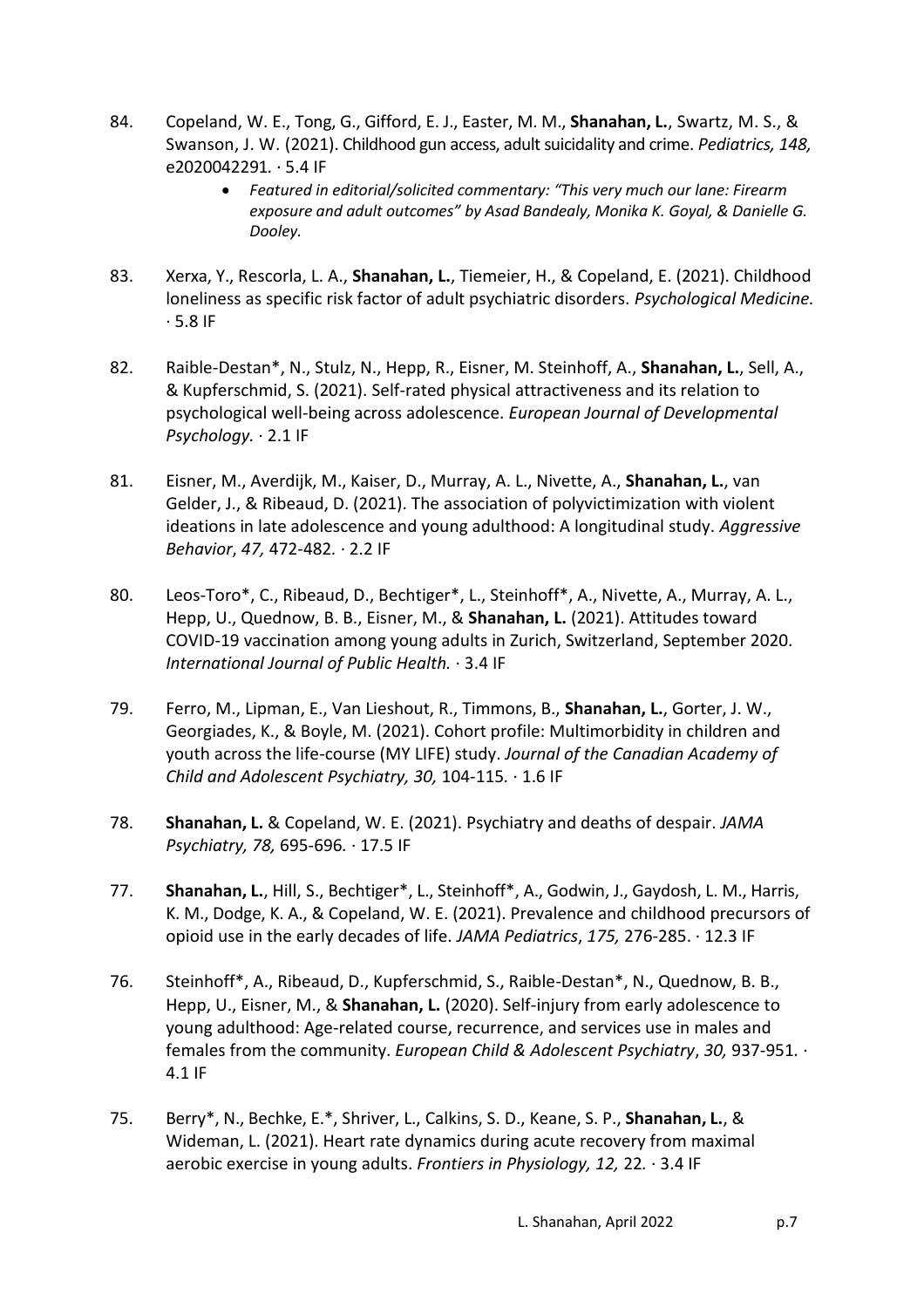- 74. Bechtiger\*, L., Steinhoff\*, A., Buchmann, M., & **Shanahan, L.** (2021). Developmental associations between sympathy and mutual disclosure in friendships from mid-adolescence to early adulthood. *Journal of Research on Adolescence.* · 1.9 IF
- 73. Shriver, L. H., Dollar, J. M., Calkins, S. D., Keane, S. P., **Shanahan, L.**, & Wideman, L. (2021). Emotional eating in adolescence: Effects of emotion regulation, weight status, and negative body image. *Nutrients, 13,* 79*.* · 4.5 IF
- 72. Nivette, A., Ribeaud, D., Murray, A., Steinhoff\*, A., Bechtiger\*, L., Hepp, U., **Shanahan, L.**, & Eisner, M. (2021). Non-compliance with COVID-19-related public health measures among young adults in Switzerland: Insights from a longitudinal cohort study. *Social Science & Medicine, 268*, 113370*.* · 4.2 IF
- 71. Marciniak\*, M. A., **Shanahan, L.**, Rohde, J., Schulz\*, A., Wackerhagen, C. Kobylinskae, Tuescher, O., Binder, H., Walther, H., Kalisch, R., & Kleim, B. (2020). Standalone smartphone CBT-based Ecological Momentary Interventions to increase mental health – a narrative review. *Journal of Medical Internet Research, 8,* e19836*.* · 6.0 IF
	- Also published as a summary in German in *Nervenheilkunde, 40,* 558-566: Standalone KVT-basierte Interventionen via Smartphone zur Förderung der psychischen Gesundheit.
- 70. Steinhoff\*, A., Bechtiger\*, L., Ribeaud, D., Eisner, M., & **Shanahan, L.** (2020). Stressful life events in different social contexts are associated with self-injury from early adolescence to early adulthood. *Frontiers of Psychiatry, 11,* 487200*.* · 3.2 IF
- 69. Copeland, W. E., Alaie\*, I., Jonsson, U., Costello, E. J., & **Shanahan, L.** (2020). Associations of childhood depression with adult psychiatric disorders and functional outcomes: A prospective longitudinal study. *Journal of the American Academy of Child and Adolescent Psychiatry, 60,* 604-611*.* · 7.9 IF
	- *Featured in editorial: "What are the "doses," timing, and treatment of childhood depression that impact adulthood?" by Leslie A. Hulvershorn.*
- 68. Copeland, W. E., Gaydosh, L. M., Hill, S. N., Goodwin, J., Harris, K. M., Costello, E. J., & **Shanahan, L.** (2020). Associations of despair with suicidality and substance misuse among young adults: A longitudinal cohort study. *JAMA Network Open.* · 5.0 IF
- 67. Perry\*, N. B., Dollar, J. M., Calkins, S. D., Keane, S. P., & **Shanahan, L.** (2020). Childhood emotion socialization and adolescent adjustment: Indirect effects through emotion regulation. *Developmental Psychology, 56,* 541-553*.* · 4.8 IF
- 66. Calkins, S. D., Dollar, J. M., Berry\*, N., Perry\*, N. B., **Shanahan, L.**, & Wideman, L. (2020). Developmental patterns of RSA from toddlerhood to adolescence. *Developmental Psychology, 64,* 783-794*.* · 4.8 IF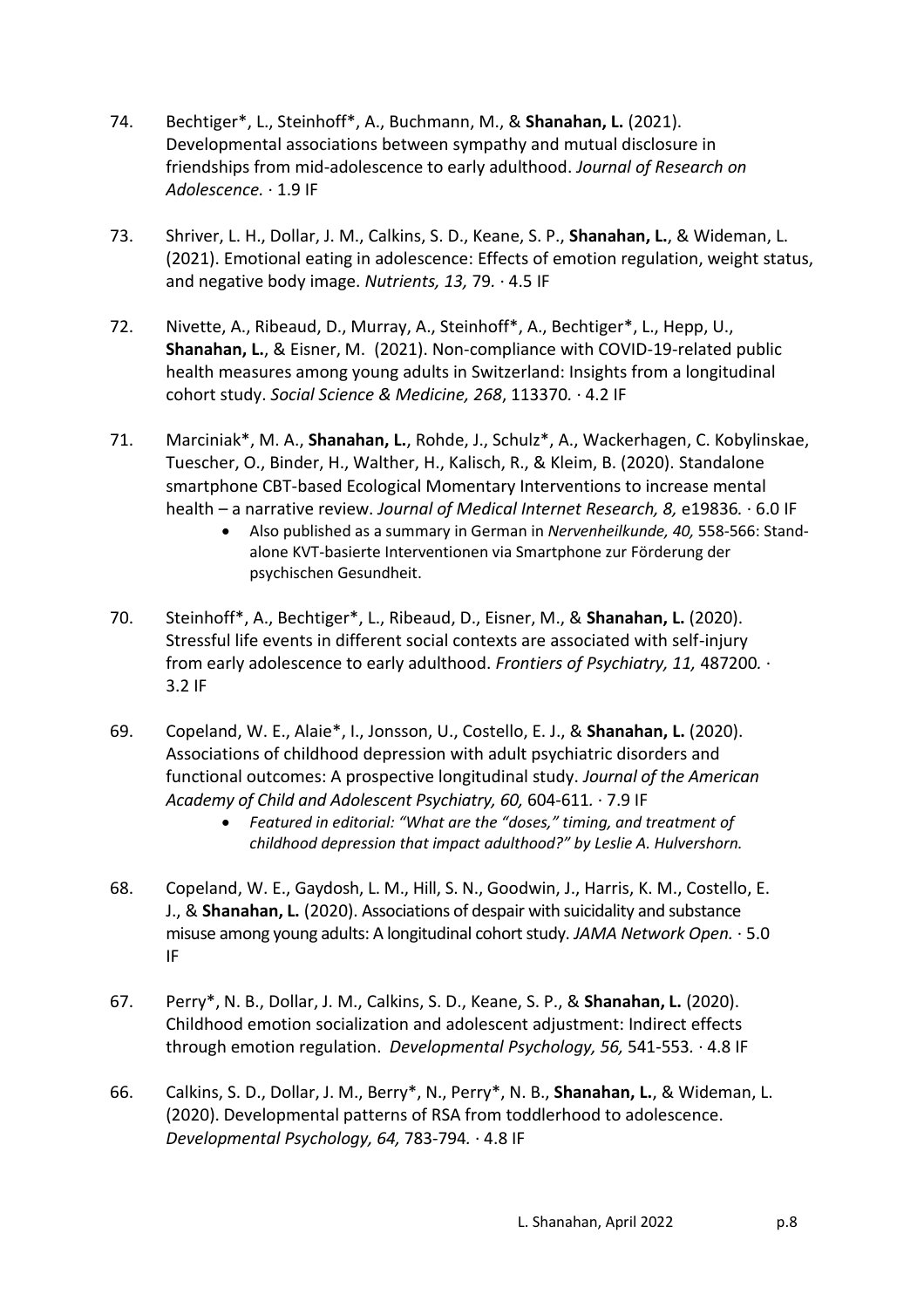- 65. Gangel\*, M., Dollar, J., Brown\*, A., Keane, S. P., **Shanahan, L.**, Calkins, S. D., & Wideman, L. (2020). Childhood social preference and adolescent insulin resistance: Accounting for the indirect effects of obesity. *Psychoneuroendocrinology, 113*, 104557*.* · 4.9 IF
- 64. Denio\*, E., Keane, S. P., Dollar\*, J., Calkins, S. D., & **Shanahan, L.** (in press). Children's peer victimization and internalizing symptoms: The role of inhibitory control and peer acceptance. *Merrill Quarter Palmerly.* · IF not available
- 63. Lawless\*, M., Shriver, L. H., Wideman, L., Dollar, J., Calkins, S., Keane, S., & **Shanahan, L.** (2020). Associations between eating behaviors, diet quality and body mass index among adolescents. *Eating Behaviors.* · 2.7 IF
- 62. Ferro, M., Lipman, E., Van Lieshout, R., Gorter, J. W., **Shanahan, L.**, Boyle, M. Georgiades, K., & Timmons, B. (2019). Multimorbidity in children and youth across the life-course (MY LIFE): Protocol of a Canadian prospective study. *BMJ Open.* · 2.9 IF
- 61. Gifford, E. J., Kozecke, L. E., Golonka, M., Hill, S. N., Costello, E. J., **Shanahan, L.**, & Copeland, W. E. (2019). Association of parental incarceration with psychiatric and functional outcomes in young adults. *JAMA Network Open, 2,* e1910005*.* · IF not available
	- For coverage in news and social media outlets, see <https://jamanetwork.altmetric.com/details/65363951>
- 60. Shriver, L. H., Dollar\*, J., Lawless\*, M., Calkins, S. D., Keane, S. P., **Shanahan, L.**, & Wideman, L. (2019). Longitudinal associations between emotion regulation and adiposity in late adolescence: Indirect effects through eating behaviors. *Nutrients, 11,* 517*.* · 4.2 IF
- 59. **Shanahan, L.**, Hill\*, S., Gaydosh, L. M., Steinhoff\*, A., Costello, E. J., Dodge, K., Harris, K. M. & Copeland, W. E. (2019). Does despair really kill? A roadmap for an evidencebased answer. *American Journal of Public Health, 109,* 854-858*.* · 4.4 IF
	- For coverage in news and social media outlets, see <https://apha.altmetric.com/details/59227427>
- 58. Copeland, W. E., Worthman, C., **Shanahan, L.**, Costello, E. J., & Angold, A. (2019). Pubertal change and depression in girls: A reconsideration of pubertal timing and hormone levels. *Journal of the American Academy for Child and Adolescent Psychiatry.* · 6.3 IF
- 57. Copeland, W. E., **Shanahan, L.**, Hinesley, J., Chan, R. F., Aberg, K. A., van den Oord, E. J. C. G., & Costello, E. J. (2018). Association of childhood trauma exposure with adult psychiatric disorders and functional outcomes. *JAMA Network Open, 1,*  e184493.· IF not available
	- Featured in invited commentary: "Cycle of traumatic childhood experiences and multiple problems in adulthood" by Marc Gelkopf.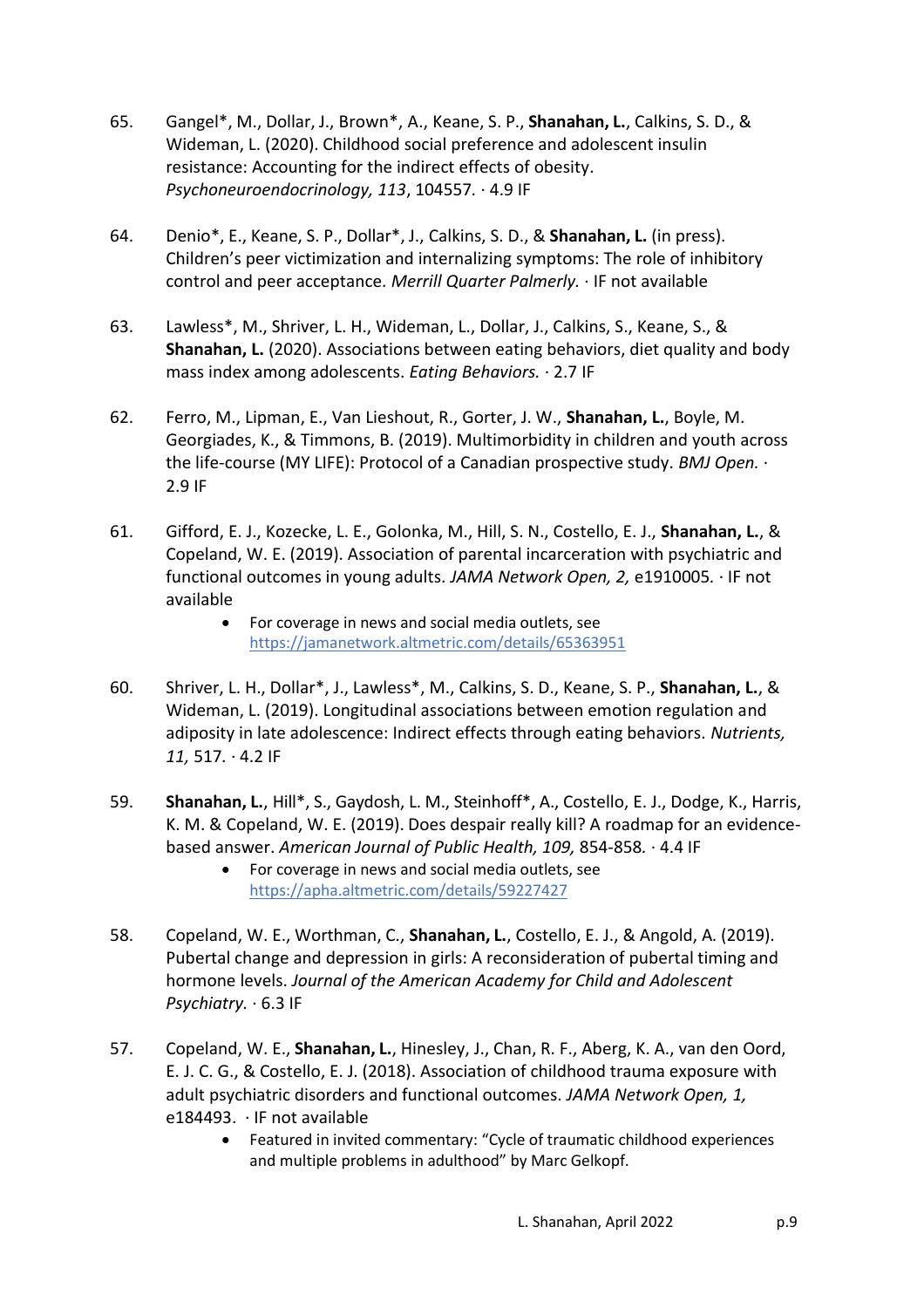- Mentioned in > 52 news outlets, including a feature on National Public Radio (NPR, [https://www.npr.org/sections/health](https://www.npr.org/sections/health-shots/2018/11/09/666143092/should-childhood-trauma-be-treated-as-a-public-health-crisis)[shots/2018/11/09/666143092/should-childhood-trauma-be-treated-as-a](https://www.npr.org/sections/health-shots/2018/11/09/666143092/should-childhood-trauma-be-treated-as-a-public-health-crisis)[public-health-crisis\)](https://www.npr.org/sections/health-shots/2018/11/09/666143092/should-childhood-trauma-be-treated-as-a-public-health-crisis).
- 56. Perry\*, N. B., Dollar\*, J., Calkins, S. D., Keane, S. P., & **Shanahan, L.** (2018). Childhood self-regulation as a mechanism through which early overcontrolling parenting is associated with adjustment in preadolescence. *Developmental Psychology, 54,* 1542- 1554*.* · 4.7 IF
	- *Featured in American Psychological Association press release [\(http://www.apa.org/news/press/releases/2018/06/helicopter](http://www.apa.org/news/press/releases/2018/06/helicopter-parenting.aspx)[parenting.aspx\)](http://www.apa.org/news/press/releases/2018/06/helicopter-parenting.aspx) and by > 50 media outlets in June 2018, including The Guardian, The Times, The Independent, CBSNews, Newsweek, USA TODAY, Tagesanzeiger (Switzerland), Berner Zeitung (Switzerland), Die Welt (Germany), and Der Standard (Austria).*
- 55. Dollar\*, J., Calkins, S. D., Keane, S. P., & **Shanahan, L.** (2018). Temperamental anger and positive reactivity and the development of social skills: Implications for academic competence during preadolescence. *Early Education and Development, 29,* 747-767. · 1.7 IF
- 54. **Shanahan, L.** & Steinhoff\*, A. (2018). Missbrauch von Kindern und Jugendlichen [Maltreatment of children and adolescents]. In W. Schneider & U. Lindenberger (Eds.), *Entwicklungspsychologie [Developmental Psychology]*. Weinheim, Basel: Beltz Verlag.
- 53. Mellendick\*, K., **Shanahan, L.**, Wideman, L., Calkins, S. D., Keane, S. P., & Lovelady, C. (2018). Diets rich in fruit and vegetable intake are associated with lower cardiovascular risk in adolescents. *Nutrients, 10,* 136*.* · 4.8 IF
- 52. Perry\*, N. B., Calkins, S. D., Dollar\*, J., Keane, S. P., O'Brien, M., & **Shanahan, L.** (2018). Self-regulation as a predictor of patterns of change in externalizing behaviors from infancy to adolescence. *Development and Psychopathology, 30,* 497-510*.* · 4.4 IF
- 51. Hill\*, S. N., **Shanahan, L.**, Costello, E. J., & Copeland, W. E. (2017). Predicting persistent, limited, and delayed problematic cannabis use in early adulthood: Findings from a longitudinal study. *Journal of the American Academy for Child and Adolescent Psychiatry, 65*, 966-942*.* · 8.7 IF
	- *Featured in press release and several media outlets in October/November 2017.*
- 50. Qadeer\*, A. R., **Shanahan, L.**, & Ferro, M. (2017). Chronic disruptive pain in emerging adults with and without chronic health conditions: The moderating role of psychiatric disorder. *Scandinavian Journal of Pain, 17,* 30-36*.* · IF not available
	- *Featured in editorial: "A glimpse into a neglected population: Emerging adults." by Stephen Butler.*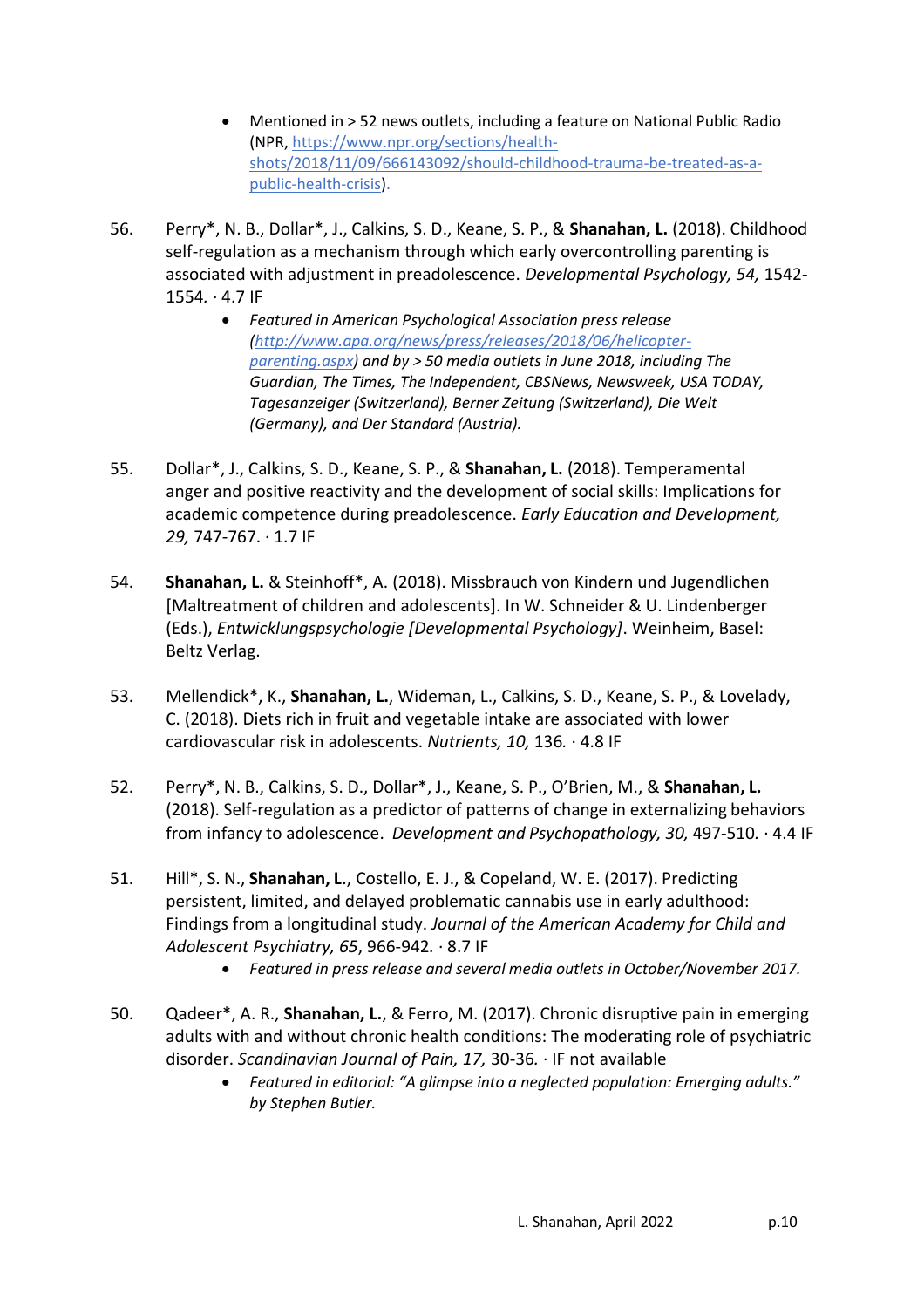- 49. Gangel\*, M., **Shanahan, L.**, Kolacz\*, J., Janssen\*, J. A., Brown\*, A., Calkins, S. D., Keane, S. P., & Wideman, L. (2017). Vagal regulation of cardiac function in early childhood and cardiovascular risk in adolescence. *Psychosomatic Medicine, 79,*  $614-621. \cdot 4.5$  IF
- 48. Copeland, W. E., Hill\*, S. N., Costello, E. J., & **Shanahan, L.** (2017). Cannabis use and disorder from childhood to adulthood in a longitudinal community sample with American Indians. *Journal of the American Academy of Child and Adolescent Psychiatry, 56,* 124-132*.* · 8.7 IF
	- **•** Featured in editorial: "Substance use disorders among indigenous youth in *developmental perspective: Diversity, diagnostic tools, and resilience." by Nancy Whitesell and Carol Kaufman.*
- 47. Janssen\*, J. A., Kolacz\*, J., **Shanahan, L.**, Gangel\*, M., Calkins, S. D., Keane, S. P., & Wideman, L. (2017). Childhood temperament predictors of adolescent physical activity. *BMC Public Health, 17,* 8*.* · 2.8 IF
- 46. Blair\*, B. L., Gangel\*, M., Perry\*, N. B., O'Brien, M., Calkins, S. D., Keane, S. P., & **Shanahan, L.** (2016). Indirect effects of emotion regulation on peer acceptance and rejection: The roles of positive and negative social behaviors. *Merrill Palmer Quarterly, 62,* 415-439. · 2.6 IF
- 45. Wideman, L., Calkins, S. D., Janssen\*, J. A., Lovelady, C. A., Dollar\*, J., Keane, S. P., Perrin, E. M., & **Shanahan, L.** (2016). Rationale, design and methods for the RIGHT Track Health project: Pathways from childhood self-regulation to cardiovascular risk in adolescence. *BMC Public Health, 16,* 459*.* · 2.8 IF
- 44. Gangel\*, M., Keane, S. P., Calkins, S. D., **Shanahan, L.**, & O'Brien, M. (2016). The association between relational aggression and perceived popularity in early adolescence: A test of competing hypotheses. *Journal of Early Adolescence, 37,* 1076-1092. · 2.4 IF
- 43. **Shanahan, L.**, Schorpp\*, K. M., Volpe\*, V. V., Linthicum\*, K., & Freeman\*, J. A. (2016). Developmental timing of suicide attempts and cardiovascular risk during young adulthood. *Health Psychology, 35,* 1135-43*.* · 4.7 IF
	- *Featured in American Psychological Association press release [\(http://www.apa.org/news/press/releases/2016/06/suicide-heart](http://www.apa.org/news/press/releases/2016/06/suicide-heart-disease.aspx)[disease.aspx\)](http://www.apa.org/news/press/releases/2016/06/suicide-heart-disease.aspx) and several media outlets in June 2016.*
- 42. Freeman\*, J. A., Bauldry\*, S., Volpe\*, V. V., Shanahan, M. J., & **Shanahan, L.** (2016). Sex differences in associations between subjective social status and C-reactive protein in young adults. *Psychosomatic Medicine, 78,* 542-551*.* · 4.8 IF
- 41. Nelson\*, J. A., Perry\*, N. B., O'Brien, M., Calkins, S. D., Keane, S. P., & **Shanahan, L.** (2016). Mothers' and fathers' reports of their supportive responses to their children's negative emotions over time. *Parenting: Science and Practice, 16,* 56-62*.* · 1.8 IF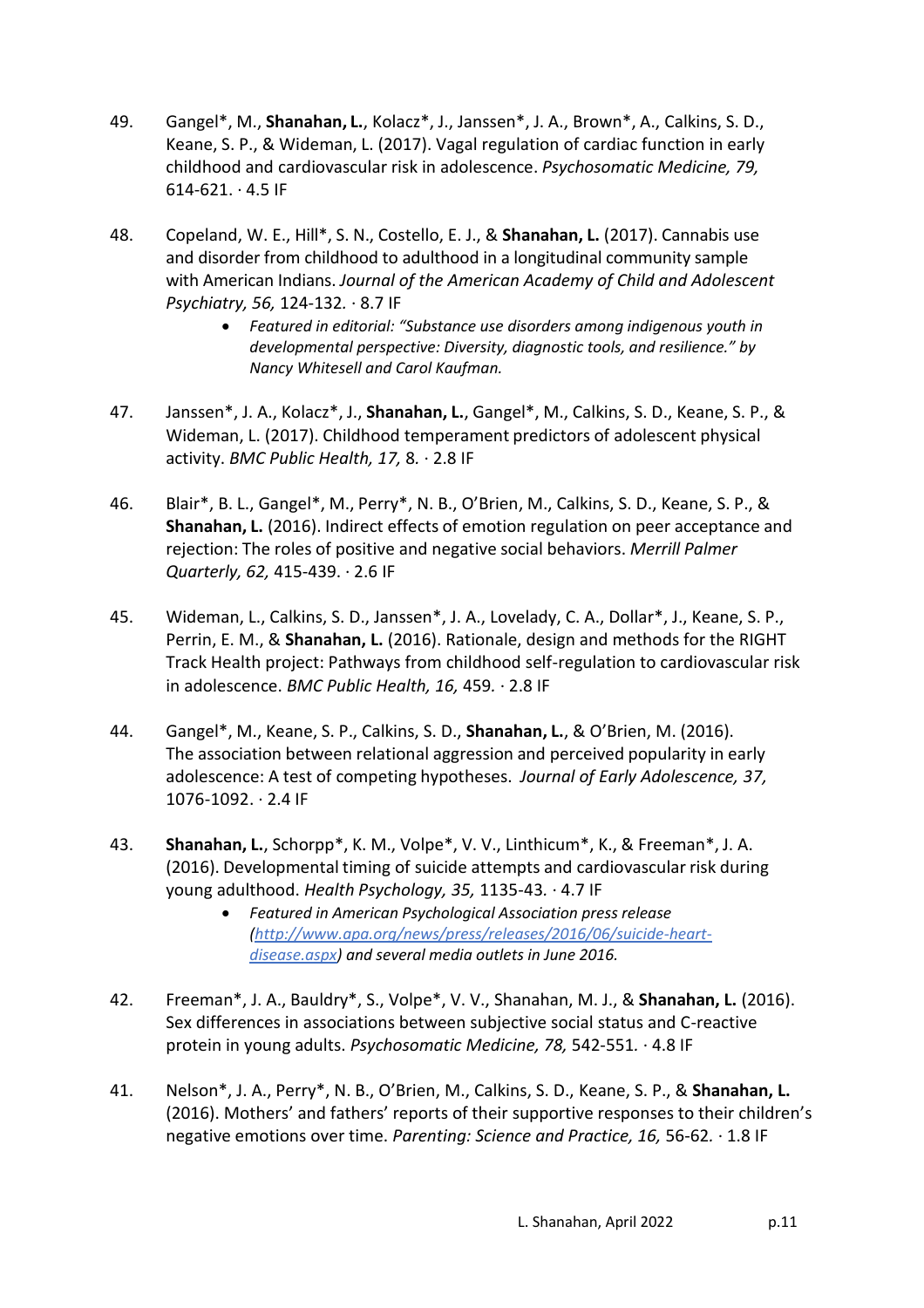- 40. Blair\*, B. L., Perry\*, N. B., O'Brien, M., Calkins, S. D., Keane, S. P., & **Shanahan, L.** (2015). Identifying developmental cascades among differentiated dimensions of social competence and emotion regulation. *Developmental Psychology, 51,* 1062-73*.* · 5.2 IF
- 39. Copeland, W. E., Wolke, D., **Shanahan, L.**, & Costello, E. J. (2015). Adult functional outcomes of common childhood psychiatric problems: A prospective longitudinal study. *JAMA Psychiatry, 72,* 892-899*.* · 14.4 IF.
	- *Featured in editorial: "Why are children who exhibit psychopathology at high risk for psychopathology and dysfunction in adulthood?" by Benjamin Lahey.*
	- *Featured in > 52 media outlets in July 2015, including FOXNews, National Public Radio USA, Reuters, Time Magazine, Science Daily, Triad Business Journal, USA Today.*
- 38. **Shanahan, L.**, Zucker, N., Copeland, W. E., Bondy\*, C. L., Egger, H. L., & Costello, E. J. (2015). Childhood somatic complaints predict generalized anxiety and depressive disorders during young adulthood in a community sample. *Psychological Medicine, 45,* 1721-1730*.* · 6.5 IF
- 37. Mackler\*, J. S., Kelleher\*, R. T., **Shanahan, L.**, Calkins, S. D., Keane, S., & O'Brien, M. (2015). Parenting stress, parental reactions, and externalizing behavior from ages 4 to 10. *Journal of Marriage and the Family, 77,* 388-406*.* · 3.0 IF
- 36. Copeland, W. E., **Shanahan, L.**, Davis, M., Burns, B. J., Angold, A., & Costello, E. J. (2015). Increases in untreated cases of psychiatric disorders during the transition to adulthood. *Psychiatric Services, 66,* 397-403*.* · 2.8 IF
- 35. **Shanahan, L.**, Calkins, S., Keane, S. P., Kelleher\*, R., & Suffness\*, R. (2014). Trajectories of internalizing symptoms across childhood: The roles of biological selfregulation and maternal psychopathology. *Development and Psychopathology, 26,*  1353-1368. · 6.4 IF
- 34. **Shanahan, L.**, Zucker, N., Copeland, W. E., Costello, E. J., & Angold, A. (2014). Are children and adolescents with food allergies at increased risk for psychopathology? *Journal of Psychosomatic Research, 77,* 468-473*.* · 4.0 IF
- 33. Copeland, W. E., Wolke, D. E., Lereya\*, S. T., **Shanahan, L.**, & Costello, E. J. (2014). Childhood bullying involvement predicts low-grade systemic inflammation into adulthood. *Proceedings of the National Academy of Sciences, 111,* 7570-7575*.* · 10.7 IF
- 32. Morris\*, N., Keane, S. P., Calkins, S., **Shanahan, L.**, & O'Brien, M. (2014). Different components of reactivity and attentional control predict externalizing behaviors. *Journal of Applied Developmental Psychology, 35,* 121-127*.* · 2.5 IF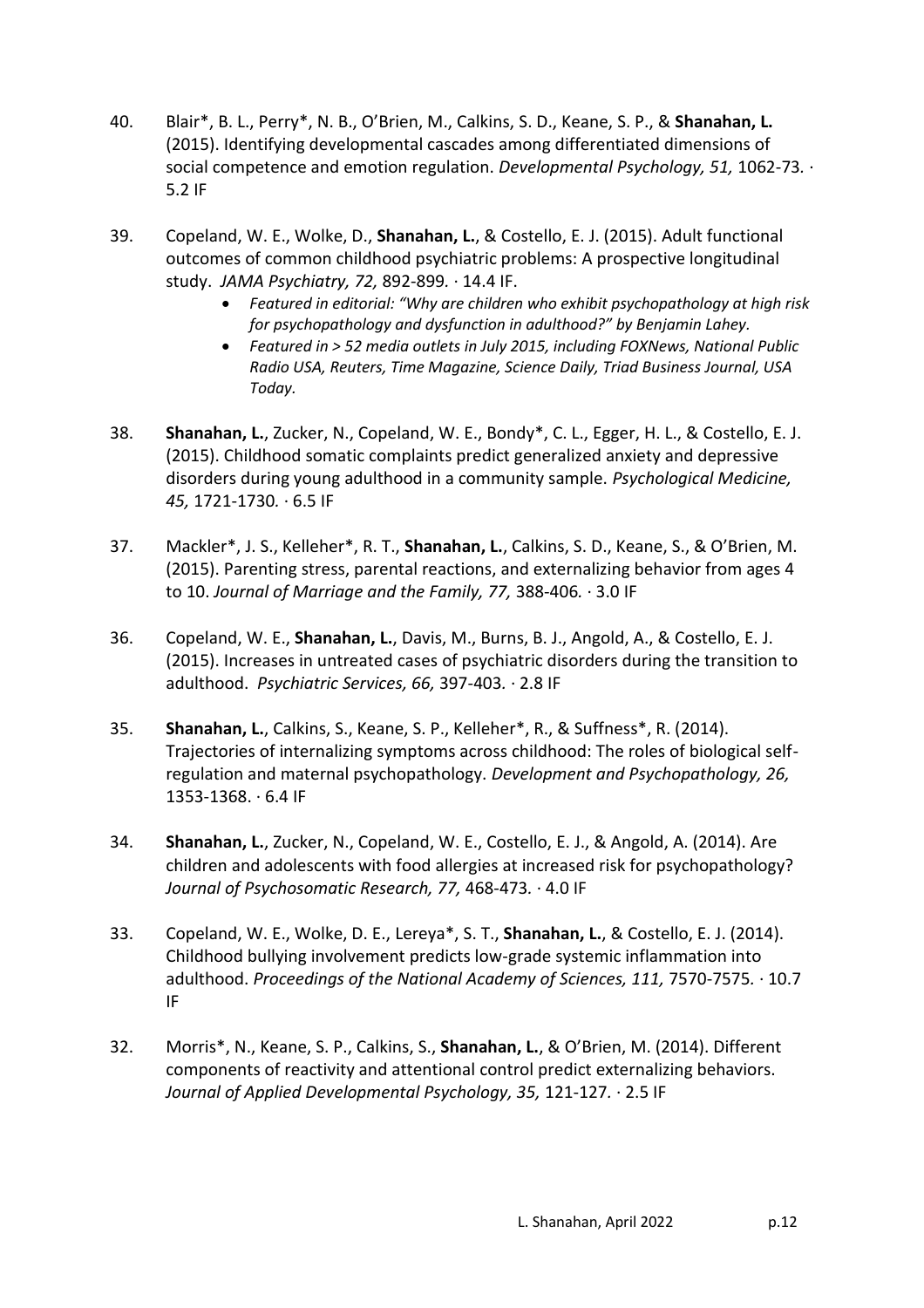- 31. **Shanahan, L.**, Copeland, W. E., Angold, A., Bondy\*, C. L., & Costello, E. J. (2014). Sleep problems predict and are predicted by generalized anxiety/depression and oppositional defiant disorder. *Journal of the American Academy of Child and Adolescent Psychiatry, 53,* 550-8*.* · 7.4 IF. (ESI Highly Cited Paper)
- 30. Copeland, W. E., **Shanahan, L.**, Egger, H. L., Costello, E. J., & Angold, A. (2014). Adult diagnostic and functional outcomes of DSM-5 disruptive mood dysregulation disorder. *The American Journal of Psychiatry, 171,* 668-74. · 15.1 IF
- 29. **Shanahan, L.**, Freeman\*, J. A., & Bauldry\*, S. (2014). Is very high C-reactive protein in young adults associated with indicators of chronic disease risk? *Psychoneuroendocrinology, 40,* 76-85. · 6.1 IF
- 28. Copeland, W. E., Angold, A., **Shanahan, L.**, & Costello, E. J. (2014). Longitudinal patterns of anxiety from childhood to adulthood: The Great Smoky Mountains Study. *Journal of the American Academy for Child and Adolescent Psychiatry, 53,* 21-33. · 7.4 IF. (ESI Highly Cited Paper)
- 27. **Shanahan, L.**, Bauldry\*, S., Freeman\*, J. A., & Bondy\*, C. L. (2014). Self-rated health and C-reactive protein in young adults. *Brain, Behavior, and Immunity, 36,* 139-146. · 5.8 IF
- 26. Copeland, W. E., **Shanahan, L.**, Erkanli, A., Costello, E. J., & Angold, A. (2013). Indirect comorbidity in childhood and adolescence. *Frontiers in Psychiatry, 4,* 144*.* · IF not listed.
- 25. Blair\*, B. L., Perry\*, N. B., O'Brien, M., Calkins, S. D., Keane, S. P., & **Shanahan, L.** (2013). The indirect effects of maternal emotion socialization on friendship quality in middle childhood. *Developmental Psychology, 50,* 566-76*.* · 5.2 IF
- 24. **Shanahan, L.**, Copeland, W. E., Worthman, C., Angold, A., & Costello, E. J. (2013). Children with both asthma and depression are at risk for heightened inflammation. *Journal of Pediatrics, 163,* 1443-7*.* · 4.3 IF
	- *Featured in several media outlets in August 2013.*
- 23. Costello, E. J., Copeland, W. E., **Shanahan, L.**, Worthman, C., & Angold, A. (2013). Creactive protein and the development of substance use disorders: A prospective analysis. *Drug and Alcohol Dependence, 133,* 712-7. · 3.8 IF
- 22. **Shanahan, L.**, Copeland, W. E., Worthman, C., Erkanli, A., Angold, A., & Costello, E. J. (2013). Sex-differentiated changes in C-reactive protein from ages 9 to 21: The contributions of BMI and physical/sexual maturation. *Psychoneuroendocrinology, 28,* 2209-17. · 6.1 IF
- 21. Copeland, W. E., **Shanahan, L.**, Worthman, C., Angold, A., & Costello, E. J. (2012). Generalized anxiety and C-reactive protein levels: A prospective, longitudinal analysis. *Psychological Medicine, 42,* 2641-50. · 6.1 IF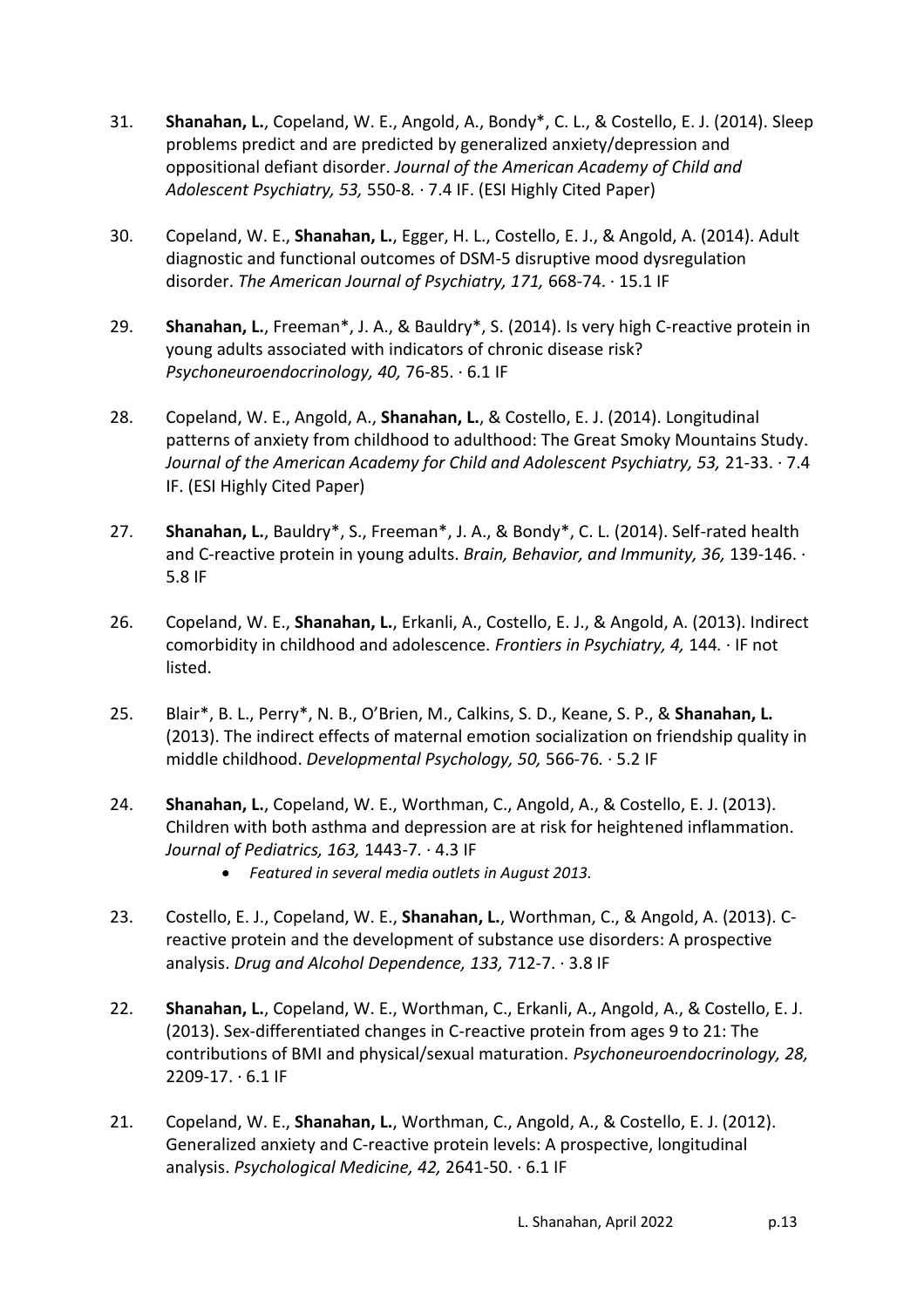- 20. Copeland, W. E., **Shanahan, L.**, Worthman, C., Angold, A., & Costello, E. J. (2012). Cumulative depressive episodes predict later C-reactive protein levels: A prospective analysis. *Biological Psychiatry, 71,* 15-21. · 9.8 IF
	- *Featured in editorial: "Depression and inflammation: An intricate relationship." by Robert Dantzer.*
- 19. Copeland, W. E., Angold, A., **Shanahan, L.**, Dreyfuss\*, J., Dlamini\*, I., & Costello, E. J. (2012). Predicting persistent alcohol problems: A prospective analysis from the Great Smoky Mountains Study. *Psychological Medicine, 42,* 1923-35*.* · 6.1 IF
- 18. **Shanahan, L.**, Copeland, W. E., Angold, A., & Costello, E. J. (2011). Child-, adolescent-, and young adult-onset depressions: Differential risk factors in development? *Psychological Medicine, 41,* 2265-74*.* · 6.1 IF
- 17. Copeland, W. E., **Shanahan, L.**, Costello, E. J., & Angold, A. (2011). Cumulative prevalence of psychiatric disorders by young adulthood: A prospective cohort analysis from the Great Smoky Mountains Study. *Journal of the American Academy of Child and Adolescent Psychiatry, 50,* 252-261. · 6.0 IF
	- *Featured in editorial: "What is a case? New lessons from the Great Smoky Mountains Study." by Kathleen Ries Merikangas.*
- 16. Waite (Blane)\*, E., **Shanahan, L.**, Calkins, S., Keane, S. P., & O'Brien, M. (2011). Life events, sibling warmth, and youth adjustment. *Journal of Marriage and the Family, 73,* 902-912. · 2.6 IF
- 15. **Shanahan, L.**, Waite (Blane)\*, E., & Boyd\*, T. (2011). Changes in sibling relationships from adolescence to young adulthood. In B. Laursen & W. A. Collins (Eds.), *Relationship pathways: From adolescence to young adulthood* (pp. 43-66). Thousand Oaks, CA: Sage.
- 14. Copeland, W. E., **Shanahan, L.**, Miller, S., Costello, E. J., Angold, A., & Maughan, B. (2010). Outcomes of early pubertal timing in young women: A prospective population-based study. *The American Journal of Psychiatry, 167,* 1218-1225. · 11.9 IF
- 13. McGuire, S., & **Shanahan, L.** (2010). Sibling experiences in diverse family contexts. *Child Development Perspectives, 4,* 72-79. · 1.7 IF
	- *Reprinted in Junn, E. & Boyatzis, C. (2011). "Child growth and development 12/13." McGraw Hill/Dushkin.*
- 12. Barnett\*, M., **Shanahan, L.**, Deng\*, M., Haskett, M., & Cox, M. J. (2010). The interactive roles of parenting beliefs and parenting behaviors in the prediction of early childhood adjustment. *Parenting: Science and Practice, 10*, 43-59*.* · 1.3 IF
- 11. Copeland, W. E., **Shanahan, L.**, Costello, E. J., & Angold, A. (2009). Childhood and adolescent psychiatric disorders as predictors of young adult disorders. *Archives of General Psychiatry, 66,* 764-772*.* · 16.4 IF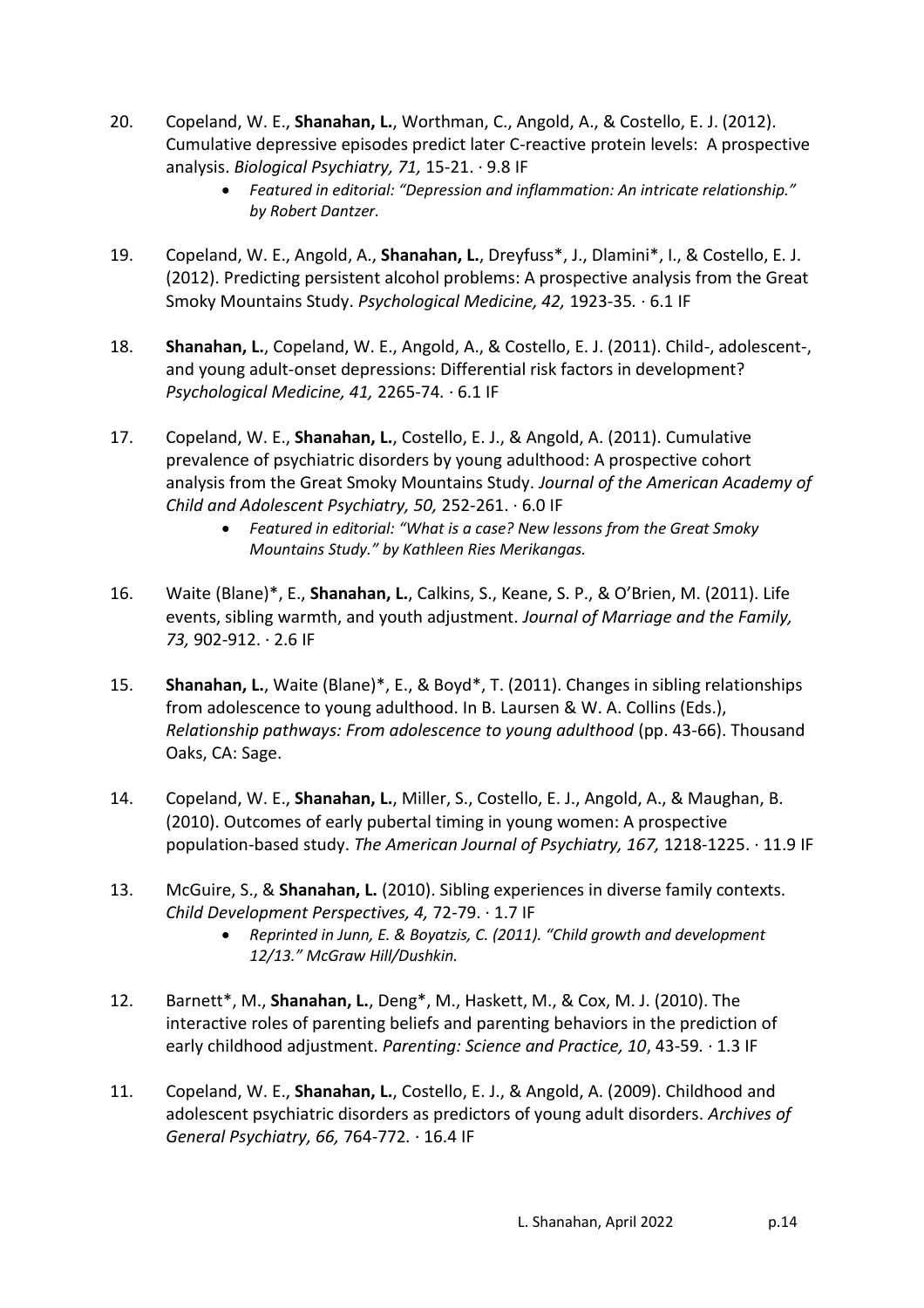- 10. Copeland, W. E., **Shanahan, L.**, Costello, E. J., & Angold, A. (2009). Configurations of common childhood psychosocial risk factors. *Journal of Child Psychology and Psychiatry, 50,* 451-459. · 6.5 IF
- 9. **Shanahan, L.**, Copeland, W. E., Costello, E. J., & Angold, A. (2008). Specificity of putative psychosocial risk factors for psychiatric disorders in children and adolescents. *Journal of Child Psychology and Psychiatry, 49,* 34-42. · 6.0 IF
- 8. **Shanahan, L.**, McHale, S. M., Crouter, A. C., & Osgood, D. W. (2008). Parents' differential treatment and youth depressive symptoms and sibling relationships: Longitudinal linkages. *Journal of Marriage and the Family, 70,* 480-495. · 2.8 IF
- 7. **Shanahan, L.**, Kim, J., McHale, S. M., & Crouter, A. C. (2007). Sibling similarities and differences in time use: A pattern-analytic, within-family approach. *Social Development, 16,* 662-681. · 2.3 IF
- 6. **Shanahan, L.**, McHale, S. M., Crouter, A. C., & Osgood, D. W. (2007). Warmth with mothers and fathers from middle childhood to late adolescence: Within- and between-families comparisons. *Developmental Psychology, 43,* 551-563*.* · 4.8 IF
- 5. **Shanahan, L.**, McHale, S. M., Osgood, D. W., & Crouter, A. C. (2007). Conflict frequency with mothers and fathers from middle childhood to late adolescence: Within- and between-families comparisons. *Developmental Psychology, 43,* 539-550*.*  · 4.8 IF
- 4. McHale, S. M., Updegraff, K. A., **Shanahan, L.**, Crouter, A. C., & Killoren, S. E. (2005). Gender, culture, and family dynamics: Differential treatment of siblings in Mexican American families. *Journal of Marriage and the Family, 67,* 1259-1274. · 1.4 IF (1yr)
- 3. McHale, S. M., **Shanahan, L.**, Updegraff, K. A., Crouter, A. C., & Booth, A. (2004). Developmental and individual differences in girls' sex-typed activities in middle childhood and adolescence. *Child Development, 75,* 1575-1593. · 3.8 IF (1yr)
- 2. Shanahan, M. J., Hofer, S. M., & **Shanahan, L.** (2003). Biological models of behavior and the life-course. In J. Mortimer & M. J. Shanahan (Eds.), *Handbook of life-course sociology* (pp. 597-622). New York: Plenum.
- 1. **Shanahan, L.**, & Sobolewski, J. M. (2003). Child effects as family process. In A. C. Crouter & A. Booth (Eds.), *Children's influence on family dynamics: The neglected side of family relationships* (pp. 237-252). Mahwah, NJ: Erlbaum.

## **Published Abstracts**

- 7. Marciniak, M., **Shanahan, L.** & Kleim, B. (2021). Imager- mental imagry-based mHealth Ecological Momentary Intervention to increase resilience. *Technology, Mind, & Society Conference, American Psychological Association.*
- 6. Bechtiger\*, L., **Shanahan, L.**, Steinhoff\*, A., Dollar, J. M., Kincaid\*, Z., Calkins, S. D., Keane, S. P., Shriver, L., & Wideman, L. (2019). Developmental properties of pro- and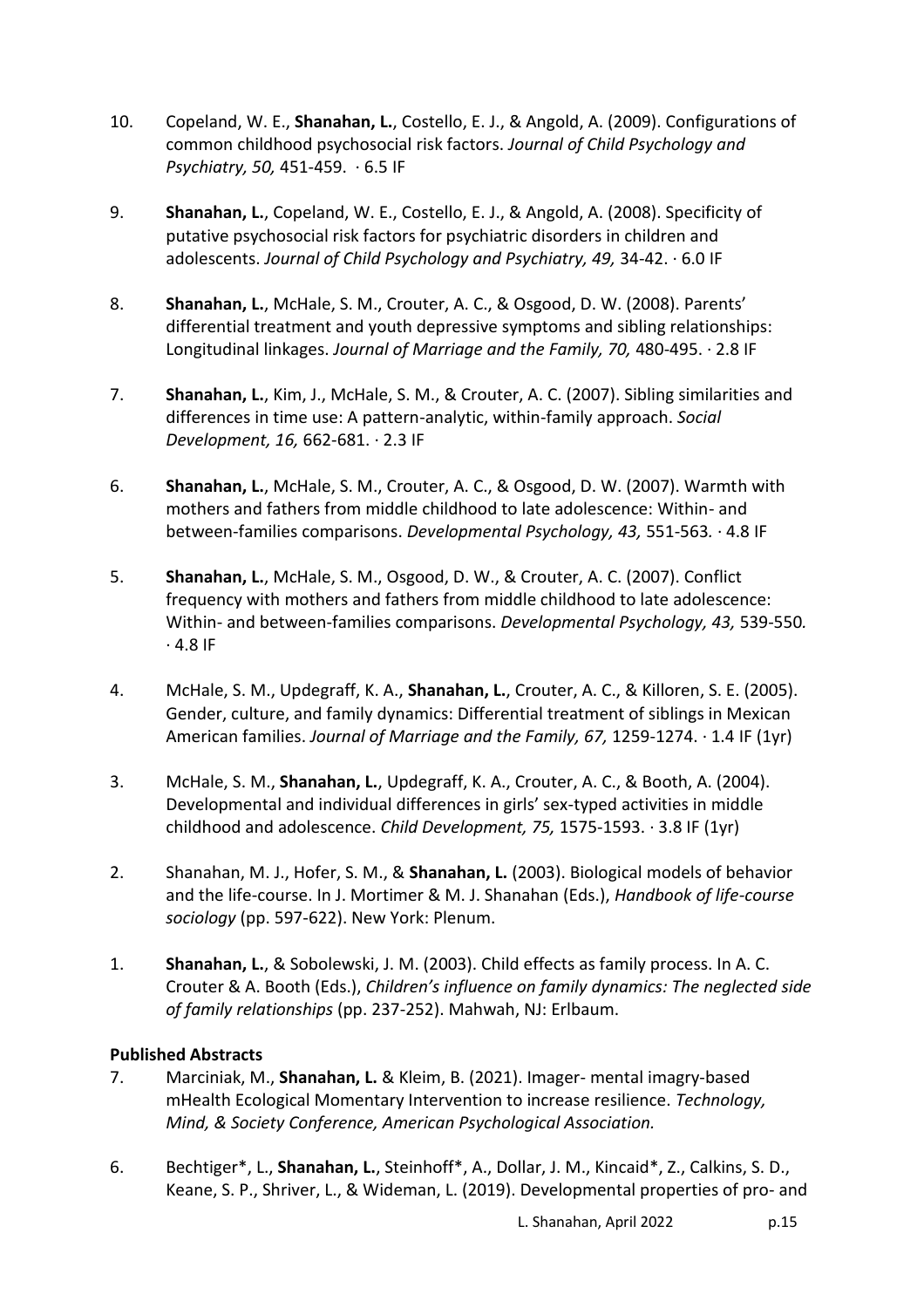anti-inflammatory cytokines during late adolescence. *Psychoneuroendocrinology, 107*, 29*.* 

- 5. Galbaldon\*, J., Berry\*, N., Dollar, J. M., **Shanahan, L.**, Keane, S. P., Shriver, L., Calkins, S. D., & Wideman, L. (2019). Serum uric acid levels and cardiometabolic risk among adolescents. *Medicine & Science in Sports & Exercise, 51*, 409*.*
- 4. Paynter, L., Shriver, L., Dollar, J. M., Calkins, S. D., Keane, S. P., **Shanahan, L.**, & Wideman, L. (2019). Non-food behavioral regulation at age 4 predicts body mass index growth trajectory. *Journal of the American Academy of Nutrition and Dietetics, 119,* A72
- 3. Qadeer\*, R., **Shanahan, L.**, & Ferro, M. (2017). Chronic disruptive pain in emerging adults with and without chronic health conditions: The moderating role of psychiatric disorders. *Canadian Journal of Pain*.
- 2. Shields\*, E., **Shanahan, L.**, Wideman, L., Calkins, S. D., Keane, S. P., & Lovelady, C. (2017). Associations of breastfeeding, diet quality, and physical activity with BMI in adolescents. *The FASEB Journal*, 31:642.1.
- 1. Mellendick\*, K., **Shanahan, L.**, Wideman, L., Calkins, S. D., Keane, S. P., & Lovelady, C. (2015). Diet quality and adiposity in adolescents. *The FASEB Journal, 29,* 747.15. · 6.0 IF

#### **Commissioned reports**

Leos-Toro\*, **Shanahan, L.**, & Quednow, B. B. (2021). Impact of the COVID-19 crisis on addictive behaviors in the population and care for individuals experiencing substance use disorders. Commissioned by the Swiss Federal Office of Public Health / BAG. <https://t.co/APOsJMORHi>

#### **Other Published Work**

**Shanahan, L.**, Rains, G., Costello, E. J. & Copeland, W.E. (2008). Codebook for the Child and Adolescent Psychiatric Interview Risk Factor Project; 735 pages.

## **PRESENTATIONS**

### **Chaired Sessions and Invited Presentations**

- 34. **Shanahan, L.** (2021). *Early mental and social well-being as a foundation for later health.* Plenary talk presented as the 6<sup>th</sup> stakeholder conference for the National Strategy for Non-Communicable Diseases, held by the Swiss Federal Office of Public Health / BAG.
- 33. **Shanahan, L.**, Steinhoff\*, A., Bechtiger\*, L., Leos-Toro\*, C., Johnson-Ferguson\*, L., Ribeaud, D., & Eisner, M. (2021). *Mental distress in young adults' during the COVID-19 pandemic: Evidence of risk and resilience from a longitudinal cohort study in Switzerland.* Invited paper presented at a virtual workshop of the UZH Competence Center for Mental Health (CCMH).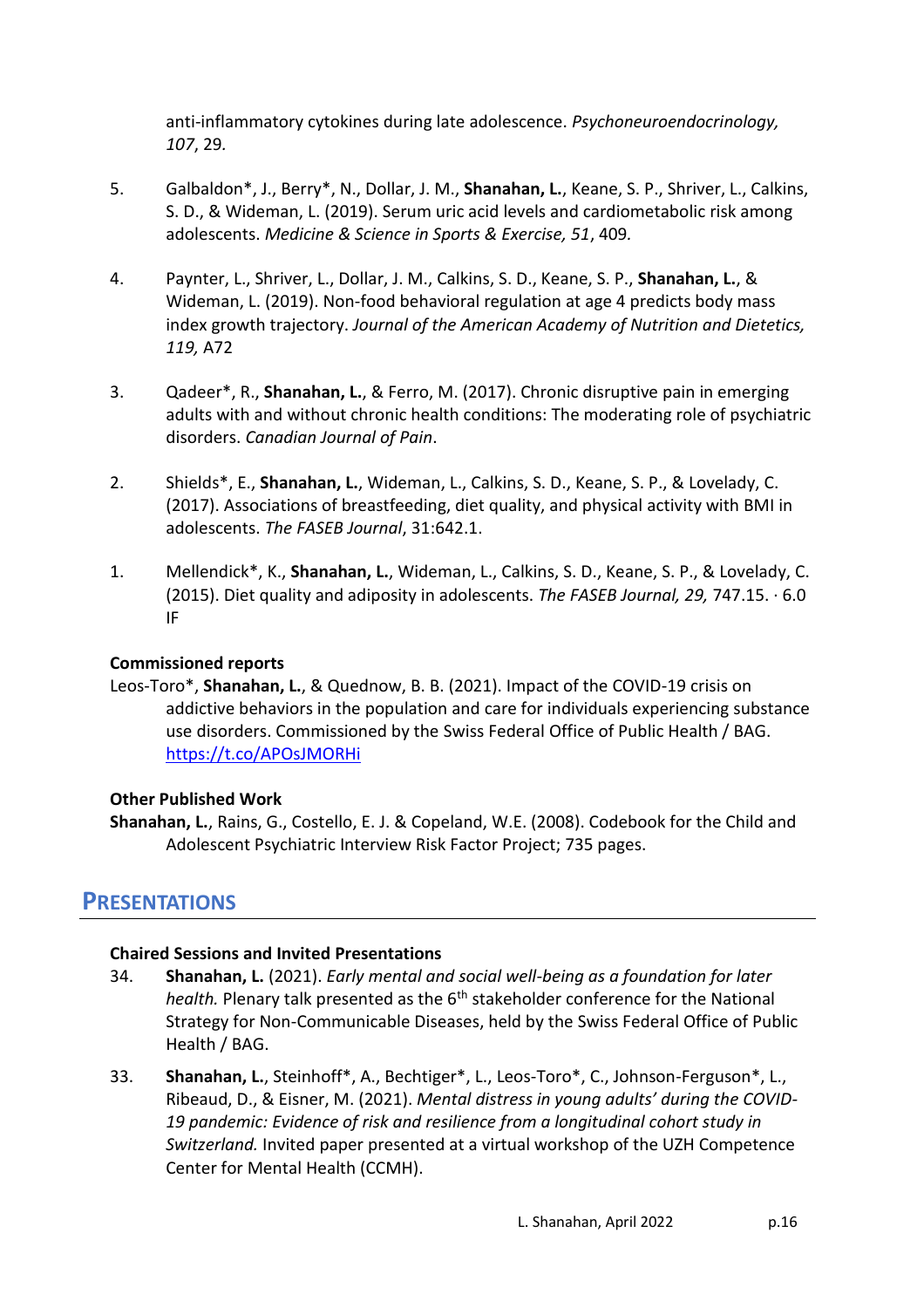- 32. **Shanahan, L.**, Steinhoff\*, A., Bechtiger\*, L., Leos-Toro\*, C., Johnson-Ferguson\*, L., Ribeaud, D., & Eisner, M. (2020). *Risk and resilience in young adults' mental health during the COVID-19 pandemic.* Invited paper presented at a virtual workshop entitled "Consequences of COVID-19 for Child and Youth Development," jointly organized by the Jacobs Center at UZH and the Institute of Labor Economics (IZA).
- 31. **Shanahan, L.**, Steinhoff\*, A., Bechtiger\*, L., Ribeaud, D., Eisner, M., & Quednow, B. B. (2020). *Frequent teenage cannabis use: Links with young adult psychopathology and functional well-being in an urban cohort.* Invited paper presented at the project seminar, Psychiatric Hospital of University of Zurich.
- 30. **Shanahan, L.** & Steinhoff\*, A. (2019). *Non-suicidal self-injury from adolescence to young adulthood.* Invited paper presented at the Spring Academy of the International Max Planck Research School on the Life Course (LIFE), Institute for Social Research, Ann Arbor Michigan.
- 29. **Shanahan, L.** (2019). Organizer and chair of paper symposium on *Developmental influences on cardiometabolic risk in the early lifespan.* Biennial Meeting of the Society for Research on Child Development, Baltimore, MD.
- 28. **Shanahan, L.**, Steinhoff\*, A., Baumgartner, M. R., & Quednow, B. B. (2018). *Stress and substance use in young adulthood.* Invited paper presented at the z-proso (Zurich Project of Social Development) Research Symposium, Zurich, Switzerland.
- 27. Steinhoff\*, A. & **Shanahan, L.** (2018). *Non-suicidal self-injury (NSSI) among adolescents in Switzerland.* Invited paper presented at the z-proso (Zurich Project of Social Development) Research Symposium, Zurich, Switzerland.
- 26. **Shanahan, L.** (2018). *The emerging intersection of physical and mental health during the early life course.* Invited Public Inaugural Lecture at the University of Zurich, Switzerland.
- 25. **Shanahan, L.** (2017). *Cannabis and opiates use in the early life-course: New insights from the Great Smoky Mountains Study.* Invited paper presented at the Fall Academy of the International Max Planck Research School on the Life Course (LIFE), University of Zurich, Switzerland.
- 24. **Shanahan, L.** (2016). *The emerging intersection of physical and mental health during the early life course.* Invited paper presented at the Fall Academy of the International Max Planck Research School on the Life Course (LIFE), Max Planck Institute for Human Development, Berlin, Germany.
- 23. **Shanahan, L.** (2016). *The emerging intersection of physical and mental health during the early life course.* Invited paper presented at the Offord Centre for Child Studies' Grand Rounds, McMaster University, Hamilton, Canada.
- 22. **Shanahan, L.** (2015). Organizer of paper symposium on *Precursors, correlates and young adult sequelae of drug use during the early life course: Findings from prospective cohort studies in Australia, New Zealand, and the United States.* 15th Congress of the International Federation of Psychiatric Epidemiology, Bergen, Norway.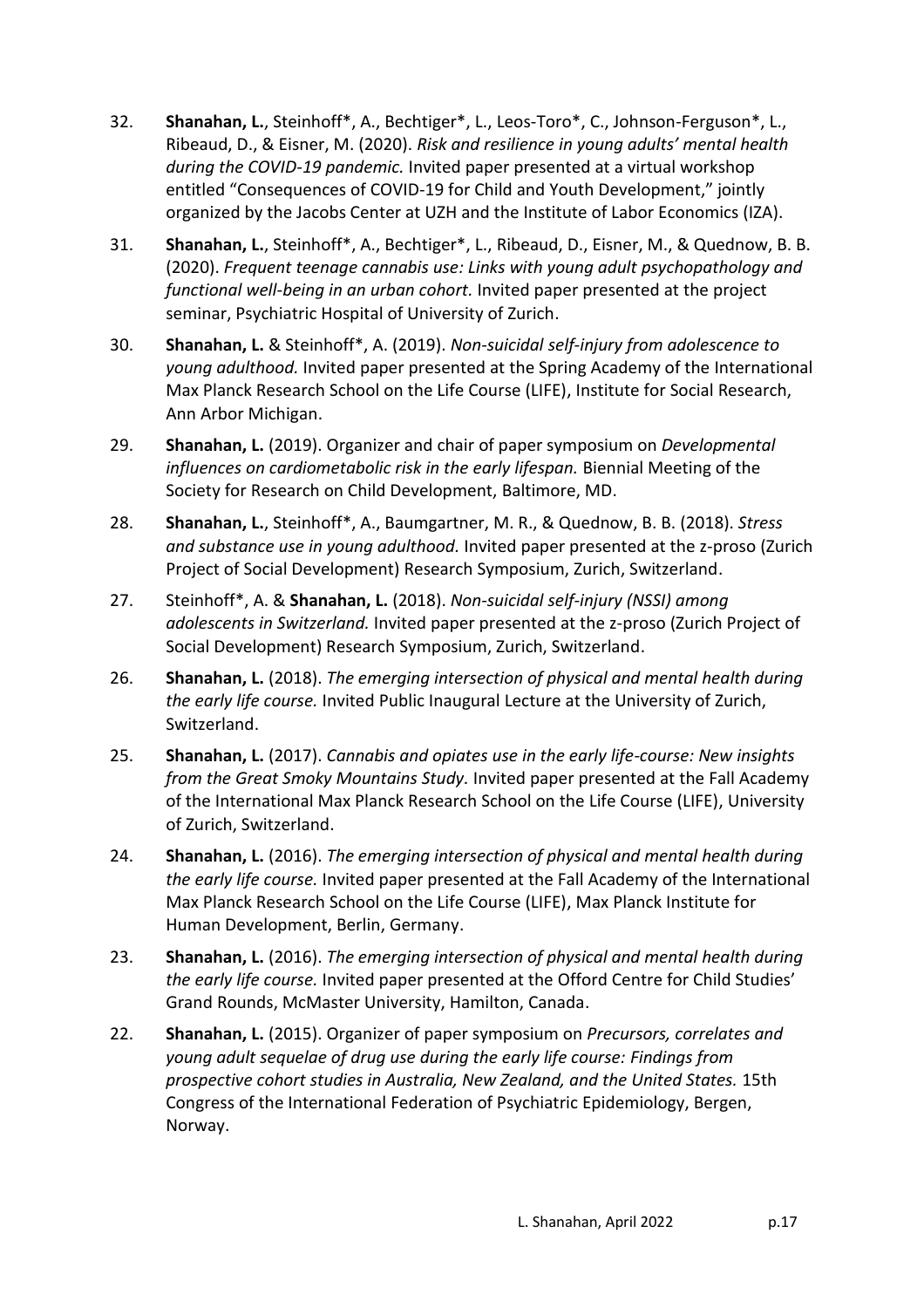- 21. **Shanahan, L.** (2015). *Developmental psychopathology and health in the early decades.* Invited paper presented at the Department of Psychology, University of Zurich, Switzerland.
- 20. **Shanahan, L.** (2015). *The emerging intersection of physical and mental health during the early life course.* Invited paper presented at the Developmental Psychology colloquium series, University of Zürich, Switzerland.
- 19. **Shanahan, L.** (2015). *The emerging intersection of physical and mental health during the early life course.* Invited paper presented at the Developmental Psychology Lunch Series, Duke University.
- 18. **Shanahan, L.** (2013). *The emerging intersection of physical and mental health during the early life course.* Invited paper presented at the Developmental Psychology Lunch Series, UNC-Chapel Hill.
- 17. **Shanahan, L.**, Copeland, W. E., Zucker, N., Angold, A., & Costello, E. J. (2013). *Do childhood somatic complaints predict later psychopathology?* Paper presented in plenary session at the 14th Congress of the International Federation of Psychiatric Epidemiology, Leipzig, Germany.
- 16. **Shanahan, L.** (2013). Co-Chair of paper symposium on *Time-trends, course, and long term outcomes of mental disorders in children and adolescents.* 14th Congress of the International Federation of Psychiatric Epidemiology, Leipzig, Germany.
- 15. **Shanahan, L.** (2013). Chair of poster session on *Mental health in childhood and adolescence.* 14th Congress of the International Federation of Psychiatric Epidemiology, Leipzig, Germany.
- 14. **Shanahan, L.** (2013). Chair of paper symposium on *New frontiers in studying early life adversity and immune responses across the lifespan.* Biennial Meeting of the Society for Research on Child Development, Seattle.
- 13. **Shanahan, L.** (2012). *Sex-differentiated change in C-reactive protein from ages 9 to 21.* Invited paper presented at the Health Disparities Seminar Series, University of North Carolina at Chapel Hill.
- 12. **Shanahan, L.** (2011). *Risk factors in the development of emotional disorders in the early lifespan.* Invited research colloquium presented at the University of North Carolina at Chapel Hill.
- 11. **Shanahan, L.** (2011). *Family risk factors and mental health in development.* Invited research colloquium presented at the University of Georgia, Athens.
- 10. Copeland, W. E., **Shanahan, L.**, & Costello, E. J. (2011). *Vulnerability to psychopathology: Interplay between stressors and biomarkers.* Invited paper presented at the Carolina Consortium on Human Development, University of North Carolina at Chapel Hill.
- 9. **Shanahan, L.**, & Copeland, W. E. (2011). Chair of paper symposium on *Adversity, immune responses, and emotional disorders in childhood and adolescence*. Biennial Meeting of the Society for Research on Child Development, Montreal, Canada.
- 8. **Shanahan, L.** (2011). *Risk factors and emotional disorders in development.* Invited paper presented at the Human Development and Family Studies Research Forum, UNC-Greensboro.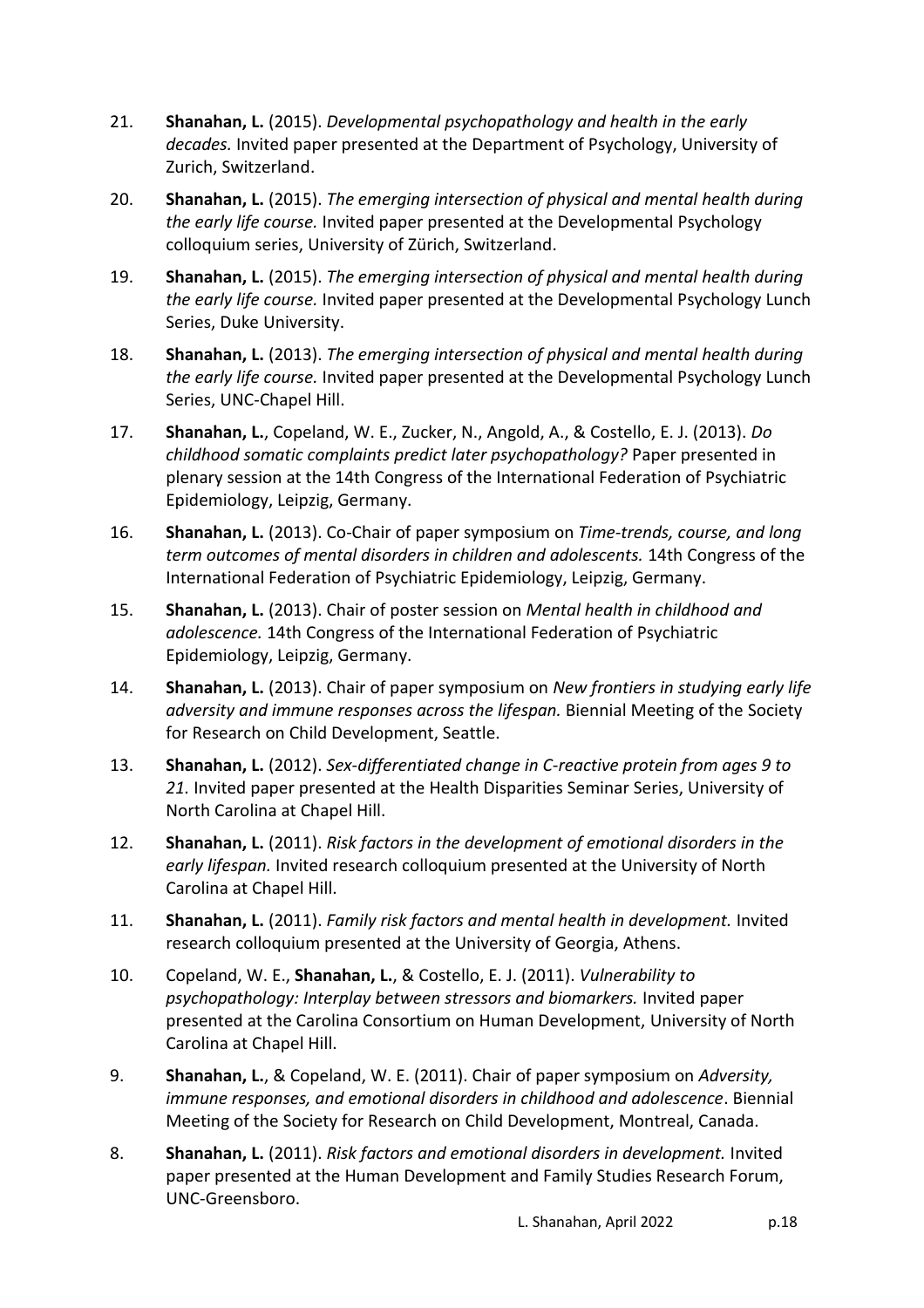- 7. **Shanahan, L.** (2011). *Risk factors and emotional disorders in development.* Invited paper presented at the Developmental Psychology Lunch Series, UNC-Chapel Hill.
- 6. **Shanahan, L.** & Copeland, W. E. (2009). Chair of paper symposium on *Dynamic models of risk and psychopathology*. Biennial Meeting of the Society for Research on Child Development, Denver, CO.
- 5. **Shanahan, L.**, Copeland, W. E., Costello, E. J., & Angold, A. (2008). *Are psychosocial risk factors for child-, adolescent-, and adult-onset depression distinct or similar?* Invited paper presented at the  $11<sup>th</sup>$  Developmental Science Summer Institute, Jena, Germany.
- 4. **Shanahan, L.** (2008). *Understanding risk factors in the development of psychopathology.* Invited paper presented at the Human Development and Family Studies Research Forum, UNC-Greensboro.
- 3. **Shanahan, L.** (2007). *The development of psychopathology and within-family risk factors.* Invited research colloquium presented at the University of North Carolina at Greensboro.
- 2. **Shanahan, L.** (2005). Chair of paper symposium on *Ecologies of parental differential treatment of siblings*, Biennial Meeting of the Society for Research on Child Development, Atlanta, GA.
- 1. **Shanahan, L.** (2005). *Parental differential treatment of siblings in development.* Invited paper presented at the Developmental Psychology Lunch Series, UNC-Chapel Hill.

## **Additional Paper and Poster Presentations**

- 108. Gutin, I., Copeland, W. E., Godwin, J., Harris, K. M., Hill, S., **Shanahan, L.**, & Gaydosh, L. *Defining despair: Assessing the multidimensionality of despair and its associations with substance use and suicidality in early and middle adulthood.* Paper presented at the Annual Meeting of the Population Association of America, Atlanta, GA.
- 107. Neil, J., Koch, H. R., Shriver, L., Dollar, J. M., Keane, S. P., **Shanahan, L.**, & Wideman, L. (2022). *Predictors of energy intake in young adults: Cross-sectional analysis of the RIGHT Track Health study.* Poster presented at the Annual Meeting of the American College of Sports Medicine, San Diego, CA.
- 106. Bechtiger\*, L., Steinhoff\*, A., Dollar., J. M., Calkins, S. D., Keane, S. P., Shriver, L. & **Shanahan, L.** (2021). *Pathways from maternal depressive symptoms to adolescents' unhealthy behaviors.* Paper presented at 3rd annual Meeting of the Swiss Society of Early Childhood Research, Zurich, Switzerland.
- 105. Steinhoff\*, A., Bechtiger\*, L., Ribeaud, D., Eisner, M., & **Shanahan, L.** (2021). *Selfharm and domestic violence among young adults during the COVID-19 pandemic.* Poster presented at International Society for the Study of Self-Injury virtual meeting.
- 104. Steinhoff\*, A., Bechtiger\*, L., Ribeaud, D., Eisner, M., & **Shanahan, L.** (2021). *Self-, other-, and dual-harm during adolescence: Childhood risk factors and early adult correlates.* Poster presented at Society for Research on Child Development biennial (virtual) meeting.
- 103. Bechtiger\*, L., Steinhoff\*, A., Dollar, J. M., Keane, S. P., Calkins, S. D., & **Shanahan, L.** (2021). *Pathways from maternal depressive symptoms to children's academic*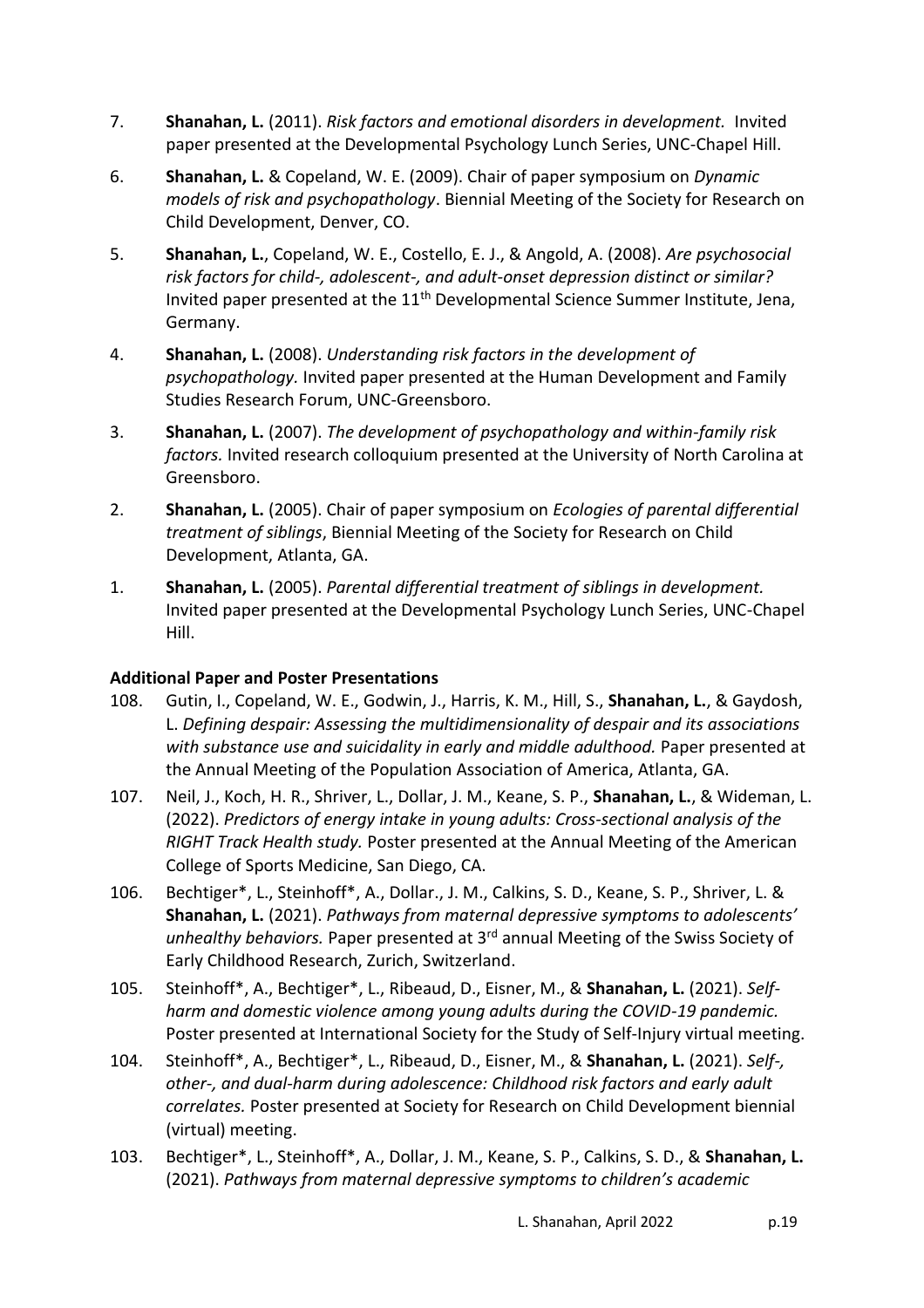*performance in adolescence.* Poster presented at Society for Research on Child Development biennial (virtual) meeting.

- 102. Leos-Toro\*, C., Bechtiger\*, L., Steinhoff\*, A., Ribeaud, D., Eisner, M., Quednow, B. B. & **Shanahan, L.** (2021). *The COVID-19 pandemic and substance use and other problem behaviors among young adults: Findings from a longitudinal study.* Poster presented at Society for Research on Child Development biennial (virtual) meeting.
- 101. Johnson-Ferguson\*, L., **Shanahan, L.**, Loher, M., Steinhoff\*, A., Bechtiger\*, L., Quednow, B. B., Ribeaud, D., & Eisner, M. (2021). *Risk and resilience in young adults during the COVID-19 pandemic in Switzerland.* Poster presented at Society for Research on Child Development biennial (virtual) meeting.
- 100. Steinhoff\*, A., Bechtiger\*, L., Baumgartner, M., Zimmermann\*, J., Ribeaud, D., Eisner, M., **Shanahan, L.**, & Quednow, B. B. (2021). *Biased estimates in epidemiological substance use research? Evidence from a community study with hair testing.* Poster presented at Society for Research on Child Development biennial (virtual) meeting.
- 99. Huber,\* S., Keane, S. P., Dollar, J., **Shanahan, L.**, Calkins, S. D., Shriver, L., & Wideman, L. (2021). *The perfect storm: Poor sleep amplifies connection between low emotion regulation and later anxiety in adolescence.* Poster presented at Society for Research on Child Development biennial (virtual) meeting.
- 98. Kim,\* Y., Keane, S. P., Calkins, S. D., & **Shanahan, L.** (2021). *The role of negative emotionality and maternal hostility in predicting adolescent depressive symptoms.* Poster presented at Society for Research on Child Development biennial (virtual) meeting.
- 97. Steinhoff, A., Bechtiger, L., Ribeaud, D., Eisner, M., Quednow, B. B., & **Shanahan, L.** (2020). *How are perceived stress, biologically manifested stress, and self-injury interrelated in young adults from the community?* Poster/Extended abstract, International Society for the Study of Self-Injury, Vienna.
- 96. **Shanahan, L.**, Steinhoff\*, A., Bechtiger\*, L., Ribeaud, D., Eisner, M., & Quednow, B. B. (2020). *Frequent teenage cannabis use: Prevalence across adolescence and links with young adult outcomes in an urban cohort.* Paper presented at z-proso (Zurich Project of Social Development from Childhood to Adulthood) Research Symposium, Cordoba, Spain.
- 95. Bechtiger\*, L., Steinhoff\*, A., Ribeaud, D., Eisner, M., Quednow, B. B., & **Shanahan, L.** (2020). *Cannabis use in children of immigrant and native parents in an urban sample in Switzerland.* Paper presented at z-proso (Zurich Project of Social Development from Childhood to Adulthood) Research Symposium, Cordoba, Spain.
- 94. Steinhoff\*, A., Bechtiger\*, L., Ribeaud, D., Eisner, M., & **Shanahan, L.** (2020). *Childhood risk factors for and early adult outcomes of self-, other, and dual harm during adolescence.* Paper presented at z-proso (Zurich Project of Social Development from Childhood to Adulthood) Research Symposium, Cordoba, Spain.
- 93. Zimmermann\*, J., Ehlert\*, A., Johann\*, D., Ribeaud, D., Eisner, M., & **Shanahan, L.**, Rauhut, H., & Quednow, B. (2020). *The associations between specific substance use and prosocial behavior in young adulthood.* Paper presented at z-proso (Zurich Project of Social Development from Childhood to Adulthood) Research Symposium, Cordoba, Spain.
- 92. Bechtiger\*, L., Quednow, B. B., Steinhoff\*, A., Ribeaud, D., Eisner, M., & **Shanahan, L.** (2019). *Cannabiskonsum in der Adoleszenz und psychologische und soziale Korrelate*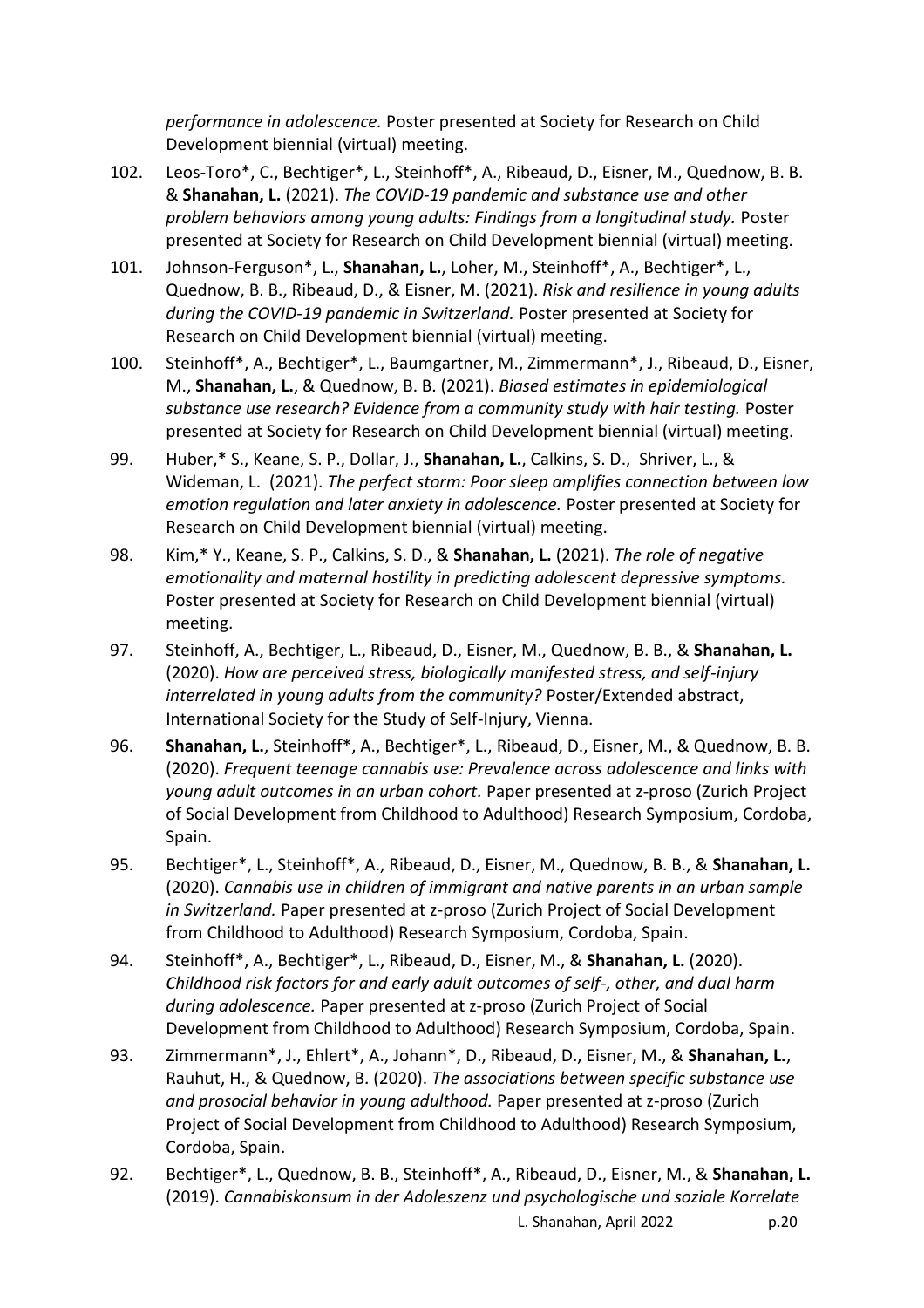*im jungen Erwachsenenalter [Cannabis consumption during adolescence and psychological and social correlates during young adulthood].* Poster presented at the Annual Meeting of the "atf" (Swiss Addiction and Drug Research Consortium), Zurich Switzerland.

- *Selected for atf poster award.*
- 91. Steinhoff\*, A., **Shanahan, L.**, Bechtiger\*, L., Ribeaud, D., Eisner, M., & Quednow, B. B., (2019). *Polysubstanzkonsum bei jungen Erwachsenen in der Schweiz und seine frühen Prädiktoren [Early predictors of polysubstance use among young adults].*  Poster presented at the Annual Meeting of the "atf" (Swiss Addiction and Drug Research Consortium), Zurich Switzerland.
- 90. Bechtiger\*, L., **Shanahan, L.**, Steinhoff\*, A., Dollar, J. M., Kincaid\*, Z., Calkins, S. D., Keane, S. P., Shriver, L., & Wideman, L. (2019). *Developmental properties of pro-and anti-inflammatory cytokines during late adolescence.* Poster presented at Annual Meeting of the International Society of Psychoneuroendocrinology (ISPNE), Milan, Italy.
- 89. Paynter\*, L., Shriver, L., Dollar\*, J., Calkins, S. D., Keane, S. P., **Shanahan, L.**, & Wideman, L. (2019). *Non-food behavioral regulation at age 4 predicts body mass index growth trajectory membership.* Poster presented at the 2019 Food and Nutrition Conference & Expo (FNCE), Philadelphia, PA.
- 88. Bechtiger\*, L., Steinhoff\*, A., Dollar\*, J. M., Keane, S. P., Calkins, S. D., & **Shanahan, L.** (2019). *Maternal depression and their children's academic outcomes.* Poster presented at the Biennial Meeting of the International School Psychology Association, Basel, Switzerland.
- 87. Steinhoff\*, A., Bechtiger\*, A., Ribeaud, D., Eisner, M., & **Shanahan, L.** (2019). *Nonsuicidal self-injury from early adolescence to early adulthood.* Paper presented at the Biennial Meeting of the International School Psychology Association, Basel, Switzerland.
- 86. **Shanahan, L.**, Steinhoff\*, A., Bechtiger\*, L., Dollar\*, J., Kincaid\*, Z., Calkins, S. D., Keane, S. P., Shriver, L., & Wideman, L. (2019). *Developmental properties of pro-and anti-inflammatory cytokines during late adolescence.* Poster presented at the Biennial Meeting of the Society for Research on Child Development, Baltimore, MD.
	- *Selected for SRCD special poster session that highlights leading interdisciplinary child development research.*
- 85. Dollar\*, J., **Shanahan, L**.**,** Calkins, S. D., Shriver, L., Keane, S. P., & Wideman, L. (2019). *Specific childhood emotional differentially predict adolescent psychological, academic, and physical health risks.* Poster presented at Biennial Meeting of the Society for Research on Child Development, Baltimore, MD.
- 84. Dollar\*, J., Wideman, L., Shriver, L., Calkins, S. D., Keane, S. P., & **Shanahan, L**. (2019). *Emerging self-regulatory skills in childhood predict cardiometabolic risk in adolescence*. Paper presented at the Biennial Meeting of the Society for Research on Child Development, Baltimore, MD.
- 83. Steinhoff\*, A., Ribeaud, D., Eisner, M., & **Shanahan, L.** (2019). *Non-suicidal self-injury among adolescents in Switzerland.* Poster presented at the Biennial Meeting of the Society for Research on Child Development, Baltimore, MD.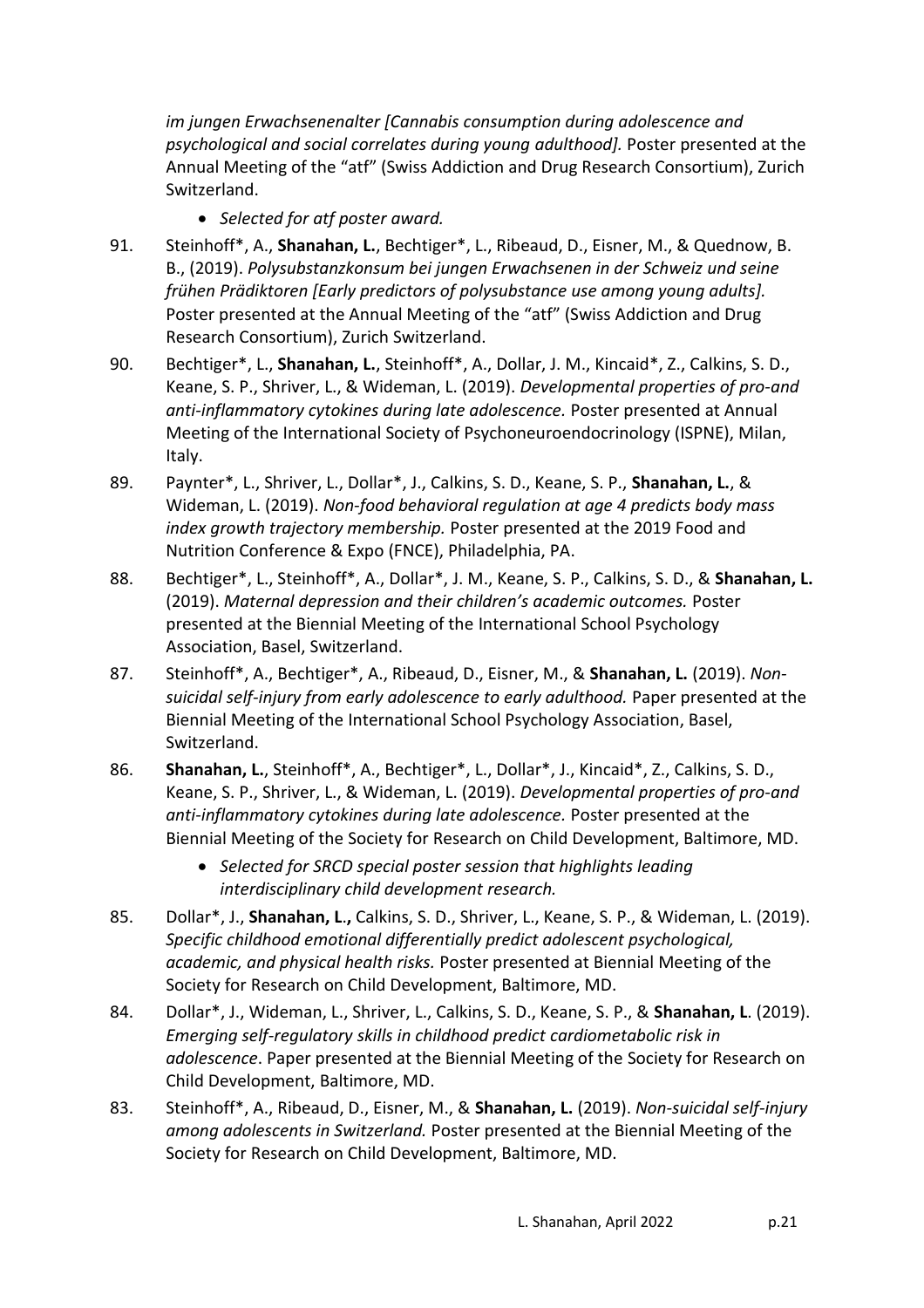- 82. Bechtiger\*, L., Steinhoff\*, A., & **Shanahan, L.** (2019). *Bidirectional associations between sympathy and self-disclosure in friendships from mid to late adolescence.* Poster presented at the Biennial Meeting of the Society for Research on Child Development, Baltimore, MD.
- 81. Kim\*, Y., Keane, S. P., Dollar, J., Calkins, S. D., & **Shanahan, L.** (2019). *The development of adolescent emotion regulation: The role of negative emotionality and inconsistent discipline.* Poster presented at the Biennial Meeting of the Society for Research on Child Development, Baltimore, MD.
- 80. Lawless\*, M., Shriver, L., Dollar, J., Wideman, L., Susan, S. D., Keane, S. P., & **Shanahan, L.** (2018). *Associations between eating behaviors, diet and body mass index among adolescents.* Poster presented at the Annual Meeting of the Academy of Nutrition and Dietetics, Washington, D.C.
- 79. Wideman, L., Dollar\*, J., Shriver, L., Calkins, S. D., Keane, S. P., & **Shanahan, L**. (2018). *Self-regulation in early childhood predicts adolescent metabolic syndrome profile membership*. Poster presented at the Annual Meeting of the American College of Sports Medicine, Minneapolis, MN.
- 78. Berry\*, N., Dollar\*, J., **Shanahan, L**., Calkins, S. D., Keane, S. P., & Wideman L. (2018). *A non-linear dynamics approach to oxygen, ventilation and heart rate dynamics during exercise in young adults*. Poster presented at the Annual Meeting of the American College of Sports Medicine, Minneapolis, MN.
- 77. Gabaldon\*, J., Gangel\*, M., Dollar\*, J., **Shanahan, L**., Calkins. S. D., Keane, S. P., & Wideman L. (2018). *Cardiometabolic risk assessment in adolescents using latent profile analysis*. Poster presented at the Annual Meeting of the Southeast American College of Sports Medicine, Chattanoga, TN.
- 76. Kim\*, Y., Robb\*, J., Keane, S. P., Calkins, S. D., & **Shanahan, L**. (2018). *The protective role of social preference in the link between emotion lability and depression in early adolescence.* Poster presented at the Biennial Meeting of the Society for Research on Adolescence, Minneapolis, MN.
- 75. Lee\*, J., Brown\*, A., Keane, S. P., Calkins, S. D., & **Shanahan, L**. (2018). *The moderation of sex on the association between perceived pubertal maturation and friendship quality among adolescents.* Poster presented at the Biennial Meeting of the Society for Research on Adolescence, Minneapolis, MN.
- 74. Dollar\*, J., Wideman, L., Shriver, L., Calkins, S. D., Keane, S. P., & **Shanahan, L**. (2018). *Longitudinal associations between childhood positive affect and adolescent risktaking and cardiovascular risk*. Poster presented at the Biennial Meeting of the Society for Research on Adolescence, Minneapolis, MN.
- 73. Berry\*, N. T., Janssen\*, J. A., Dollar\*, J., Lovelady, C. A., Calkins, S. D., Keane, S. P., **Shanahan, L.**, & Wideman, L. (2017). *Heart rate variability during acute recovery from maximal exercise: Utility of a nonlinear dynamic approach.* Poster presented at the Annual Meeting of the American College of Sports Medicine, Denver, CO.
- 72. Janssen\*, J. A., Berry\*, N. T., **Shanahan, L.**, Kinkaid\*, Z. A., Dollar\*, J., Lovelady, C. A., Calkins, S. D., Keane, S. P., & Wideman, L. (2017). *The continuous metabolic syndrome score, physical activity, and inflammation in adolescents.* Poster presented at the Annual Meeting of the American College of Sports Medicine, Denver, CO.
- L. Shanahan, April 2022 p.22 71. Qadeer\*, A. R., **Shanahan, L.**, & Ferro, M. (2017). *Chronic disruptive pain in emerging adults with and without chronic health conditions: The moderating role of psychiatric*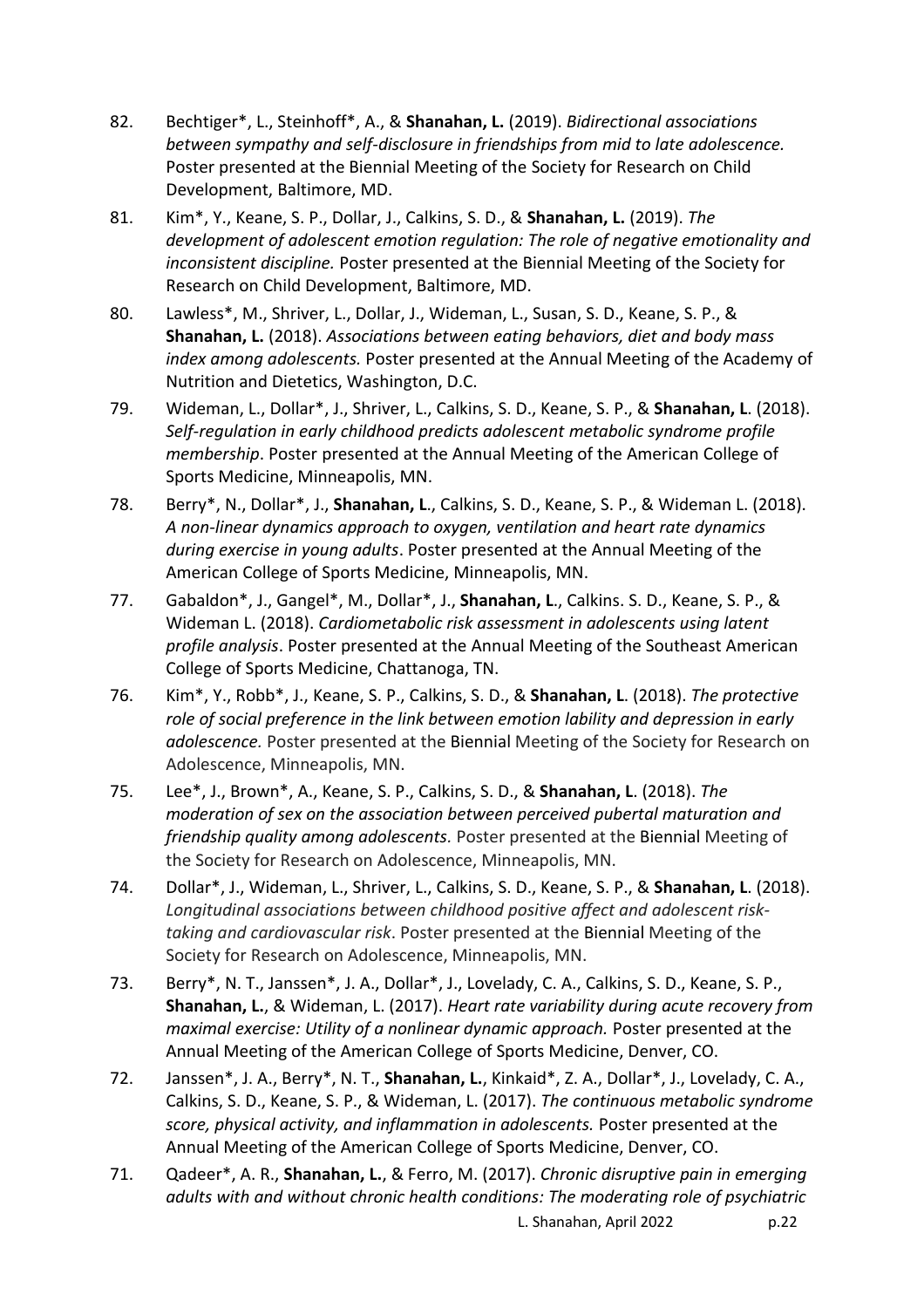*disorder.* Poster presented at the Annual Meeting of the Canadian Society for Epidemiology & Biostatistics, Banff, Alberta, Canada.

- 70. Qadeer\*, A. R., **Shanahan, L.**, & Ferro, M. (2017). *Chronic disruptive pain in emerging adults with and without chronic health conditions: The moderating role of psychiatric disorder.* Poster presented at the Annual Meeting of the Canadian Pain Society, Halifax, NS, Canada.
- 69. Denio\*, E., Keane, S. P., Calkins, S. D., & **Shanahan, L.** (2017). *Children's locus of control: The interactive contribution of parenting and child temperament. Poster* presented at the Biennial Meeting of the Society for Research on Child Development, Austin, TX.
- 68. Wideman, L., Dollar\*, J., Keane, S. P., Calkins, S. D., & **Shanahan, L.** (2017). *Effortful control in childhood predicts adolescent CRP.* Poster presented at the Biennial Meeting of the Society for Research on Child Development, Austin, TX.
- 67. Gangel\*, M., Brown\*, A., Kolacz\*, J., Janssen\*, J. A., **Shanahan, L.**, Keane, S. P., Calkins, S. D., & Wideman, L. (2017). *Childhood per preference and adolescent cardiovascular risk factors: Sedentary and non-sedentary behaviors mediators.* Poster presented at the Biennial Meeting of the Society for Research on Child Development, Austin, TX.
- 66. Grimes\*, M., Kolacz\*, J., Wideman, L., Calkins, S. D., Keane, S. P., & **Shanahan, L.** (2017). *The role of sleep problems in links between social threat and cardiovascular risk in adolescence.* Poster presented at the UNC Academic Research Conference (ARC), Chapel Hill, North Carolina.
- 65. Perry\*, N. B., Dollar\*, J. Keane, S. P., **Shanahan, L.**, Calkins, S. D., & Suffness\*, R. (2017). *Over-controlling parenting and children's self-regulation: Implications for social, emotional, and academic adjustment.* Poster presented at the Biennial Meeting of the Society for Research on Child Development, Austin, TX.
- 64. Perry\*, N. B., Dollar\*, J., Calkins, S. D., Keane, S. P., & **Shanahan, L.** (2017). *Transactional associations among childhood surgency, social skills, and externalizing behavior problems.* Poster presented at the Biennial Meeting of the Society for Research on Child Development, Austin, TX.
- 63. Shields\*, E., **Shanahan, L.**, Wideman, L., Calkins, S. D., Keane, S. P., & Lovelady, C. (2017). *Relationships between breastfeeding, diet quality and physical activity with BMI in adolescents.* Poster presented at the Federation of American Societies for Experimental Biology Meeting, Chicago, IL.
- 62. **Shanahan, L.**, Zucker, N., Copeland, W. E., Egger, H. L., & Costello, E. J. (2016). *Somatic complaints during childhood predict select emotional disorders during young adulthood in a U.S. community sample.* Poster presented at the 3rd Burghölzli Psychiatry Meeting, Zürich, Switzerland.
- 61. Linthicum\*, K., Kolacz\*, J., **Shanahan, L.**, & Wideman, L. (2016). *The joint roles of depressive symptoms and headaches in predicting cardiovascular risk during adolescence.* Poster presented at the UNC Academic Research Conference (ARC), Chapel Hill, North Carolina.
- 60. Grimes\*, M., Kolacz\*, J., Linthicum\*, K., Wright\*, J. C., **Shanahan, L.**, Calkins, S. D., Keane, S. P., & Wideman, L. (2016). *The association between sleep problems and cardiovascular risk in adolescence.* Poster presented at the UNC Academic Research Conference (ARC), Chapel Hill, North Carolina.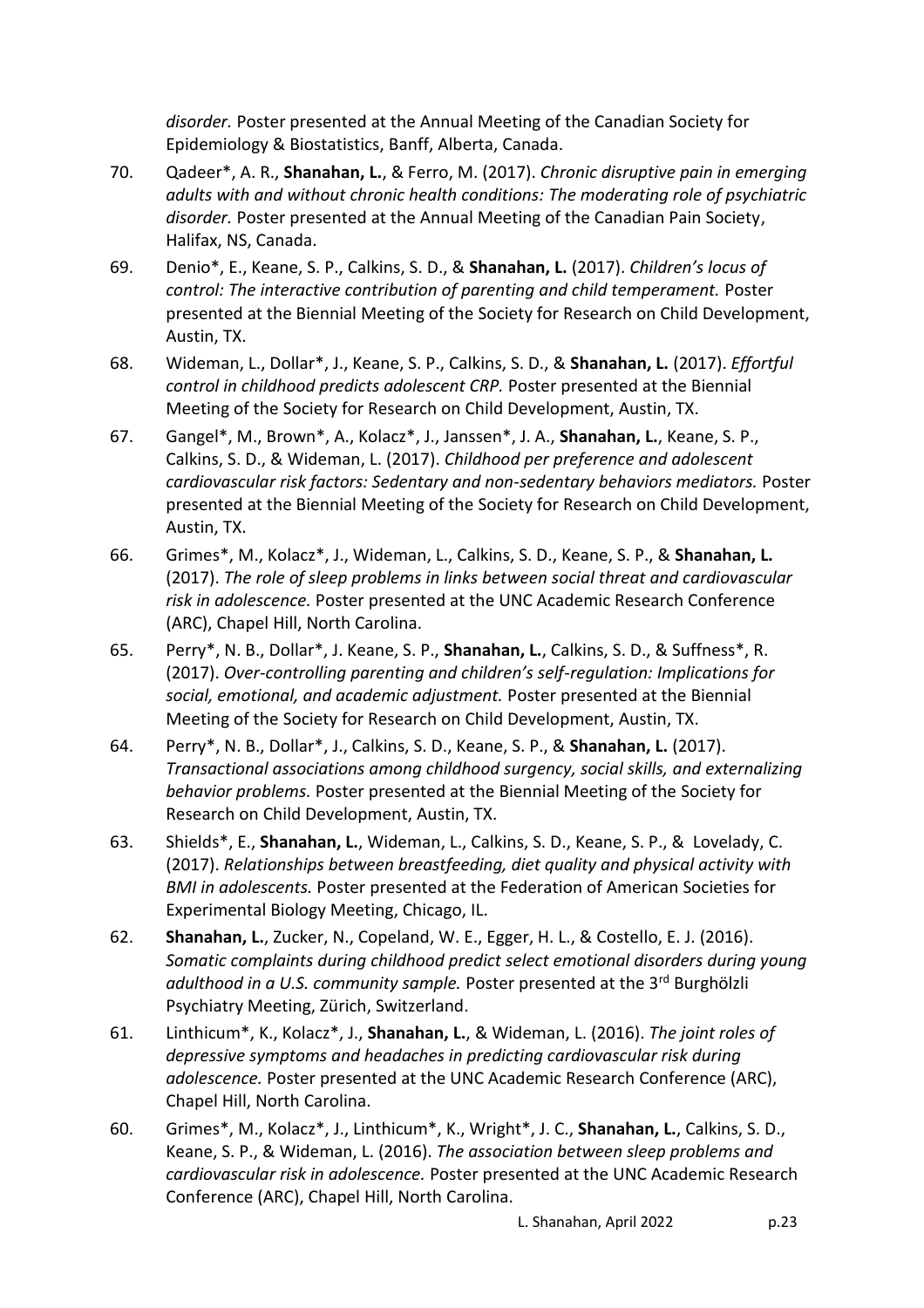- 59. Corbett\*, D., Kolacz\*, J., **Shanahan, L.**, Calkins, S. D., Keane, S. P., & Wideman, L. (2016). *The protective effect of physical activity on the association between anxiety in late childhood and somatic symptoms during adolescence.* Poster presented at the UNC Academic Research Conference (ARC), Chapel Hill, North Carolina.
- 58. Slutsky\*, A. B., Janssen\*, J. A., Kolacz\*, J., **Shanahan, L.**, Calkins, S. D., Lovelady, C., Keane, S. P., Dollar\*, J., & Wideman, L. (2016). *Childhood inhibitory control may predict adolescent physical activity and eating behaviors.* Poster presented at the Annual Meeting of the North American Society for the Psychology of Sport and Physical Activity, Quebec, Canada.
- 57. Dollar\*, J., Perry\*, N. B., Calkins, S. D., Keane, S. P., **Shanahan, L.**, & O'Brien, M. (2016). *The expression and regulation of positive affect in predicting externalizing behavior problems.* Poster presented at the 2016 International Conference on Infant Studies, New Orleans, LA.
- 56. Janssen\*, J. A., Berry\*, N. T., Slutsky\*, A. B., **Shanahan, L.**, Lovelady, C., Keane, S. P., Calkins, S. D., & Wideman, L. (2016). *Exploring the effect of a maximal exercise test on heart rate variability in young adults.* Poster presented at the Annual Meeting of the American College of Sports Medicine, Boston, MA.
- 55. Wideman, L., Janssen\*, J. A., Slutsky\*, A. B., Berry\*, N. T., **Shanahan, L.**, Lovelady, C., Keane, S. P., & Calkins, S. D. (2016). *Heart rate recovery responses to maximal exercise and childhood vagal tone.* Poster presented at the Annual Meeting of the American College of Sports Medicine, Boston, MA.
- 54. Janssen\*, J. A., Slutsky\*, A. B., Berry\*, N. T., **Shanahan, L.**, Lovelady, C., Keane, S. P., Calkins, S. D., & Wideman, L. (2016). *Exploring the effect of a maximal exercise test on heart rate variability in young adults.* Poster presented at the Annual Meeting of the Southeast American College of Sports Medicine, Greenville, SC.
- 53. Slutsky, A. B., Janssen, J. A., Kolacz, J., **Shanahan, L.**, Calkins, S. D., Lovelady, C., Keane, S. P., Dollar, J., & Wideman, L. (2016). *Childhood inhibitory control may predict adolescent physical activity and eating behaviors.* Poster presented at the Annual Meeting of the Southeast American College of Sports Medicine, Greenville, SC.
- 52. Espinoza\*, S. M., Janssen\*, J. A., Kolacz\*, J., Berry\*, N. T., Slutsky\*, A. B., **Shanahan, L.**, Calkins, S. D., Keane, S. P., Lovelady, C., & Wideman, L. (2016). *Exploring the validity of a novel retrospective sport involvement questionnaire in adolescents.* Poster presented at the Annual Meeting of the Southeast American College of Sports Medicine, Greenville, SC.
- 51. Gangel\*, M., Brown\*, A., Kolacz\*, J., Janssen\*, J., **Shanahan, L.**, Keane, S. P., Calkins, S. D., & Wideman, L. (2016). *The association between childhood peer preference and adolescent cardiovascular risk.* Poster presented at the Biennial Meeting of the Society for Research on Adolescence, Baltimore, MD.
- 50. Kolacz\*, J., **Shanahan, L.**, Gangel\*, M., Janssen\*, J. J., Calkins, S. D., Keane, S. P., & Wideman, L. (2016). *The mediating role of health behaviors in the link between childhood emotional regulation and adolescent cardiovascular risk.* Poster presented at the Biennial Meeting of the Society for Research on Adolescence, Baltimore, MD.
- 49. Grimes\*, M., Kolacz\*, J., Linthicum\*, K., Wright\*, J. C., **Shanahan, L.**, Calkins, S. D., Keane, S. P., & Wideman, L. (2016). *The role of adolescent sleep quality in links between childhood negative emotionality and adolescent cardiovascular risk.* Poster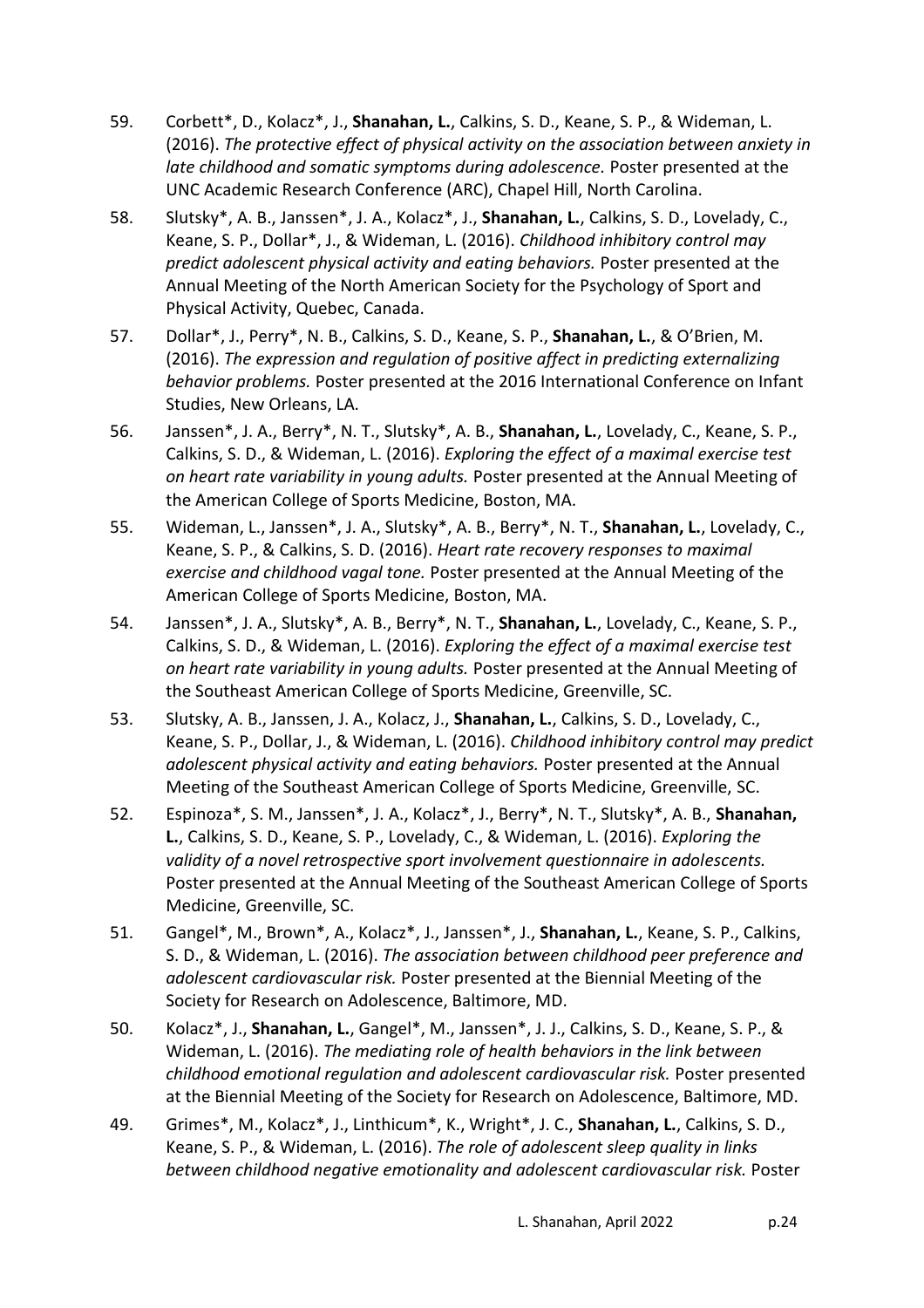presented at the Biennial Meeting of the Society for Research on Adolescence, Baltimore, MD.

- 48. Janssen\*, J., Kolacz\*, J., **Shanahan, L.**, Gangel\*, M., Volpe\*, V. V., Calkins, S. D., Keane, S. P., & Wideman, L. (2015). *Why some boys "bash and crash:" Childhood temperament predicts adolescent males' activity and inactivity patterns.* Poster presented at the Annual Meeting of the American College of Sports Medicine, San Diego, CA.
- 47. Costello, E. J., Copeland, W. E., & **Shanahan, L.** (2015). *Early environmental exposures and adult psychiatric disorder: Epstein Barr virus antibodies as a biomarker of stress exposure.* Paper presented at the Annual Meeting of the American Psychosomatic Society, Savannah, GA.
- 46. **Shanahan, L.**, Gangel\*, M., Kolacz\*, J., Volpe\*, V. V., Brown\*, A., Keane, S. P., Calkins, S. D., & Wideman, L. (2015). *Negative emotionality during childhood and health outcomes during pre-adolescence and adolescence.* Poster presented at the Biennial Meeting of the Society for Research on Child Development, Philadelphia, PA.
- 45. Gangel\*, M., Brown\*, A., Oberlin\*, D. J., Kolacz\*, J., **Shanahan, L.**, Keane, S. P., Calkins, S. D., & Wideman, L. (2015). *The association between childhood physiological regulation deficits and adolescent cardiovascular risk factors.* Poster presented at the Biennial Meeting of the Society for Research on Child Development, Philadelphia, PA.
- 44. Volpe\*, V. V., **Shanahan, L.**, Brown\*, A., Kolacz\*, J., Gangel\*, M., Keane, S. P., Calkins, S. D., & Wideman, L. (2015). *Negative emotionality during childhood and unhealthy behaviors during mid-adolescence.* Poster presented at the Biennial Meeting of the Society for Research on Child Development (SRCD), Philadelphia, PA.
	- *Selected for SRCD special poster session focused on the SRCD strategic plan in the area of interdisciplinary research.*
- 43. **Shanahan, L.**, Schorpp\*, K. M., & Volpe\*, V. V. (2015). *Developmental timing of suicidal behaviors and elevated inflammation during young adulthood.* Poster presented at the Biennial Meeting of the Society for Research on Child Development, Philadelphia, PA.
- 42. Bondy\*, C. L., **Shanahan, L.**, Egger, H. L., & Angold, A. (2015). *Cross-sectional and longitudinal associations between preschoolers' emotional and behavioral disorders and their parents' parenting stress.* Poster presented at the Biennial Meeting of the Society for Research on Child Development, Philadelphia, PA.
- 41. Mellendick\*, K., **Shanahan, L.**, Wideman, L., Calkins, S. D., Keane, S. P., & Lovelady, C. (2015). *Diet quality and adiposity in adolescents.* Poster presented at the Federation of American Societies for Experimental Biology Meeting, Boston, MA.
	- *Selected as a finalist for the American Society of Nutrition's Emerging Leaders poster competition, winner of third prize in "Obesity" category.*
- 40. Janssen\*, J., Kolacz\*, J., **Shanahan, L.**, Dollar\*, J. M., Gangel\*, M., Volpe\*, V. V., Calkins, S. D., Keane, S. P., & Wideman, L. (2015). *Investigating the relationship between childhood behavior and adolescent self-reported physical activity.* Poster presented at the Annual Meeting of the Southern Chapter of the American College of Sports Medicine, Jacksonville, FL.
- 39. Copeland, W. E., Costello, E. J., Wolke, D., & **Shanahan, L.** (2015). *The consequences of common childhood psychiatric disorders: A prospective longitudinal study.* Paper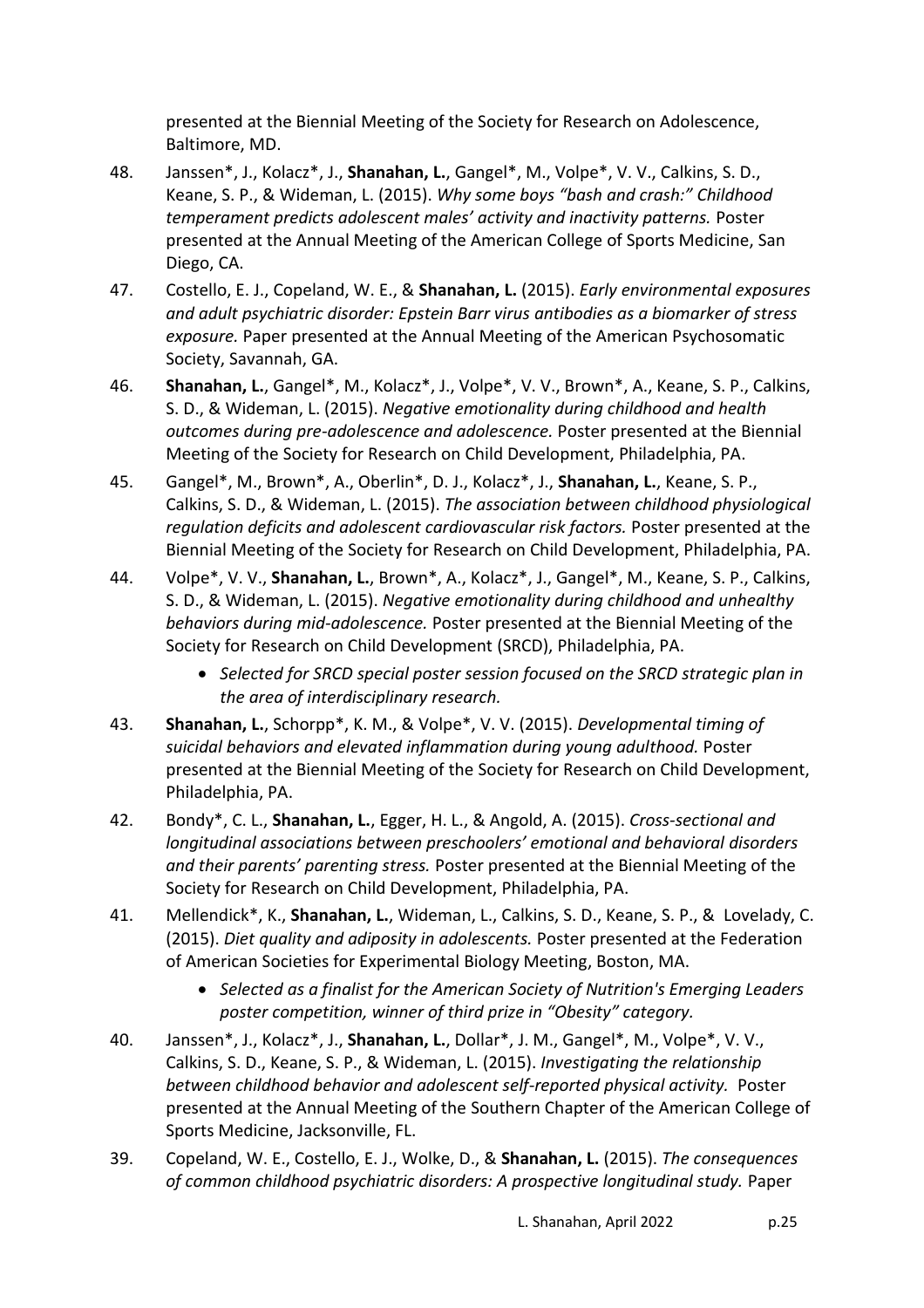presented at the 28<sup>th</sup> Annual Research and Policy Conference on Child, Adolescent and Young Adult Behavioral Health, Tampa, FL.

- 38. Freeman\*, J., Bauldry\*, S., & **Shanahan, L.** (2013). *The relationship between subjective social status and C-reactive protein.* Paper presented at the Annual Meeting of the American Sociological Association, New York City.
- 37. **Shanahan, L.**, Copeland, W. E., Worthman, C., Erkanli, A., Angold, A., & Costello, E. J. (2013). *Developmental change in markers of immune function from childhood to young adulthood.* Paper presented at the Biennial Meeting of the International Society for Research on Child and Adolescent Psychopathology, Leuven, Belgium.
- 36. Copeland, W. E., **Shanahan, L.**, Worthman, C., Erkanli, A., Angold, A., & Costello, E. J. (2013). *Depression, generalized anxiety, and C-reactive protein.* Paper presented at the Biennial Meeting of the International Society for Research on Child and Adolescent Psychopathology, Leuven, Belgium.
- 35. **Shanahan, L.**, Copeland, W. E., Worthman, C., Erkanli, A., Angold, A., & Costello, E. J. (2013). *Sex-differentiated changes in C-reactive protein from childhood to young adulthood: Implications for studying linkages with adversity?* Paper presented at the Biennial Meeting of the Society for Research on Child Development, Seattle.
- 34. **Shanahan, L.**, Zucker, N., Bondy\*, C. L., Copeland, W. E., Costello, E.J., & Angold, A. (2013). *Do childhood somatic complaints predict psychopathology in adolescence and young adulthood?* Poster presented at the Biennial Meeting of the Society for Research on Child Development, Seattle.
- 33. **Shanahan, L.**, Copeland, W. E., Worthman, C., Erkanli, A., Angold, A., & Costello, E. J. (2012). *Developmental course of C-reactive protein from childhood to young adulthood.* Paper presented at the Biennial Meeting of the Life History Research Society, Richmond, UK.
- 32. Costello, E. J., Angold, A., **Shanahan, L.**, & Copeland, W. E. (2012). *Getting under the skin: Biomarkers of psychiatric disorders across childhood and adolescence.* Paper presented at the Biennial Meeting of the Life History Research Society, Richmond, UK.
- 31. **Shanahan, L.**, Copeland, W. E., Worthman, C., Angold, A., & Costello, E. J. (2012). *Asthma, depression, and inflammation in children and adolescents.* Poster presented at Psychologie und Gehirn [Psychology and the Brain], Jena, Germany.
- 30. Suffness\*, R., **Shanahan, L.**, Keane, S., Calkins, S., & O'Brien, M. (2012). *Temperament and internalizing symptoms in late middle childhood.* Poster presented at the Annual Convention of the American Psychological Association, Orlando, FL.
- 29. **Shanahan, L.**, Calkins, S., Keane, S. P., O'Brien, M., Kelleher\*, R., & Suffness\*, R. (2011). *Children's physiological regulation, maternal factors, and childhood internalizing symptoms.* Paper presented at the Biennial Meeting of the Society for Research on Child Development, Montreal, Canada.
- 28. **Shanahan, L.**, Copeland, W. E., Costello, E. J., Worthman, C., & Angold, A. (2011). *Adversity, immune function, and depression in youth.* Paper presented at the Biennial Meeting of the Society for Research on Child Development, Montreal, Canada.
- 27. Blane\*, E. C., **Shanahan, L.**, Calkins, S., Keane, S. P., & O'Brien, M. (2010). *Stressful life events, sibling relationships, and youth adjustment.* Poster presented at the Biennial Meeting of the Society for Research on Adolescence, Philadelphia, PA.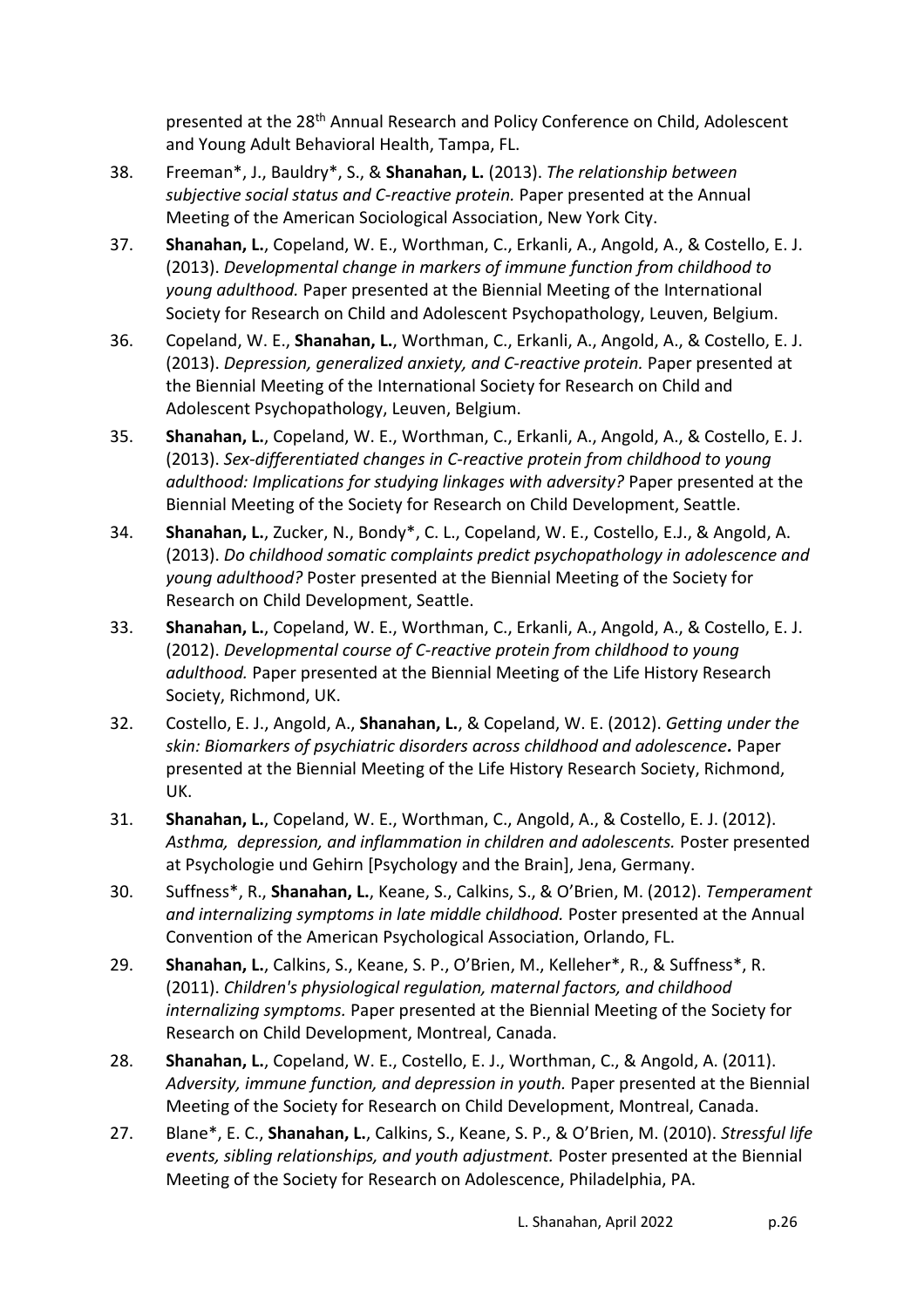- 26. Creed\*, M. S., **Shanahan, L.**, Calkins, S., Keane, S. P., & O'Brien, M. (2009). *Marital conflict, mother-child relationships, and child depressive symptoms.* Poster presented at the UNCG Annual Undergraduate Research Exposition, Greensboro, NC.
- 25. Blane\*, E. C., Fallah\*, N., Creed\*, M. S., **Shanahan, L.**, Keane, S. P., & Calkins, S. (2009). *Marital conflict and children's depressive symptoms: Conceptual and methodological considerations.* Poster presented at the Annual Convention of the American Psychological Association, Toronto, Canada.
	- *Recipient of the APA Division 43 (Society of Family Psychology) Poster Award.*
- 24. **Shanahan, L.**, Copeland, W. E., Costello, E. J., & Angold, A. (2009). *Child-, adolescent-, and young adult-onset depression: Differential risk factors in development?* Paper presented at the Biennial Meeting of the Society for Research on Child Development, Denver, CO.
- 23. McHale, S. M., Soli\*, A. R., Groenendyk\*, A. E., & **Shanahan, L.** (2009). *Differential treatment of siblings in middle childhood and adolescence.* Paper presented at the Biennial Meeting of the Society for Research on Child Development, Denver, CO.
- 22. **Shanahan, L.**, Copeland, W. E., Costello, E. J., & Angold, A. (2008). *Configurations of common childhood psychosocial risk factors.* Paper presented at the Biennial Meeting of the European Association for Research on Adolescence, Turin, Italy.
- 21. McHale, S. M., Kim, J., **Shanahan, L.**, & Whiteman, S. D. (2008). *Sibling relationships and family systems.* Paper presented at the Biennial Meeting of the European Association for Research on Adolescence, Turin, Italy.
- 20. Barnett\*, M., Deng\*, M., **Shanahan, L.**, Haskett, M., Willoughby, M., & Cox, M. (2008). *Longitudinal links among parent cognitions, parenting behaviors, and adjustment of young children.* Poster presented at the Developmental Psychopathology Conference, Chapel Hill, NC.
- 19. McHale, S. M., **Shanahan, L.**, Whiteman, S. D. & Crouter, A. C. (2007). *The family context of parent-offspring conflict from middle childhood through late adolescence.* Paper presented at the Biennial Meeting of the Society for the Study of Human Development, University Park, PA.
- 18. Barnett\*, M., Deng\*, M., **Shanahan, L.**, Haskett, M., Willoughby, M., & Cox, M. (2007). *Longitudinal links among parent cognitions, parenting behaviors, and adjustment of young children.* Poster presented at the Biennial Meeting of the Society for Research on Child Development, Boston, MA.
- 17. **Shanahan, L.**, Costello, E. J., & Angold, A. (2006). *Putative psychosocial risk factors for youth psychiatric disorders: Specificity adjusted for comorbidity, sex, and age.* Poster presented at the 9<sup>th</sup> Developmental Science Summer Institute, University Park, PA.
- 16. **Shanahan, L.**, & McHale, S. M. (2005). *Parental differential treatment of siblings: Longitudinal links with adjustment and sibling relationships.* Paper presented at the Annual Meeting of the National Council on Family Relations, Phoenix, AZ.
- 15. **Shanahan, L.**, Costello, E. J., & Angold, A. (2005). *Child, family, peer, and neighborhood risk factors: Patterns of specificity in youth psychiatric disorders.* Poster presented at the 8<sup>th</sup> Developmental Science Summer Institute, Chapel Hill, NC.
- 14. **Shanahan, L.**, McHale, S. M., Osgood, D. W., & Crouter, A. C. (2005). *Development of differential parental warmth toward siblings from middle childhood to late*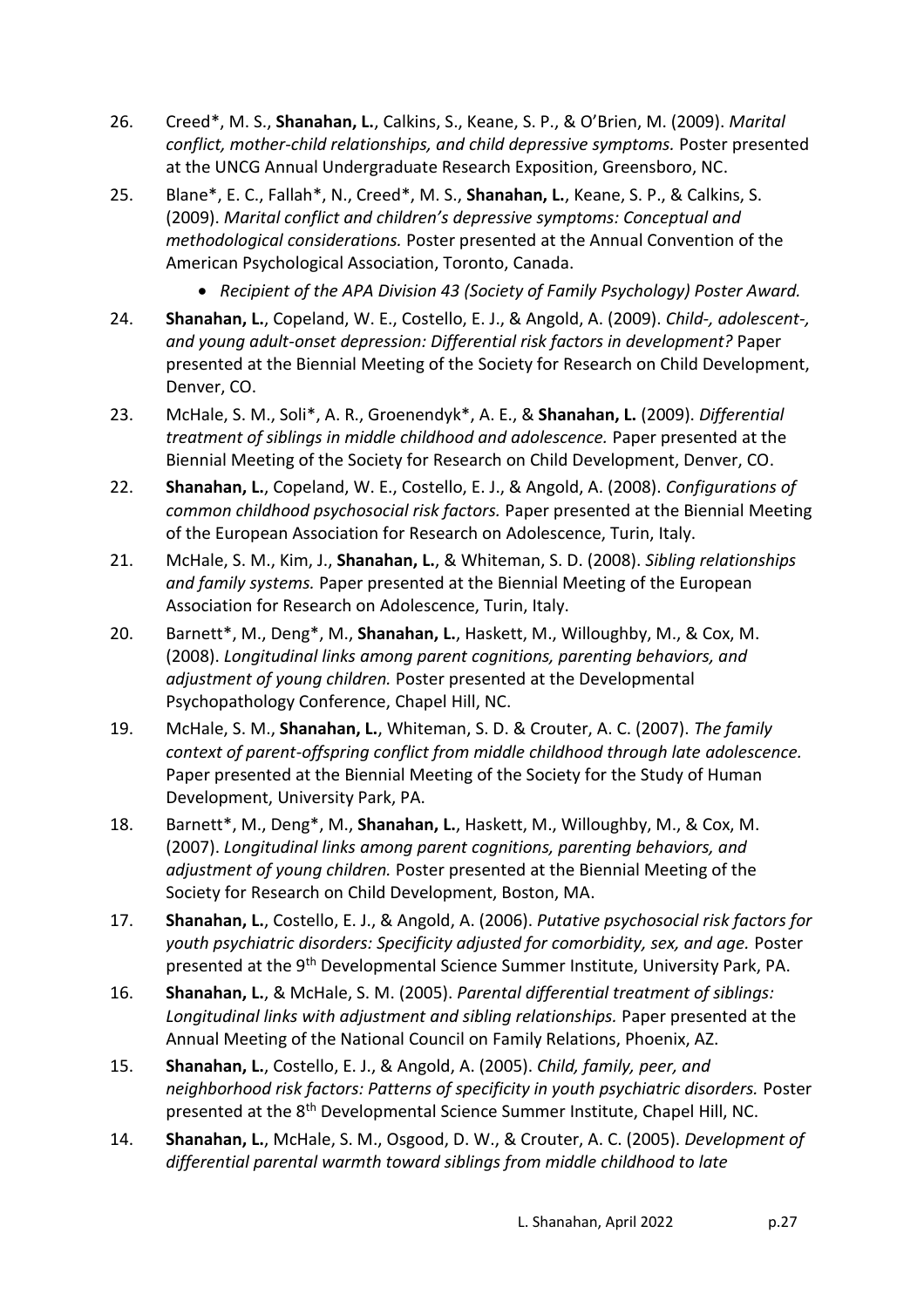*adolescence.* Paper presented at the Biennial Meeting of the Society for Research on Child Development, Atlanta, GA.

- 13. May, A., & **Shanahan, L.** (2005). *Links between young adolescents' free time use and their body mass index.* Poster presented at the Biennial Meeting of the Society for Research on Child Development, Atlanta, GA.
- 12. **Shanahan, L.**, & Kim, J. (2004). *Familial predictors of sibling similarities and differences in time use.* Poster presented at the Biennial Meeting of the Society for Research on Adolescence, Baltimore, MD.
- 11. **Shanahan, L.**, & McHale, S. M. (2004). *Patterns of children's gendered qualities and links to family conditions and well-being over time.* Poster presented at the Biennial Meeting of the Society for Research on Adolescence, Baltimore, MD.
- 10. Kim, J., & **Shanahan, L.** (2003). *Adolescents' characteristics, sibling differences, and the sibling relationship.* Poster presented at the Biennial Meeting of the Society for Research on Child Development, Tampa, FL.
- 9. **Shanahan, L.**, Kim, J., & McHale, S. M. (2003). *Sibling similarities and differences in time use.* Paper presented at the Biennial Meeting of the Society for Research on Child Development, Tampa, FL.
- 8. McHale, S. M., Whiteman, S. D., Kim, J., & **Shanahan, L.** (2002). *Changes in sibling relationships between middle childhood and early adolescence: What factors keep siblings close?* Poster session presented at the annual meeting of the National Council on Family Relations, Houston, TX.
- 7. McHale, S. M., **Shanahan, L.**, Updegraff, K. A., Crouter, A. C., & Booth, A. (2002). *Development and individual differences in girls' sex-typed activities in middle childhood and adolescence.* Paper presented at the 5th Developmental Science Summer Institute, University Park, PA.
- 6. **Shanahan, L.** (2002). *Shyness and family relationships in middle childhood and early*  adolescence. Poster presented at the 5<sup>th</sup> Developmental Science Summer Institute, University Park, PA.
- 5. McHale, S. M., & **Shanahan, L.** (2002). *Tomboy activities in middle childhood and adolescence.* Poster presented at the Biennial Meeting of the Society for Research on Adolescence, New Orleans, LA.
- 4. **Shanahan, L.** (2002). *Shyness and family relationships in middle childhood and early adolescence.* Poster presented at the Biennial Meeting of the Society for Research on Adolescence, New Orleans, LA.
- 3. McHale, S. M., Updegraff, K. A., Crouter, A. C., & **Shanahan, L.** (2001). *Tomboy behavior in middle childhood and adolescence: Links with family characteristics and adjustment.* Poster presented at the Annual Meeting of the National Council on Family Relations, Rochester, NY.
- 2. **Shanahan, L.**, & McHale, S. M. (2001). *Shyness and family relationships in middle childhood.* Poster presented at the Annual Meeting of the National Council on Family Relations, Rochester, NY.
- 1. Darling, N., & **Köhle (Shanahan), L.** (2000). *Variation in developmental processes as a function of siblings' consensus on parental monitoring and peer group characteristics.* Poster presented at the Biennial Meeting of the Society of Research on Adolescence, Chicago.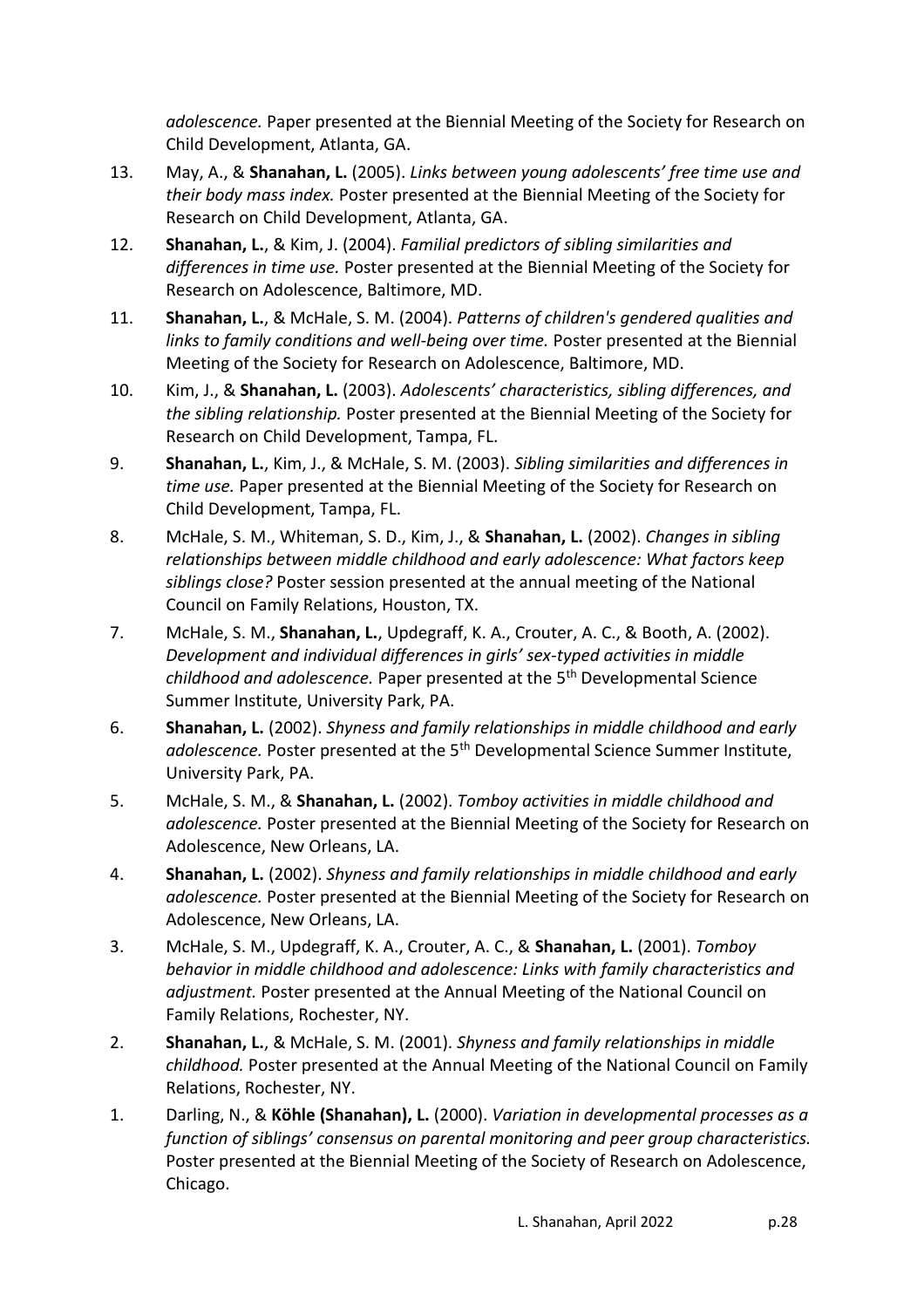# **TEACHING RECORD**

#### **Undergraduate Courses**

- Risk and Resilience in the Early Lifespan
- Social and Personality Development
- Child Development
- Developmental Psychology
- Careers in Psychology

#### **Graduate Courses**

- New Frontiers in Youth Research: Unhealthy and Risky Behaviors During Adolescence
- Risk and Resilience Across Development
- Research Colloquium in Clinical Developmental Psychology
- Stress and the Intersection of Mental and Physical Health Across Development
- Developmental Psychopathology
- Developmental Psychology

#### **Graduate Student Research Supervision: Primary or Secondary Mentor**

- Marie Reinecke, M.Sc., 2021, *"Der Einfluss mütterlicher Depressionen auf die Kindesentwicklung [The role of maternal depression in child development]"*
- Rose Ammann, M.Sc., 2021, *"Childhood adversity and internalizing symptoms in adolescence"*
- Lucrezia Santamaria, M.Sc., 2021, *"Sibling aggression as a source of risk of internalizing and externalizing symptoms in adulthood and the protective role of social support"*
- Michelle Loher, M.Sc., 2020, *"Cannabis use and violence from early adolescence to early adulthood: a longitudinal analysis"*
- Petra Suter, M.Sc., 2020, *"Cannabis use and friendship stability in adolescence"*
- Sévérine Suter, M.Sc., 2020, *"Vom Cannabiskonsum zur Strafakte? Risikofaktoren im frühen und mittleren Schulalter für eine cannabisbezogene Strafakte in der Adoleszenz" [From cannabis use to a criminal record? Risk factors in early and middle school age for a cannabis-related criminal record in adolescence]*
- Sabrina Sakač, M.Sc., 2020, *"Der Einfluss des pubertären Timings auf nicht-suizidales selbstverletzendes Verhalten" [The influence of pubertal timing on non-suicidal selfinjurious behavior]*
- Katharina Klien, M.Sc., 2019, *"Schulverbundenheit als protektiver Faktor für nichtsuizidale Selbstverletzung in der Adoleszenz" [School connectedness as a protective factor for non-suicidal self-injury in adolescence]*
- Kurt Birchler, M.Sc., 2019, *"Cannabis Use by Swiss and Immigrant Adolescents"*
- Laurina Stählin, M.Sc., 2019, *"Zusammenhänge zwischen Selbstwirksamkeit und Erziehungsstil bei Müttern und die langfristigen Auswirkungen auf die kindliche Entwicklung" [Associations Between Self-Efficacy and Parenting Style in Mothers and Long-term Effects on Child Development]*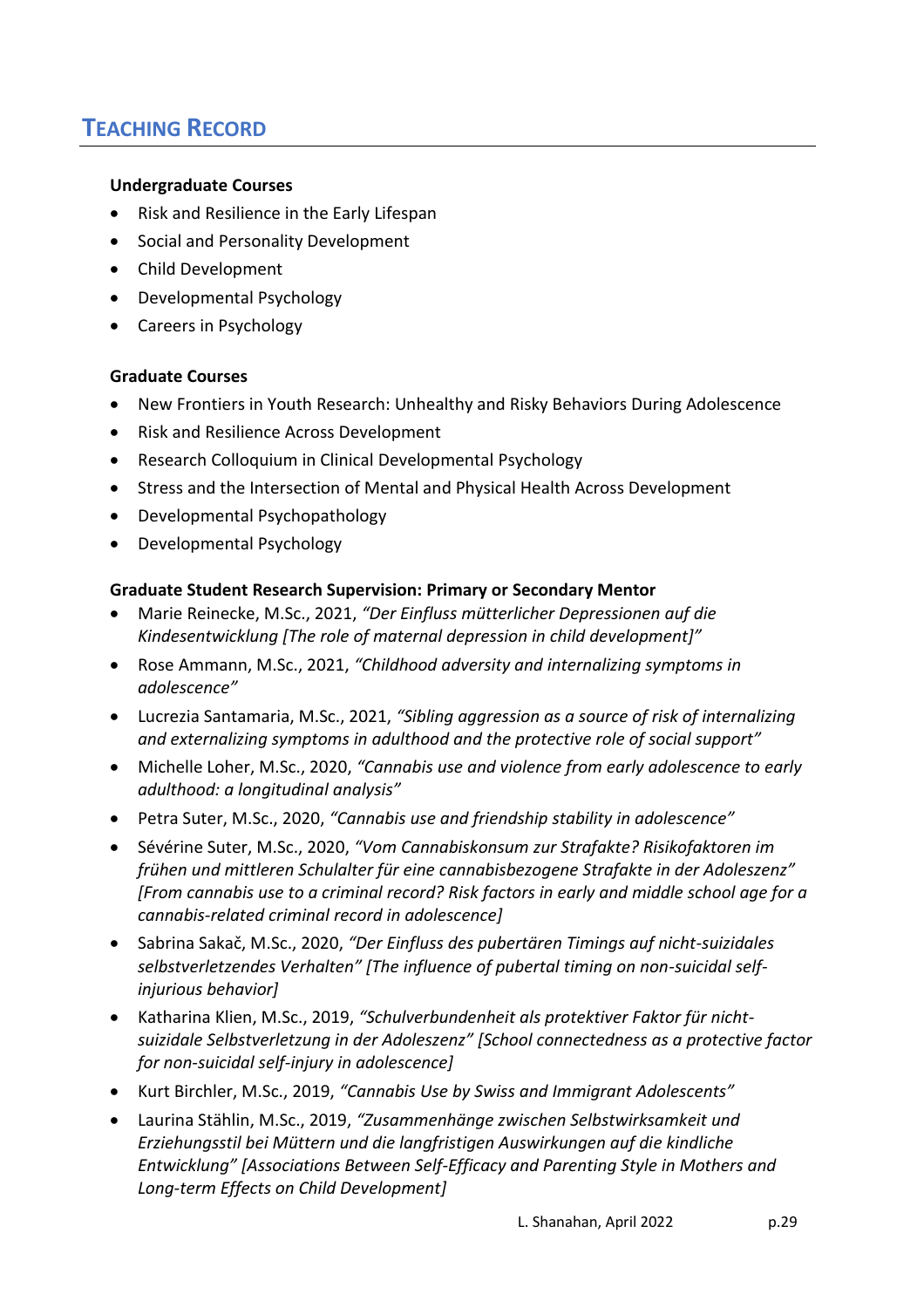- Silvio Meier, M.Sc., 2019, *"The Roles of Inter-Parental Conflict and Companionship in Children's Social Development"*
- Laura Bechtiger, M.Sc., 2018, *"Bidirektionale Zusammenhänge von Mitgefühl und Freundschaftsqualität in der Jugend" [Bidirectional Associations between Sympathy and Friendship Quality During Adolescence]*
- Melissa Grimes, M.A., 2017, *"The Role of Sleep in Links between Social Threat and Cardiovascular Risk in Adolescence"*
- Carmen Bondy, 2012-2015, *"Cross-Sectional and Longitudinal Associations Between Preschoolers' Emotional and Behavioral Disorders and Their Parents' Parenting Stress"*
- Timothy Wright Boyd II, M.A., 2012, "*Parental Marital Conflict and Youth Maladjustment*"
- Evelyn Blane Waite, M.A., 2010, *"Life Stress, Sibling Relationship Qualities, and Youth Adjustment"*
- Rebecca Suffness, M.A., "*Temperament and Internalizing Symptoms in Late Middle Childhood,"* supervised from 2010-2011

### **Graduate Student Research Supervision: Supervisor of Research Assistantship**

- Lydia Johnson-Ferguson (Psychology), 2020-
- Laura Bechtiger (Psychology), 2018-
- Melissa Grimes (Psychology and Neuroscience), 2015-2016
- Jason Freeman (Sociology), 2015-2016
- J. Clark Wright (School Psychology), 2015-2016
- Jacek Kolacz (Psychology and Neuroscience), 2014-2016
- Vanessa Volpe (Psychology and Neuroscience), 2014
- Kristen Schorpp (Sociology), 2014-2015
- Carmen Bondy (Psychology and Neuroscience), 2012-2015
- Timothy Wright Boyd II (Psychology), 2011-2012
- Rebecca Suffness (Psychology), 2010-2011
- Evelyn Blane Waite (Psychology), 2008-2010
- Sara Loudermilk (Psychology), 2007-2008

### **Select Accomplishments by Lab Alumni and Affiliates**

*Kristen Schorpp (PhD in 2017)*

- Assistant Professor of Sociology, Roanoke College, Virginia
- Spring 2016 Future Faculty Fellowship Program by UNC's Center for Faculty Excellence

### *Kathryn (Ryn) Linthicum (post-baccalaureate lab coordinator from 2015-2016)*

- Product Policy Manager for Suicide, Self-Harm, and Eating Disorder content at TikTok.
- Graduate studies in Clinical Psychology, Florida State University

### *Jacek Kolacz (PhD in 2016)*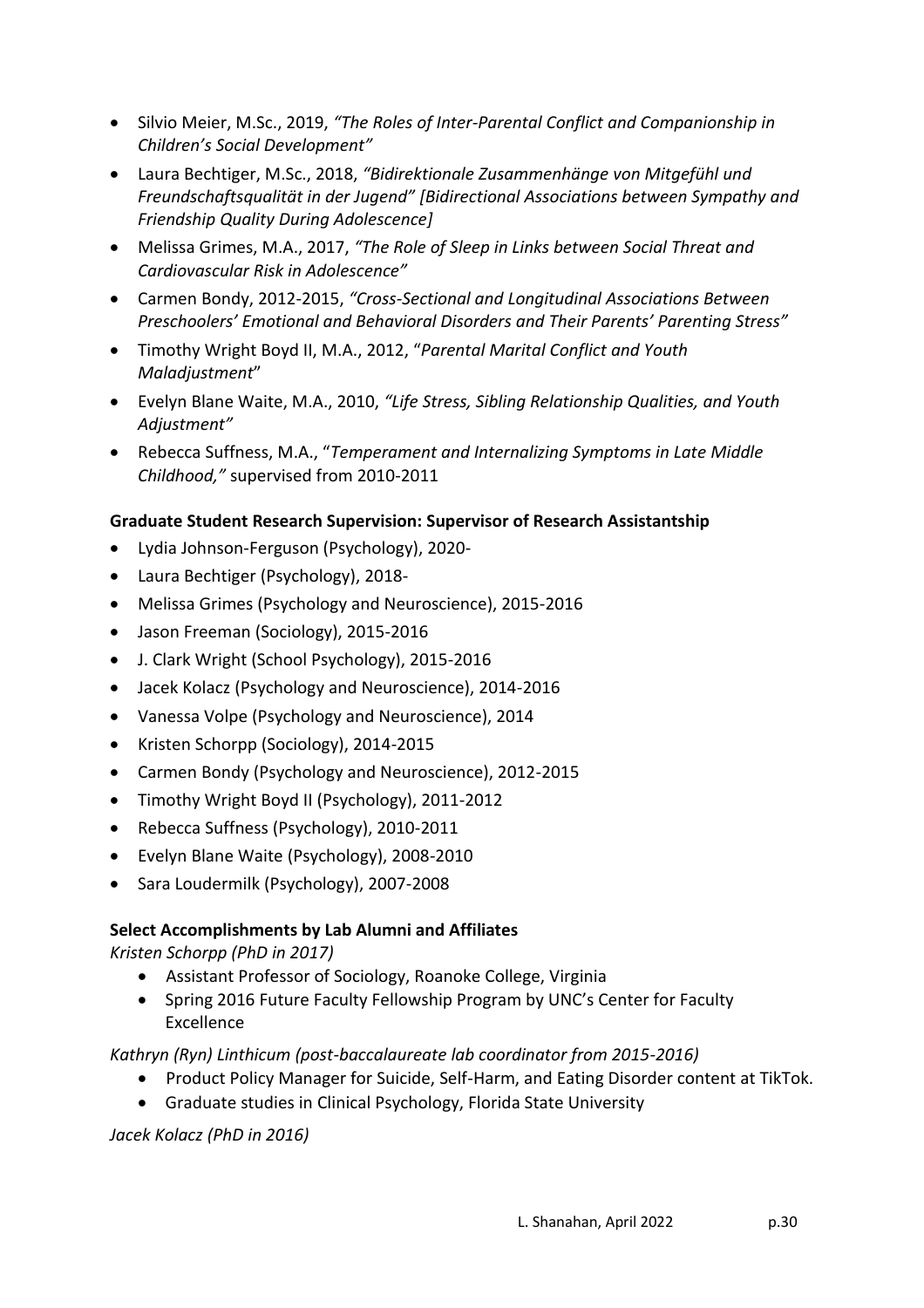Post-doctoral scholar and then Assistant Research Scientist at the Traumatic Stress Research Center at the Kinsey Institute & Developmental Cognitive Neuroscience Laboratory, Indiana University

*Jason A. Freeman (PhD in 2016)*

 Assistant Professor of Sociology, Anthropology, and Criminal Justice at Towson University, Maryland

*Vanessa V. Volpe (PhD in 2016)*

- Assistant Professor of Psychology at North Carolina State University, NC (2019-)
- Assistant Professor of Psychology at Ursinus College, PA (2016-2019)

### *Shawn Bauldry (post-doctoral collaborator in 2012-13)*

- Assistant and then Associate Professor of Sociology at Purdue University, IN (2016-)
- Assistant Professor of Sociology at University of Alabama-Birmingham (2013-2016)

#### *Evelyn Blane Waite (M.A. in 2010)*

Lecturer of Psychology & Educational Psychology at Ball State University, IN

#### **Member of Doctoral Students' Committees at UZH / in Switzerland**

| <b>Student</b>         | Year(s)   | Committee(s) | <b>University</b>    |
|------------------------|-----------|--------------|----------------------|
| <b>Babette Winter</b>  | $2021 -$  | Dissertation | University of Zurich |
| David Bürgin           | 2021      | Dissertation | University of Basel  |
| <b>Marta Marciniac</b> | $2019 -$  | Dissertation | University of Zurich |
| Christina Haag         | 2018-2020 | Dissertation | University of Zurich |

#### **Member of Graduate Students' Committees at UNC-CH**

| <b>Student</b>            | Year(s)   | Committee(s)            | <b>Field</b>               |
|---------------------------|-----------|-------------------------|----------------------------|
| Melissa Grimes            | 2017      | Comprehensive Exam      | Developmental Psychology   |
| Jason Freeman             | 2016      | Dissertation            | Sociology                  |
| <b>Katie Perkins</b>      | 2015-2016 | Comprehensive Exam      | Developmental Psychology   |
| <b>Grant Canipe</b>       | 2015      | Advisory                | Developmental Psychology   |
| Moira Johnson             | 2015      | <b>Masters</b>          | Sociology                  |
| Nicholas Wagner           | 2015-2016 | Dissertation            | Developmental Psychology   |
| Jacek Kolacz              | 2014-2016 | Advisory, Dissertation  | Developmental Psychology   |
| Jessica Solis             | 2014-2016 | <b>Dissertation</b>     | <b>Clinical Psychology</b> |
| Adam Hoffman              | 2014-2016 | Advisory, Masters       | Developmental Psychology   |
| <b>Adrienne Pettiford</b> | 2014-2015 | Comprehensive Exam,     | Developmental Psychology   |
|                           |           | Dissertation            |                            |
| Laura Fabricant           | 2013-2014 | Dissertation            | <b>Clinical Psychology</b> |
| Bharathi Zvara            | 2013-2014 | Advisory, Dissertation  | Developmental Psychology   |
| Liz Adams                 | 2013-2014 | Dissertation            | Developmental Psychology   |
| Kristen Schorpp           | 2013-     | Masters, Dissertation   | Sociology                  |
| Kelly Sheppard            | 2013      | Advisory                | Developmental Psychology   |
| Drew Rothenberg           | 2013      | <b>Masters</b>          | <b>Clinical Psychology</b> |
|                           |           | L. Shanahan, April 2022 | p.31                       |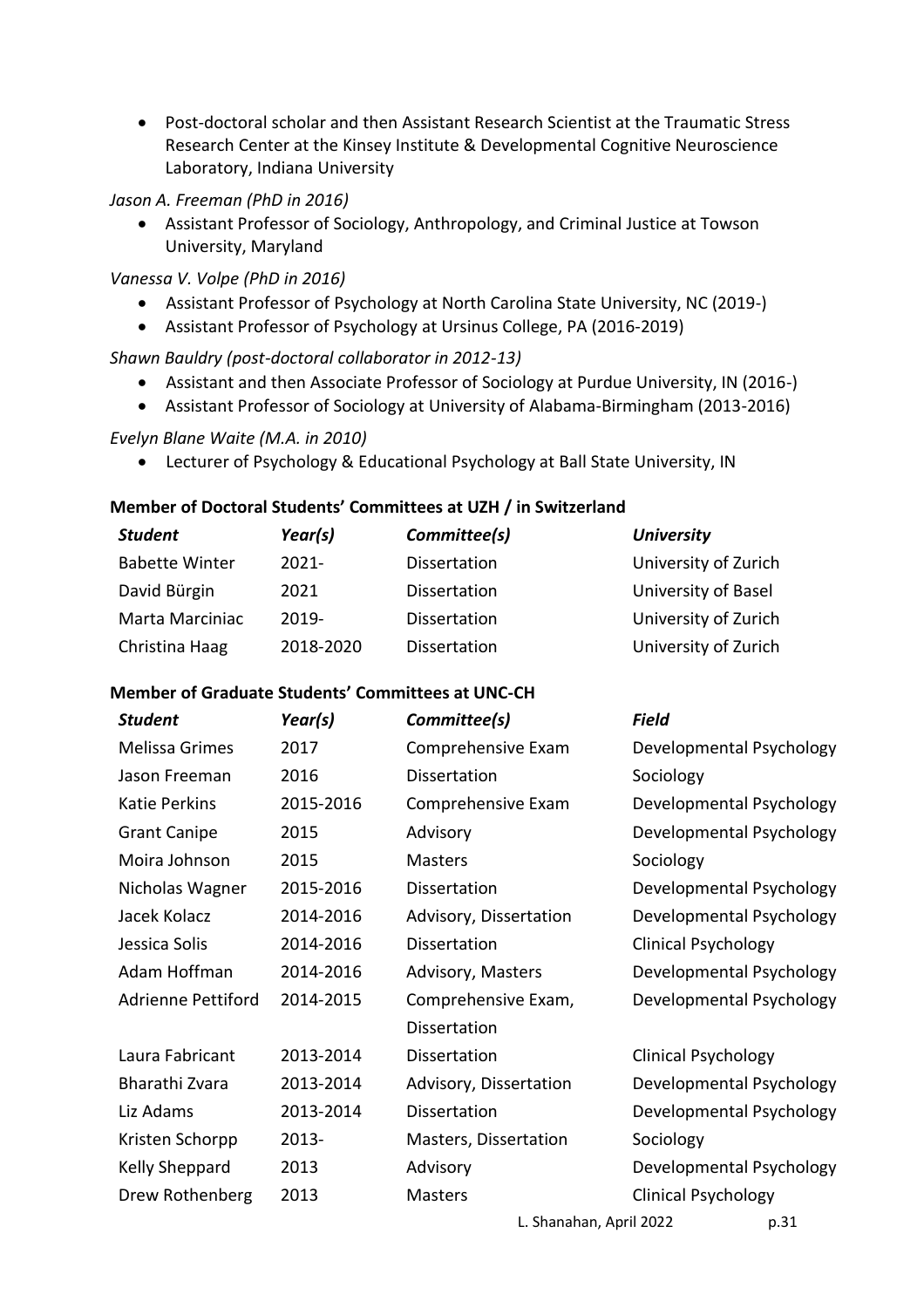| Vanessa Volpe      | 2012-2016 | Masters, Advisory,     | Developmental Psychology   |
|--------------------|-----------|------------------------|----------------------------|
|                    |           | Comprehensive Exam,    |                            |
|                    |           | <b>Dissertation</b>    |                            |
| Olivenne Skinner   | 2012-2014 | Advisory, Dissertation | Developmental Psychology   |
| Jessica Cuellar    | 2012-2014 | <b>Dissertation</b>    | <b>Clinical Psychology</b> |
| Hanna Gustafsson   | 2012-2013 | <b>Dissertation</b>    | Developmental Psychology   |
| Michelle Gallagher | 2012      | <b>Masters</b>         | <b>Clinical Psychology</b> |
| Michelle Gonzalez  | 2012      | <b>Masters</b>         | <b>Clinical Psychology</b> |

### **Member of Graduate Students' Committees at UNC-G**

| <b>Student</b>       | Year(s)   | Committee(s)        | <b>Field</b>               |
|----------------------|-----------|---------------------|----------------------------|
| Iryna Babik          | 2010-2014 | Preliminary Exam,   | Developmental Psychology   |
|                      |           | <b>Dissertation</b> |                            |
| Nicole B. Perry      | 2011-2013 | Preliminary Exam,   | Human Development and      |
|                      |           | <b>Dissertation</b> | <b>Family Studies</b>      |
| Jessica Benson       | 2010-2013 | Preliminary Exam,   | <b>Clinical Psychology</b> |
|                      |           | Dissertation        |                            |
| Diana Westerberg     | 2010-2011 | <b>Masters</b>      | <b>Clinical Psychology</b> |
| Nicole Schatz        | 2009-2012 | Preliminary Exam,   | <b>Clinical Psychology</b> |
|                      |           | Dissertation        |                            |
| Sarah O'Rourke       | 2009-2011 | Masters             | <b>Clinical Psychology</b> |
| Sara Loudermilk      | 2009-2011 | Dissertation        | <b>Clinical Psychology</b> |
| Jennifer Sommer      | 2008-2012 | Preliminary Exam,   | <b>Clinical Psychology</b> |
|                      |           | Dissertation        |                            |
| Tam Ly               | 2008-2010 | Masters             | Social Psychology          |
| <b>Chris Lootens</b> | 2008-2009 | Dissertation        | <b>Clinical Psychology</b> |
| Jessica Moore        | 2008-2009 | Masters             | <b>Clinical Psychology</b> |
| Kendell Jaspar       | 2008-2009 | Dissertation        | <b>Clinical Psychology</b> |
|                      |           |                     |                            |

## **Member of Undergraduate Students' Honors Thesis Committees**

Jennifer Nowicki 2013, Developmental Psychology, UNC-CH

## **Undergraduate Student Research Experience Supervision**

| 2016-     | Supervision of N ~6 Bachelor of Science theses per academic year   |
|-----------|--------------------------------------------------------------------|
| 2014/2015 | Jasmine Plott, Dana Corbett                                        |
| 2013/2014 | Jasmine Plott                                                      |
| 2011/2012 | Jacob Lennon, Whitney Deans, Destinee Smith                        |
| 2010/2011 | Mary Amanda Harmon, Melody Mechanic, Perla Ramos, Amber Blackwell, |
|           | Theresa Harper, Jacob Lennon, Jessica McDonald, Paul Teri          |
| 2009/2010 | Magdalena Klaczak, Lezley Scholl                                   |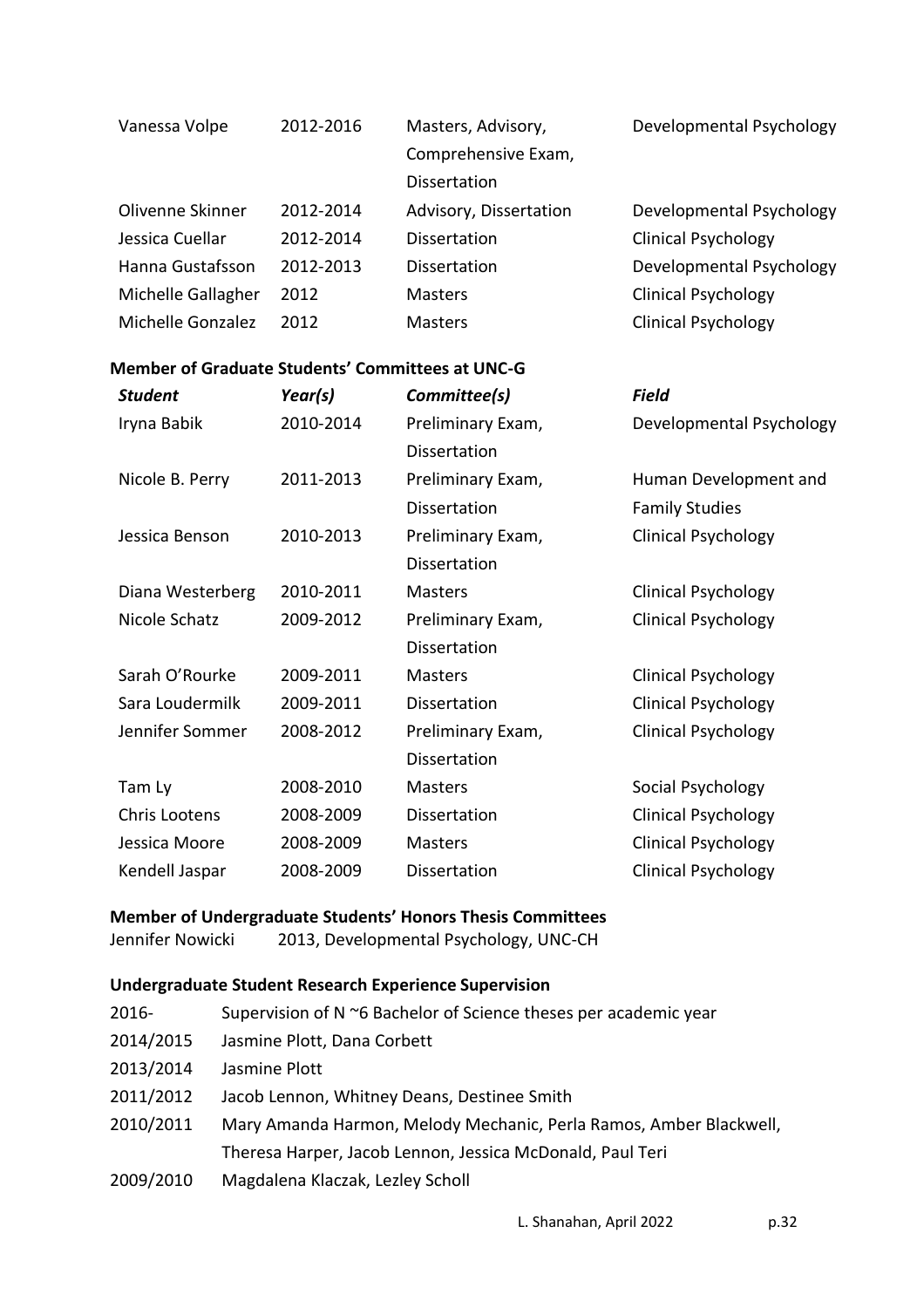2008/2009 Kayla Lewis, Jesse Anderson, Stacey Saleeby, Christina Hussami, Felicia Jenkins 2007/2008 Keonna Harrison, Kathryn Glasgow, Lauryn Strobino, Michelle Sansverino Creed, Marina Vendrillo

## **PROFESSIONAL SERVICE**

## **To Discipline**

- *To SNF (Swiss National Science Foundation)*
- 2018- External reviewer of grant proposals
- *To NIH (National Institutes of Health)*
- 2016 External reviewer of NIH intramural research protocol

## *NIH Study Section Meetings*

- 2015 "MESH Mechanisms of Emotion, Stress and Health," Regular Ad Hoc Reviewer, October meeting
- 2014 "BGES Behavioral Genetics and Psychiatric Epidemiology," Regular Ad Hoc Reviewer, October meeting
- 2014 "ZRG1 PSE-P (60) C– Collaborative Applications: Behavioral Genetics and Epidemiology," Regular Ad Hoc Reviewer, October meeting
- 2014 "BGES Behavioral Genetics and Psychiatric Epidemiology," Early Career Reviewer, February meeting
- 2014 "ZRG1 PSE-P (60) C– Collaborative Applications: Behavioral Genetics and Epidemiology," Early Career Reviewer, February meeting

## *Private Foundation Grant Reviewer/Adviser*

- Jacobs Foundation, Switzerland
- The Wellcome Trust, U.K.
- TrygFonden (Tryg Foundation), Denmark
- W.T. Grant Foundation, U.S.

## *Scientific Advisory Board Member*

 BRISE (Bremen Initiative to Foster Early Childhood Development) Leibniz Institute for Science and Mathematics Education, the University of Bremen, the Max Planck Institute for Human Development et al.

### *Editorial Board Member*

Frontiers in Child and Neurodevelopmental Psychiatry (2010-)

## *Workshop Organizer*

- *z-proso International Research Network Workshop,* 2021, co-organized with Celine Valerie Gloor, Dr. Denis Ribeaud, and Prof. Manuel Eisner
	- $\circ$  Participants from the 27 universities that constituted the zIReN network in 2021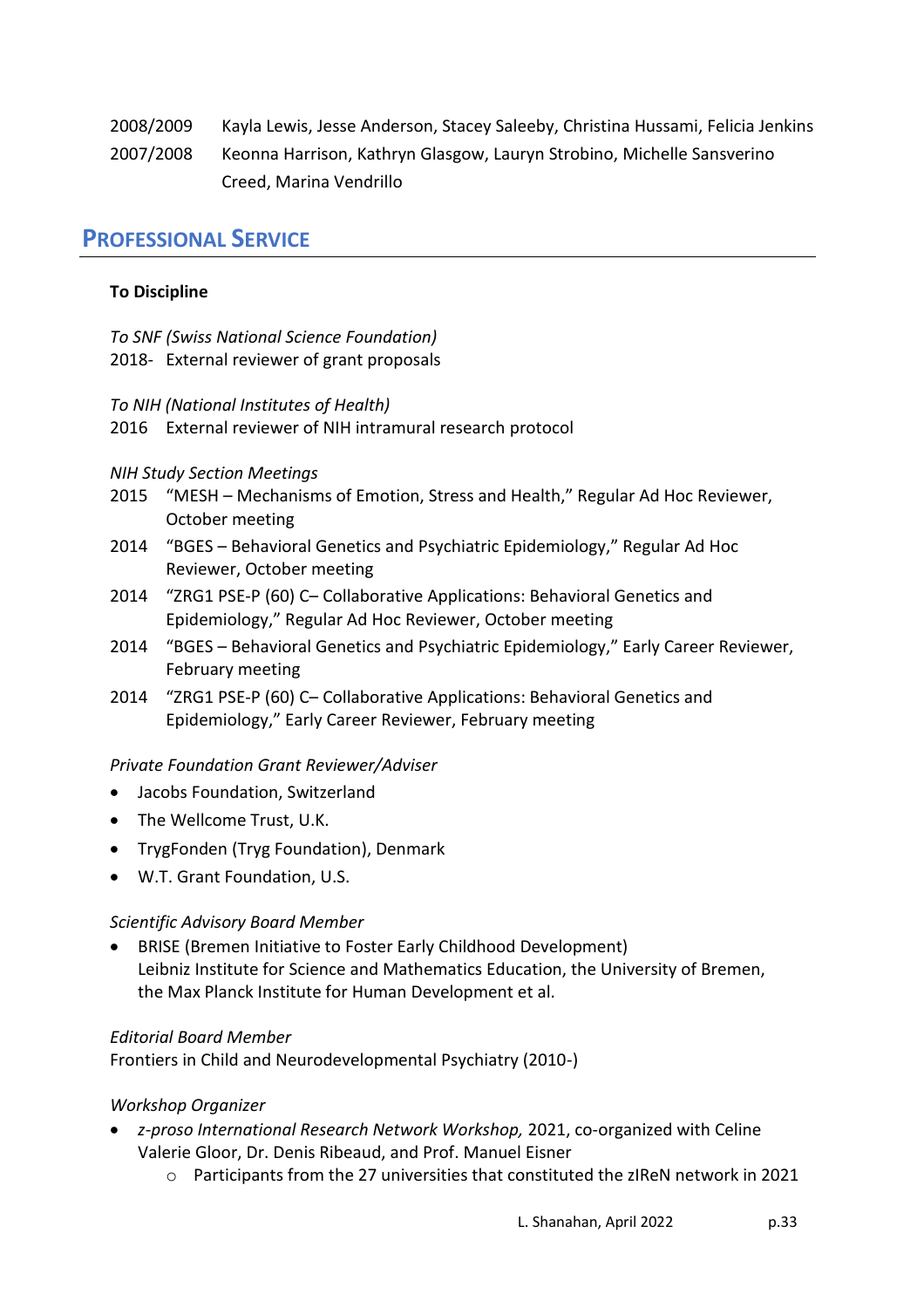- *Endocrinological and Toxicological Hair Testing in Psychological/Psychiatric Research*, December 2020, co-organized with Prof. Boris Quednow and Lydia Johnson-Ferguson
	- o Participants from UZH Psychology, Sociology, Psychiatry, Forensic Medicine, Clinic for Endocrinology, Diabetology, and Clinical Nutrition
- *Diseases of Despair in Young Adulthood: Risk, Resilience, and Prevention*, June 2019, Zurich
	- o With participants from University of Zurich, University of Vermont, Duke University, Florida State University, Vanderbilt University, University of North Carolina at Chapel Hill, and University of Michigan

## *Conference Review Panels and Scientific Committees*

- 2018/2019 Member of Scientific Committee for 2019 Meeting of the International School Psychology Association, Basel, Switzerland
- 2015 Panel "Developmental Psychopathology;" for 2016 Society for Research on Adolescence Biennial Meeting
- 2010 Panel 27 "Developmental Psychopathology;" for 2011 Society for Research on Child Development Biennial Meeting

## *Center for Developmental Science (CDS) at UNC-Chapel Hill*

- 2014-2016 Member of Executive Committee
- 2013/14 Member of Advisory Committee for CDS Pre-doc Julie Campbell
- 2010 Co-Organizer of the Fall 2010 Carolina Consortium Series on "Exploring the Relation between Parent Psychopathology and the Development of Children's Emotion Regulation"

## *Ad Hoc Reviewer for Academic Journals*

- Addiction
- American Journal of Epidemiology
- Brain, Behavior, and Immunity
- Child and Adolescent Mental Health
- Child Development
- Criminology
- Developmental Psychology
- Developmental Review
- Drug and Alcohol Dependence
- European Child & Adolescent Psychiatry
- Family Relations
- Health Psychology
- JAMA
- JAMA Network Open
- Journal of Criminal Justice
- Journal of Family Issues
- Journal of Family Psychology
- Journal of Marriage and the Family
- Journal of Pediatrics
- Journal of Psychosomatic Research
- Journal of Research on Adolescence
- Journal of the American Academy of Child and Adolescent Psychiatry
- Longitudinal and Life Course Studies
- Molecular Psychiatry
- PLoS ONE
- Psychological Medicine
- Psychoneuroendocrinology
- Social Development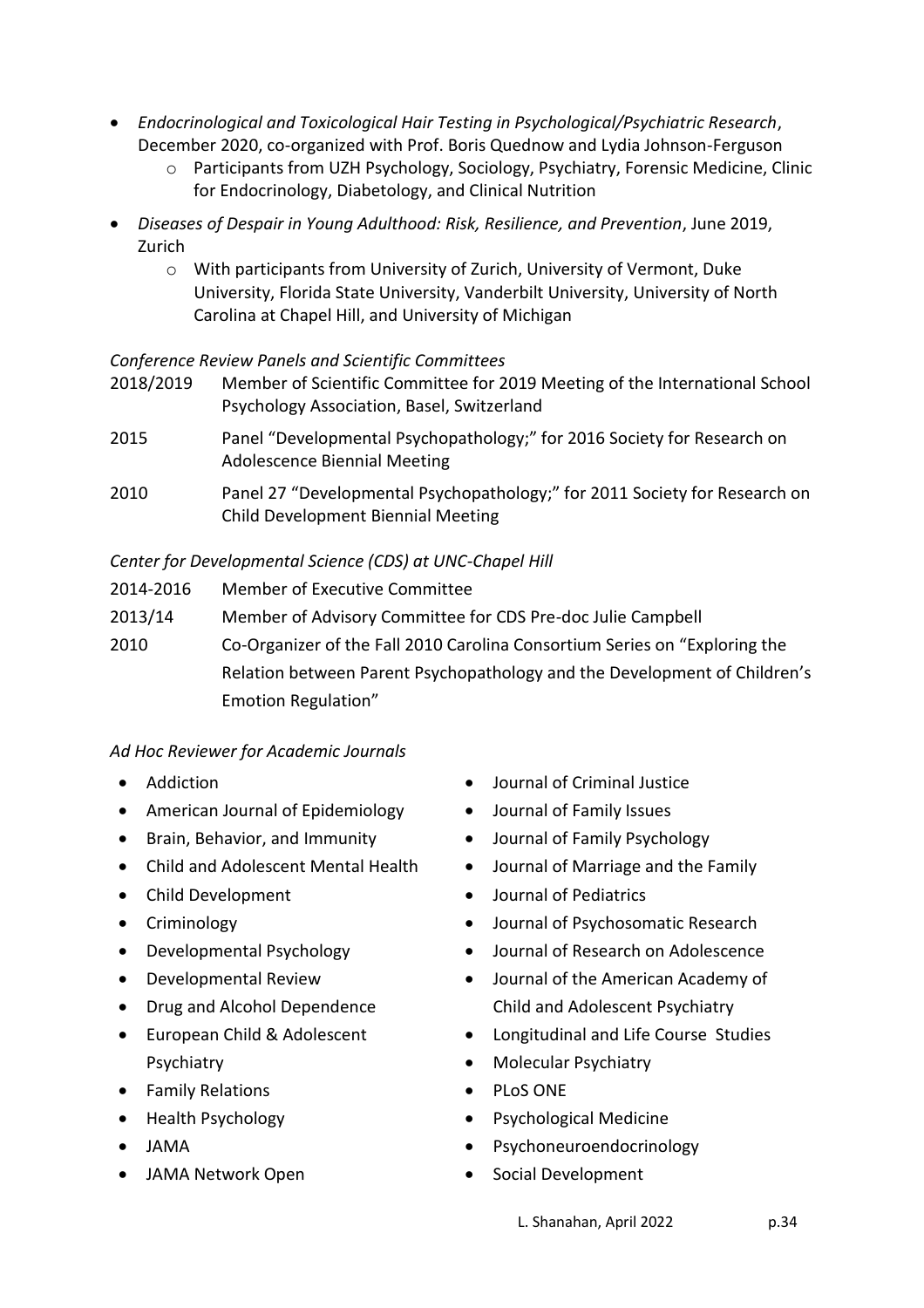- Journal of Abnormal Child Psychology
- Journal of Adolescent Health
- Journal for Adolescent Research
- Journal of Child Psychology and Psychiatry

## **To University, College, and Department**

# *University of Zurich* 2022 Presenter at workshop on *Professional Networking* organized by peer mentoring R group of the UZH Psychology department 2022 Reviewer for Internal UZH post-doc grant (Forschungskredit / CanDoc) 2022- Internationalizing Psychology workgroup 2021- President, Ethics Committee of UZH Faculty of Arts and Social Sciences 2021 Reviewer for Internal UZH post-doc grant (Forschungskredit / CanDoc) 2020-21 Member of Search Committee; Professorship for Neuropsychology and Cognitive Neuroscience 2020 Member of Ethics Committee of UZH Faculty of Arts and Social Sciences 2019-20 Member of committee charged with promotion of young investigators / research commission of the Swiss National Science Foundation at the University of Zurich, College of Arts and Sciences (Doc.CH committee) 2019-2021 Social Media faculty editor, Jacobs Center UZH 2018-19 Chair of a Habilitation-Committee 2017- Member of Leitungsausschuss (Steering Committee), Jacobs Center for Productive Youth Development 2017-2018 Member of Direktorium (Management Committee), Jacobs Center for Productive Youth Development 2017-2021 Website editor, Jacobs Center UZH 2017 Conducted workshop at UZH site of Max Planck Research School on the Life Course (LIFE) for doctoral students: Strategies for effective conference attendance 2016-2020 Member of several Jacobs Center growth & building committees 2016-2019 Co-organizer of Jacobs Center Research Seminar

## *UNC-Chapel Hill*

- 2015 Interviewer for Departmental Human Resources Specialist position
- 2015/2016 Davie Hall (Psychology & Neuroscience Building) Renovation Planning Committee
- 2015 Faculty Teaching Mentor (to 1 graduate student)
- Social Science Research
- Social Psychiatry and Psychiatric Epidemiology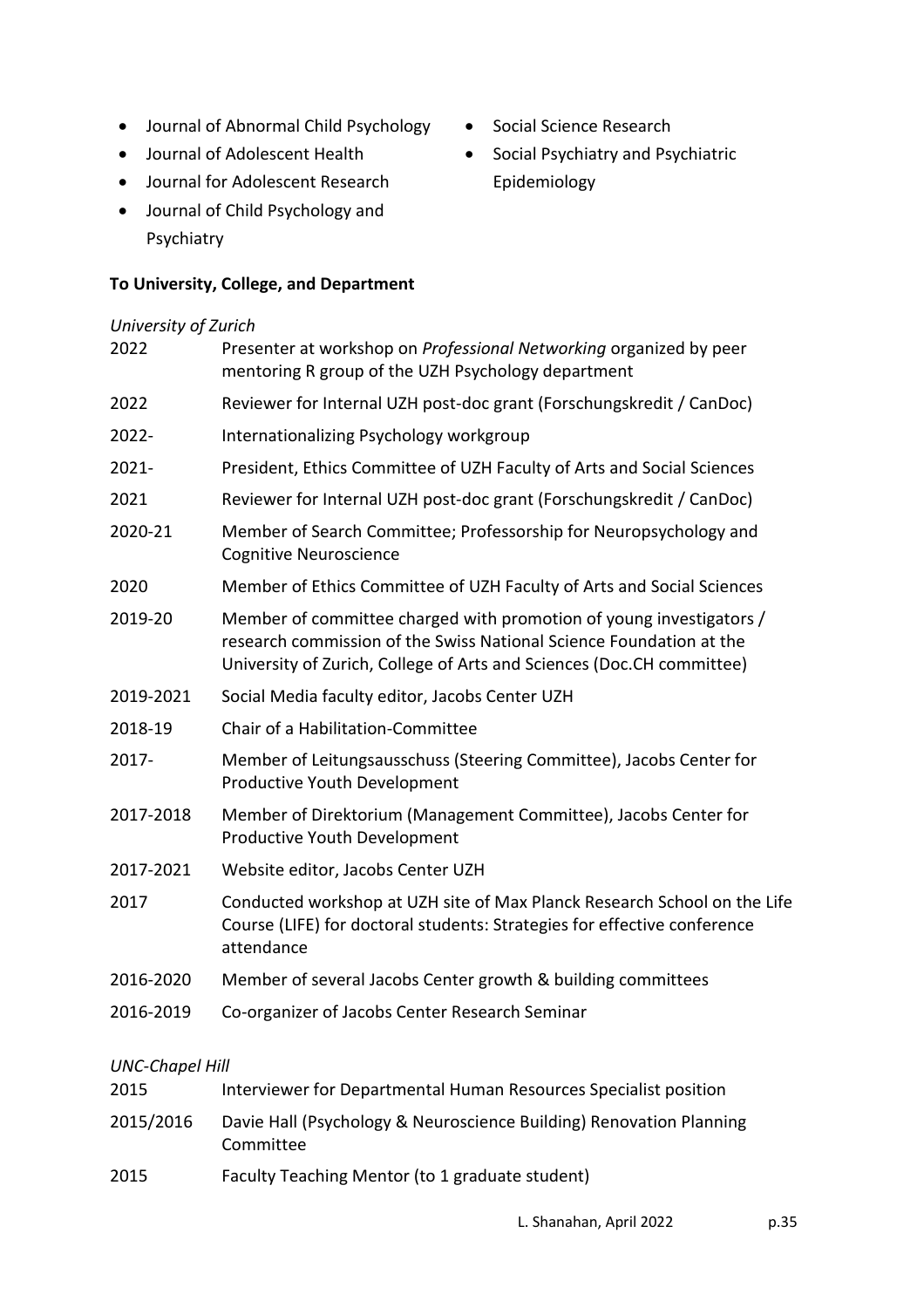| 2015-2016             | Diversity Enhancement Awards Selection Committee, Member                                          |
|-----------------------|---------------------------------------------------------------------------------------------------|
| 2014/2015             | Behavioral Observation Core Committee, Member                                                     |
| 2014/2015             | Diversity Committee, Member                                                                       |
| 2014                  | Interviewer for Departmental Grants Manager position                                              |
| 2014                  | Search Committee Member, Developmental Psychology & Instructional<br>Program Coordinator position |
| 2014                  | Panel member, Psychology Dissertation Completion Fellowship award<br>selection                    |
| 2013                  | Faculty Teaching Mentor (to 3 graduate students)                                                  |
| 2012-2016             | Graduate Student Admissions, Developmental Program                                                |
| <b>UNC-Greensboro</b> |                                                                                                   |
| 2011                  | University-wide Undergraduate Admissions Phon-a-thon                                              |
| 2010/2011             | Kendon-Smith Lecture Series Committee                                                             |

- 2010-2011 University-wide Charles Duncan McIver and Holderness/Weaver Awards Committee
- 2010/2011 Departmental Executive Committee
- 2010-2011 Developmental Brown Bag Lunch Organizer
- 2010/2011 Merit (Faculty Review) Committee
- 2008/2009 Colloquium Committee
- 2008/2009 Merit (Faculty Review) Committee
- 2008/2009 Search Committee Member, Adolescent Clinical Psychology Position
- 2008-2011 Sponsor of the Psychology Graduate Student Association
- 2008-2011 Graduate Student Admissions, Developmental Program

### *Friedrich-Schiller-Universität Jena*

1997/1998 Student Representative for Vordiplom (B.S.) and Diplom (M.S.) Psychology **Students** 

## **HONORS, AWARDS, AND FELLOWSHIPS**

| 2014 | Invited Guest, Conference on Depression and Neuroscience, UNC-Chapel Hill                                   |
|------|-------------------------------------------------------------------------------------------------------------|
| 2013 | Keynote Speaker, International Federation of Psychiatric Epidemiology,<br>Leipzig, Germany                  |
| 2011 | International Travel Fund, International Programs Center and Dean of the Arts                               |
|      | and Sciences Office & Scholar's Travel Fund, Office of Research and Economic<br>Development, UNC-Greensboro |
| 2010 | Child and Family Research Network (CFRN) Summer Stipend, UNC-G                                              |
|      |                                                                                                             |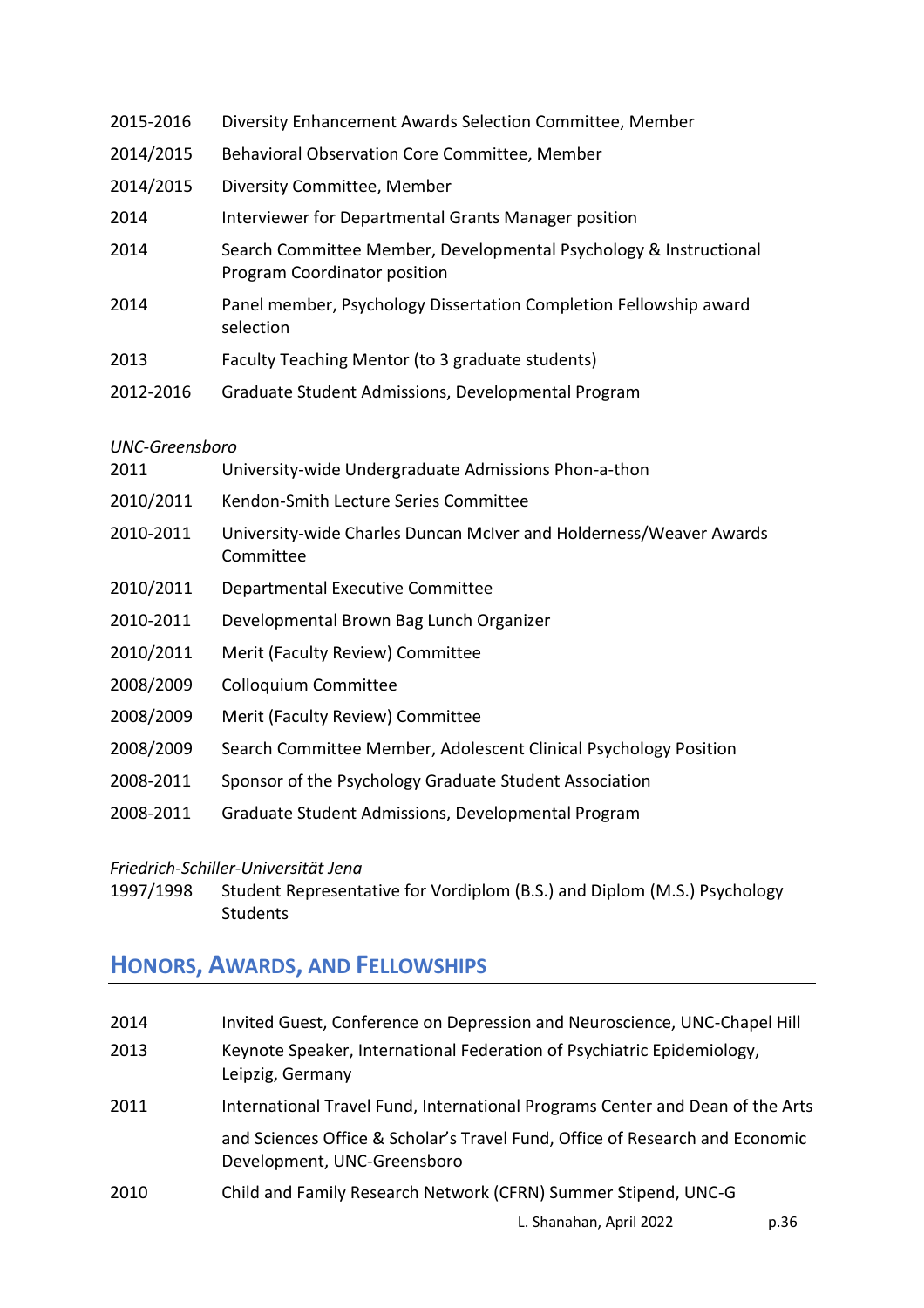| 2009      | Summer Excellence Grant, Office of Research and Public/Private Sector<br>Partnership, UNC-Greensboro                               |
|-----------|------------------------------------------------------------------------------------------------------------------------------------|
| 2008      | International Travel Fund, International Programs Center and Dean of the Arts                                                      |
|           | and Sciences Office, UNC-Greensboro                                                                                                |
| 2004-2007 | National Institute of Child Health and Development (NICHD) National<br>Research Service Award, Post-Doctoral Fellowship            |
| 1999      | Exchange scholar stipend from the University-Friedrich-Schiller-Universität-<br>The Pennsylvania State University exchange program |
| 1998      | Exchange scholar stipend from the Friedrich-Schiller-Universität-Université<br>Paul Valéry exchange program (Erasmus scholarship)  |

## **PROFESSIONAL MEMBERSHIPS**

American PsychoPathological Association (APPA), elected fellow American Psychosomatic Society (APS), member Association for Psychological Science (APS), member International Society for Psychoneuroendocrinology (ISPNE), member Society for Research in Child Development (SCRD), member

# **PUBLIC OUTREACH**

| 2021      | Plenary Talk at 2. Luzerner Suchtforum (2 <sup>nd</sup> Luzern Addiction Forum)<br>Polysubstanzgebrauch: Risikofaktoren und Prognosen<br>Annekatrin Steinhoff, Lilly Shanahan, & Boris Quednow                                                       |
|-----------|------------------------------------------------------------------------------------------------------------------------------------------------------------------------------------------------------------------------------------------------------|
| 2021      | Plenary Speaker at Stakeholder Conference for the National Strategy for Non-<br>Communicable Diseases, held by the Swiss Federal Office of Public Health /<br>BAG. Early Mental and Social Well-Being as a Foundation for Later Health.              |
| 2019      | Moderator of Jacobs Center Research-Practice-Public Policy Exchange<br>Symposium on "Problemverhalten an Schulen, Frühförderung und<br>Bildungserfolg" ["Problem behavior in schools, supporting childhood<br>development, and educational success"] |
| 2019      | Organizer of public talk by Kenneth A. Dodge on "Toward Population Impact<br>for Early Childhood Interventions"                                                                                                                                      |
| 2019      | Organizer of public talk by Richard A. Miech on "The Great Decline in U.S.<br>Adolescent Smoking: Consequences for the Use of Highly Addictive Drugs"                                                                                                |
| 2019      | Guest feature: "Toddler with overbearing parents can have a wide range of<br>problems later on," https://www.childandfamilyblog.com/, May 2019                                                                                                       |
| 2019-2021 | Jacobs Center social media, faculty editor                                                                                                                                                                                                           |
| 2018      | Interview with "Der Standard" on "Warum Helikopter-Eltern ihren Kindern<br>schaden können" ["Why helicopter parents can be harmful to their children]                                                                                                |